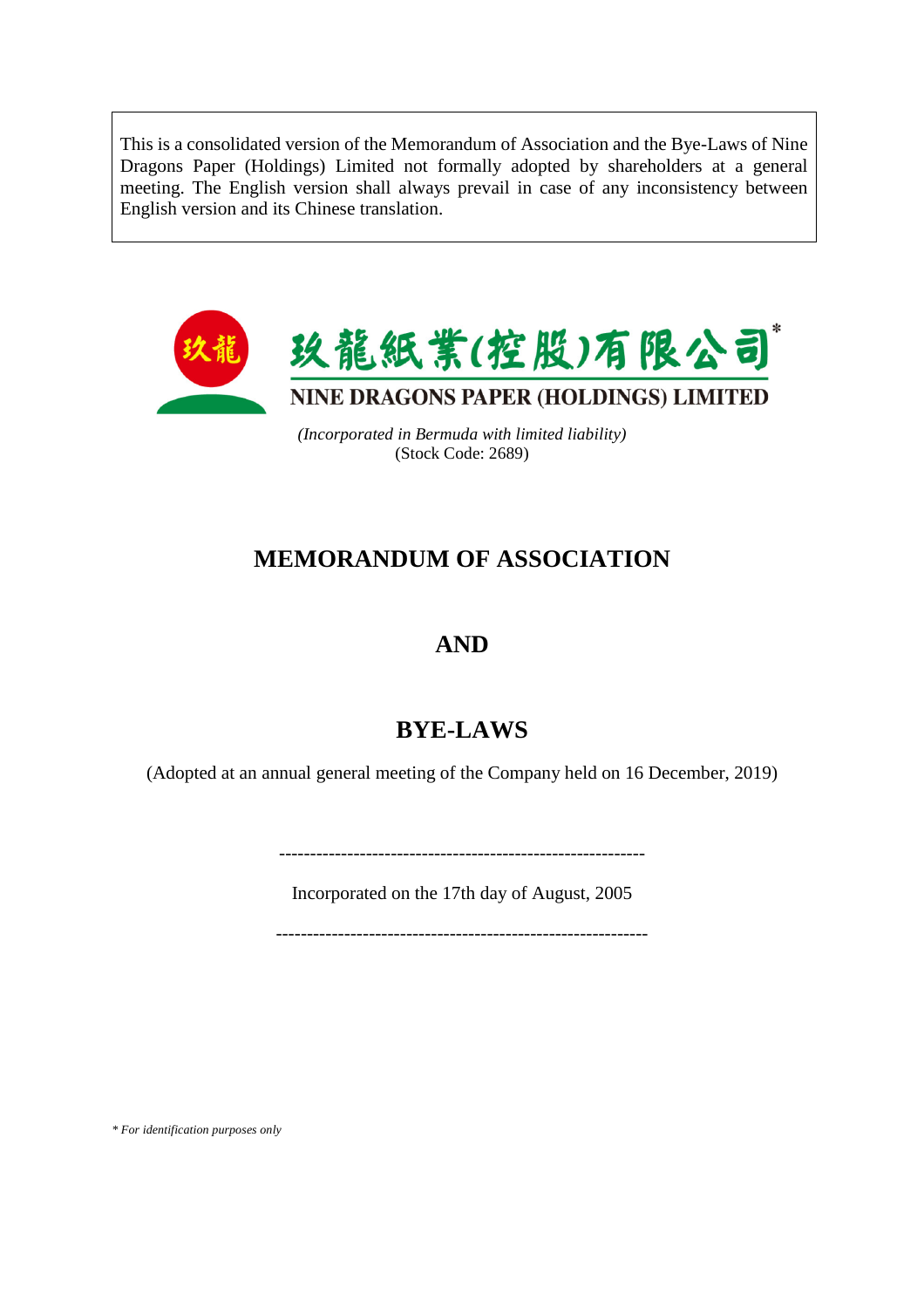### **FORM NO. 2**



# **BERMUDA THE COMPANIES ACT 1981 MEMORANDUM OF ASSOCIATION OF COMPANY LIMITED BY SHARES (Section 7(1) and (2))**

#### **MEMORANDUM OF ASSOCIATION OF**

#### **Nine Dragons Paper (Holdings) Limited**

(hereinafter referred to as "the Company")

- 1. The liability of the members of the Company is limited to the amount (if any) for the time being unpaid on the shares respectively held by them.
- 2. We, the undersigned, namely,

|                             |                            | <b>BERMUDIAN</b> |                        | <b>NUMBER</b>    |
|-----------------------------|----------------------------|------------------|------------------------|------------------|
|                             |                            | <b>STATUS</b>    |                        | <b>OF SHARES</b> |
| <b>NAME</b>                 | <b>ADDRESS</b>             | (Yes/No)         | NATIONALITY SUBSCRIBED |                  |
| <b>Anthony D. Whaley</b>    | <b>Clarendon House Yes</b> |                  | <b>British</b>         | One              |
|                             | 2 Church Street            |                  |                        |                  |
|                             | <b>Hamilton HM 11</b>      |                  |                        |                  |
|                             | <b>Bermuda</b>             |                  |                        |                  |
| <b>Charles G. R. Collis</b> | "                          | <b>Yes</b>       | <b>British</b>         | One              |
| <b>John C. R. Collis</b>    | "                          | Yes              | <b>British</b>         | One              |

do hereby respectively agree to take such number of shares of the Company as may be allotted to us respectively by the provisional directors of the Company, not exceeding the number of shares for which we have respectively subscribed, and to satisfy such calls as may be made by the directors, provisional directors or promoters of the Company in respect of the shares allotted to us respectively.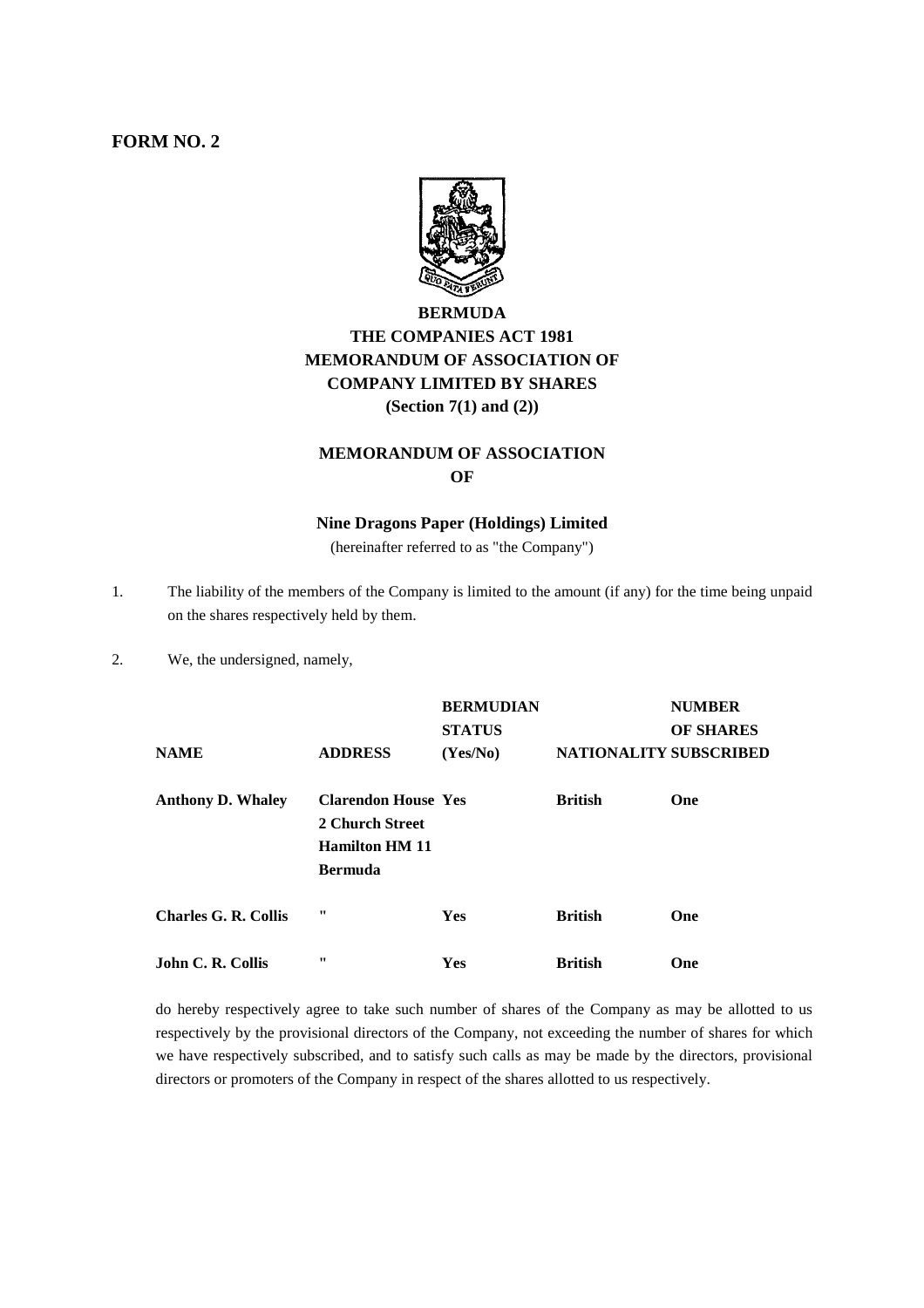- 3. The Company is to be an exempted Company as defined by the Companies Act 1981.
- 4. The Company, with the consent of the Minister of Finance, has power to hold land situate in Bermuda not exceeding in all, including the following parcels:-

#### **N/A**

5. The authorised share capital of the Company is **HK\$800,000,000.00** divided into shares of **HK\$0.10** each. The minimum subscribed share capital of the Company is **HK\$100,000.00**.

#### 6. **The objects for which the Company is formed and incorporated are –**

- (i) to act and to perform all the functions of a holding company in all its branches and to co-ordinate the policy and administration of any subsidiary company or companies wherever incorporated or carrying on business or of any group of companies of which the Company or any subsidiary company is a member or which are in any manner controlled directly or indirectly by the Company;
- (ii) to act as an investment company and for that purpose to acquire and hold upon any terms and, either in the name of the Company or that of any nominee, shares, stock, debentures, debenture stock, ownership interests, annuities, notes, mortgages, bonds, obligations and securities, foreign exchange, foreign currency deposits and commodities, issued or guaranteed by any company or partnership wherever incorporated, established or carrying on business, or by any government, sovereign, ruler, commissioners, public body or authority, supreme, municipal, local or otherwise, by original subscription, tender, purchase, exchange, underwriting, participation in syndicates or in any other manner and whether or not fully paid up, and to make payments thereon as called up or in advance of calls or otherwise and to subscribe for the same, whether conditionally or absolutely, and to hold the same with a view to investment, but with the power to vary any investments, and to exercise and enforce all rights and powers conferred by or incident to the ownership thereof, and to invest and deal with the moneys of the Company not immediately required upon such securities and in such manner as may be from time to time determined;
- (iii) packaging of goods of all kinds;
- (iv) buying, selling and dealing in goods of all kinds;
- Note: The share capital of the Company was sub-divided from HK\$100,000.00 divided into 100,000 shares of HK\$1.00 each into 1,000,000 shares of HK\$0.10 each, and the authorised share capital of the Company was increased to HK\$800,000,000.00 by the creation of an additional 7,999,000,000 shares of HK\$0.10 each by a resolution passed on 30th December, 2005.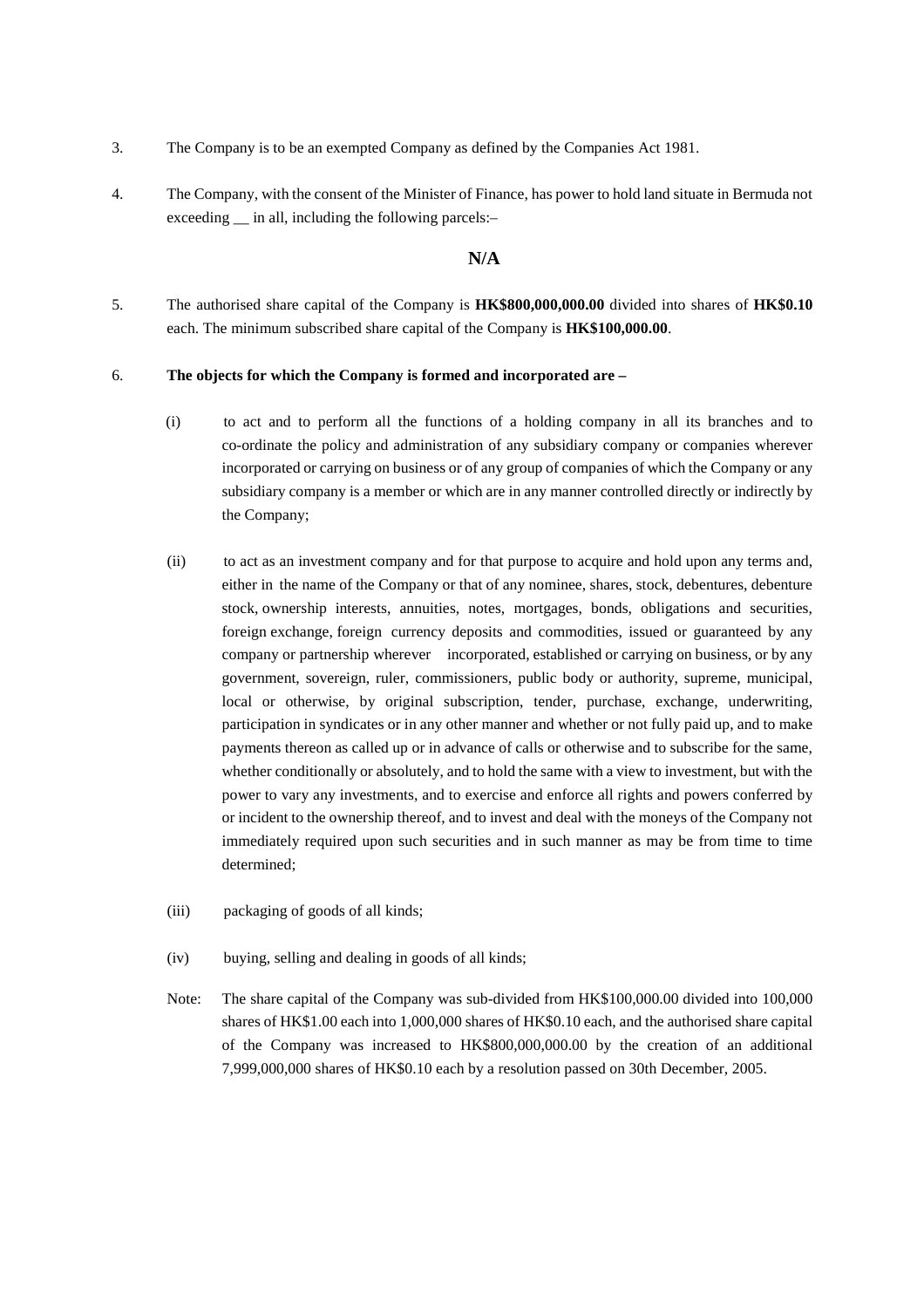- (v) designing and manufacturing of goods of all kinds;
- (vi) mining and quarrying and exploration for metals, minerals, fossil fuel and precious stones of all kinds and their preparation for sale or use;
- (vii) exploring for, the drilling for, the moving, transporting and refining petroleum and hydro carbon products including oil and oil products;
- (viii) scientific research including the improvement, discovery and development of processes, inventions, patents and designs and the construction, maintenance and operation of laboratories and research centres;
- (ix) land, sea and air undertakings including the land, ship and air carriage of passengers, mails and goods of all kinds;
- (x) ships and aircraft owners, managers, operators, agents, builders and repairers;
- (xi) acquiring, owning, selling, chartering, repairing or dealing in ships and aircraft;
- (xii) travel agents, freight contractors and forwarding agents;
- (xiii) dock owners, wharfingers, warehousemen;
- (xiv) ship chandlers and dealing in rope, canvas oil and ship stores of all kinds;
- (xv) all forms of engineering;
- (xvi) farmers, livestock breeders and keepers, graziers, butchers, tanners and processors of and dealers in all kinds of live and dead stock, wool, hides, tallow, grain, vegetables and other produce;
- (xvii) acquiring by purchase or otherwise and holding as an investment inventions, patents, trade marks, trade names, trade secrets, designs and the like;
- (xviii) buying, selling, hiring, letting and dealing in conveyances of any sort;
- (xix) employing, providing, hiring out and acting as agent for artists, actors, entertainers of all sorts, authors, composers, producers, directors, engineers and experts or specialists of any kind;
- (xx) to acquire by purchase or otherwise hold, sell, dispose of and deal in real property situated outside Bermuda and in personal property of all kinds wheresoever situated and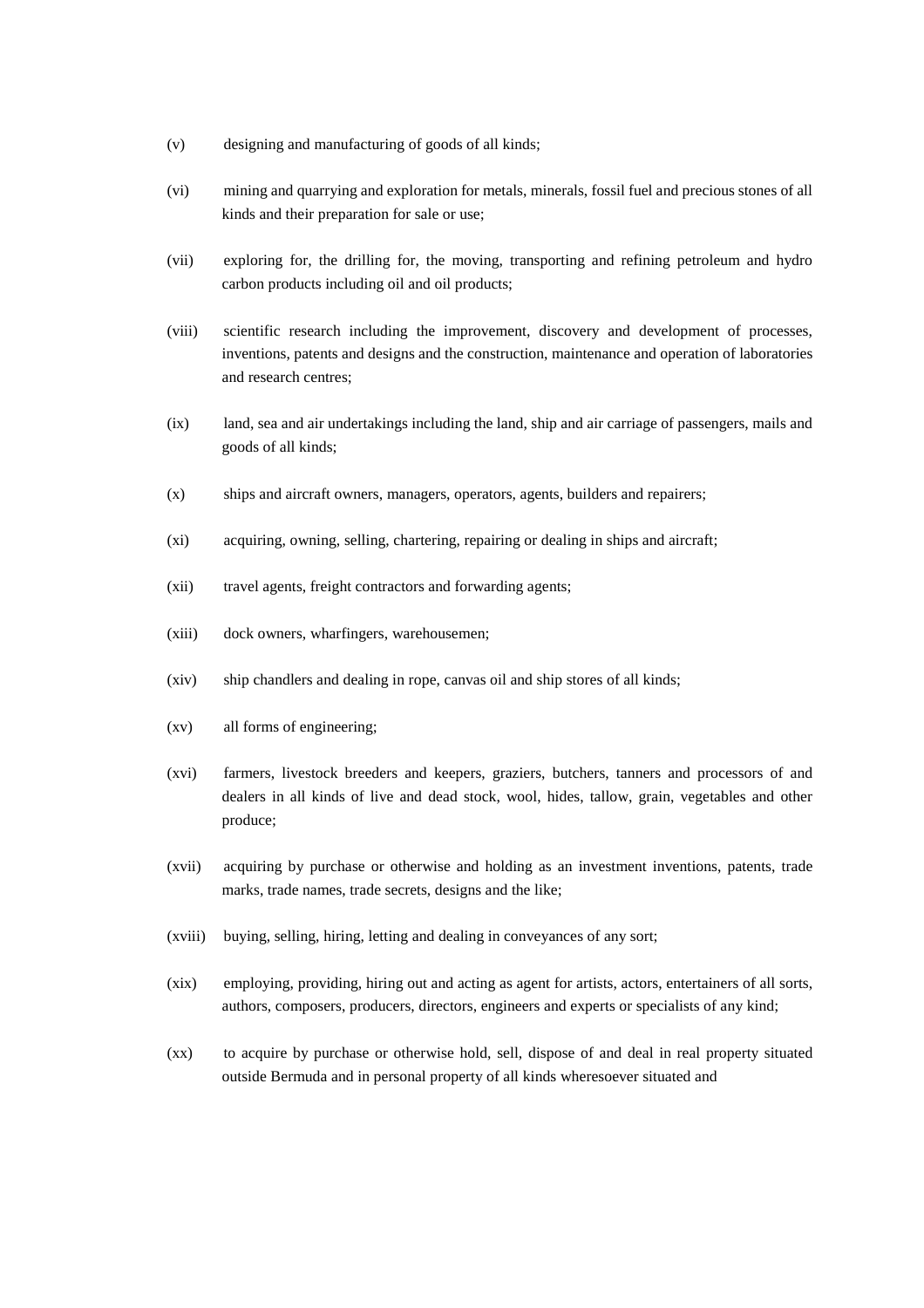(xxi) to enter into any guarantee, contract of indemnity or suretyship and to assure, support or secure with or without consideration or benefit the performance of any obligations of any person or persons and to guarantee the fidelity of individuals filling or about to fill situations of trust or confidence.

#### 7. **Powers of the Company**

- 1) The Company shall, pursuant to the Section 42 of the Companies Act 1981, have the power to issue preference shares which are, at the option of the holder, liable to be redeemed.
- 2) The Company shall, pursuant to Section 42A of the Companies Act 1981, have the power to purchase its own shares.
- 3) The Company shall have the power to grant pensions, annuities, or other allowances, including allowances on death, to or for the benefit of any directors, officers or employees or former directors, officers or employees of the Company or any company which at any time is or was a subsidiary or a holding company or another subsidiary of a holding company of the Company or otherwise associated with the Company or of any predecessor in business of any of them, and to the relations, connections or dependants of any such persons, and to other persons whose service or services have directly or indirectly been of benefit to the Company or whom the Company considers have any moral claim on the Company or to their relations, connections or dependants, and to establish or support or aid in the establishment or support of any associations, institutions, clubs, schools, building and housing schemes, funds and trusts, and to make payments toward insurance or other arrangements likely to benefit any such persons or otherwise advance the interests of the Company or of its Members, and to subscribe, guarantee or pay money for any purpose likely, directly or indirectly, to further the interests of the Company or of its Members or for any national, charitable, benevolent, educational, religious, social, public, general or useful object.
- 4) The Company shall not have the power set out in paragraph 8 of the First Schedule to the Companies Act 1981.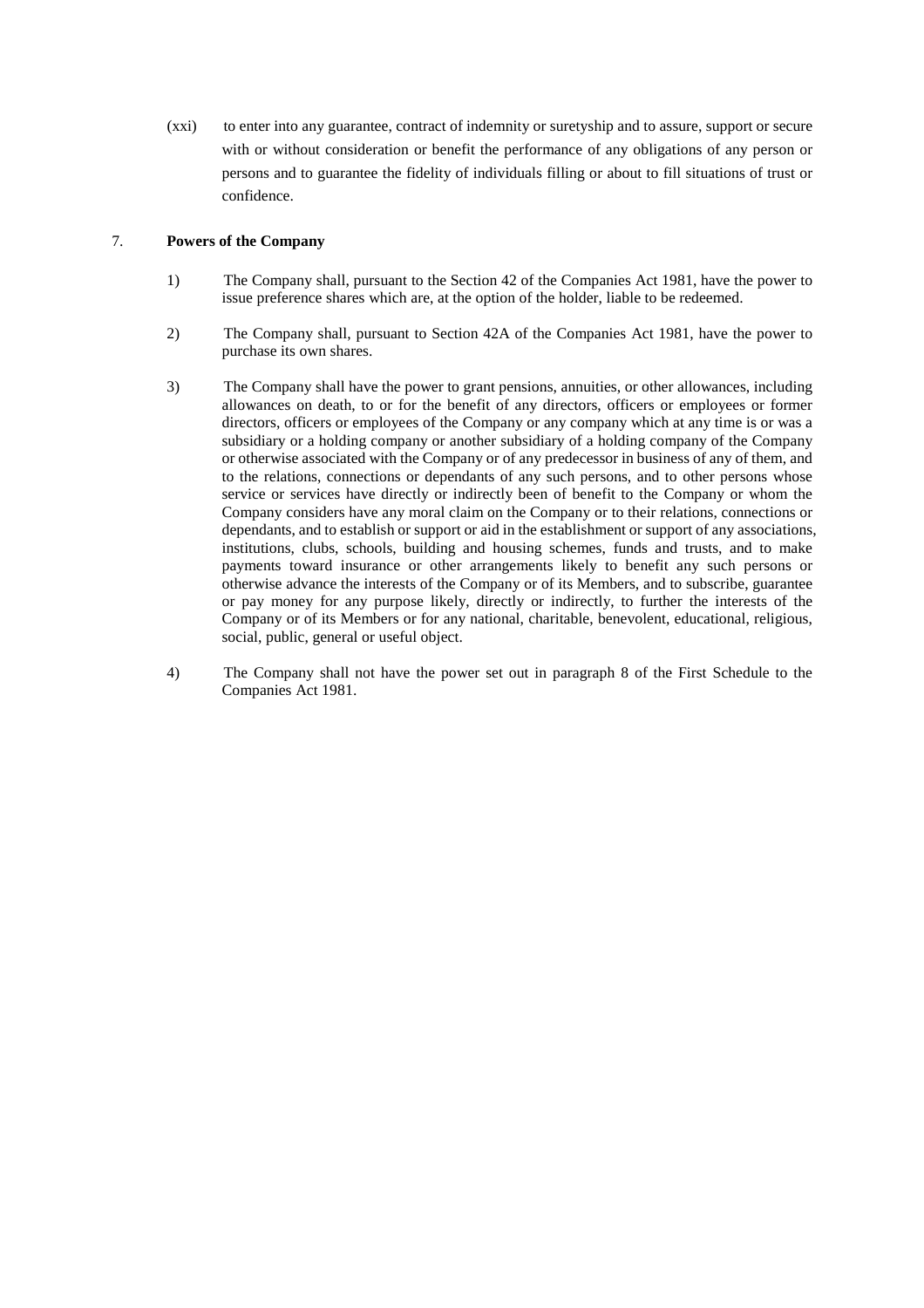Signed by each subscriber in the presence of at least one witness attesting the signature thereof

| 'Sd.          |             |
|---------------|-------------|
|               |             |
| (Sd.          |             |
|               |             |
| (Sd.)         | 'Sd.        |
| (Subscribers) | (Witnesses) |

SUBSCRIBED this Sixteenth day of August, 2005.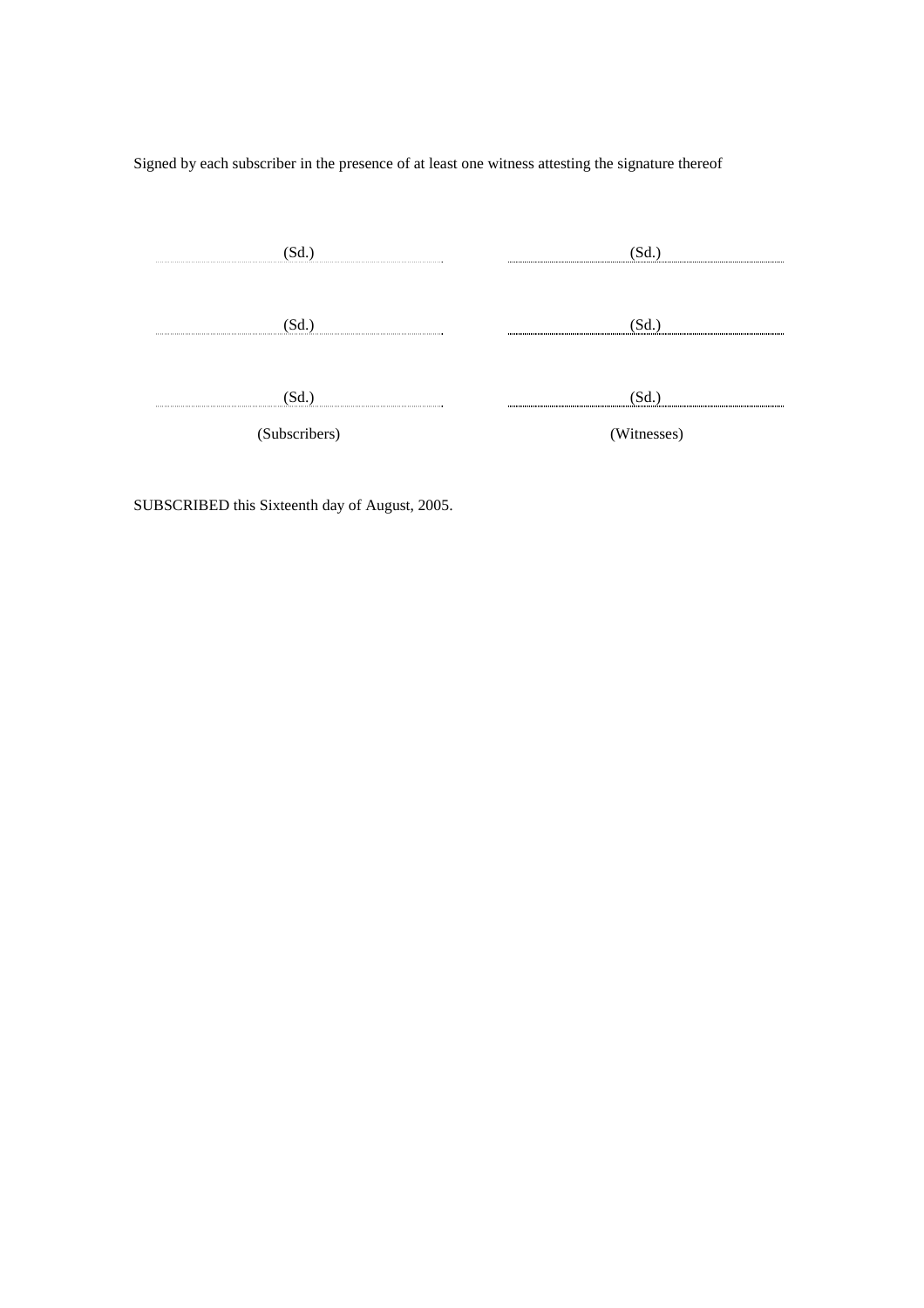

# **BERMUDA**

# **CERTIFICATE OF INCORPORATION**

I hereby in accordance with section 14 of **the Companies Act 1981** issue this Certificate of lncorporation and do certify that on the **17th** day of **August, 2005** 

### **NINE DRAGONS PAPER (HOLDINGS) LIMITED**

was registered by me in the Register maintained by me under the provisions of the said section and that the status of the said company is that of an **exempted** company.

> Given under my hand and the Seal of the REGISTRAR OF COMPANIES this **19th** day of **August, 2005**

[Seal]

 (Sd.) for **Registrar of Companies**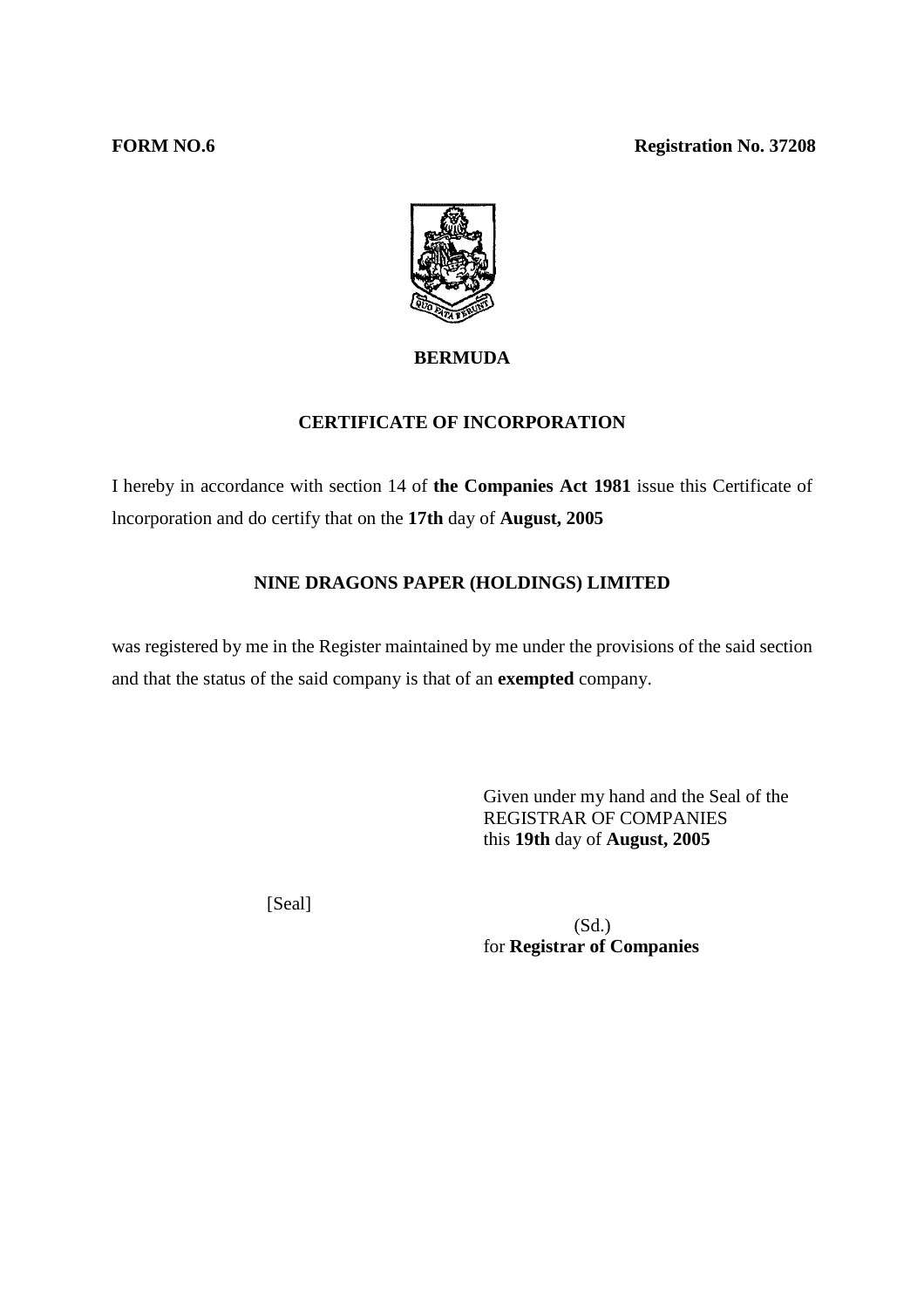**FORM NO. 7** 



# **BERMUDA THE COMPANIES ACT 1981 MEMORANDUM OF INCREASE OF SHARE CAPITAL OF**

# **NINE DRAGONS PAPER (HOLDINGS) LIMITED**

(hereinafter referred to as "the Company")

DEPOSITED in the office of the Registrar of Companies on the 9th day of January, 2006, in accordance with the provisions of section 45(3) of the Companies Act 1981.

Minimum Share Capital of the Company HK\$100,000.00 Authorised Share Capital of the Company HK\$100,000.00 Increase of Share Capital as authorised by a resolution passed by way of a written resolution of the sole shareholder of the Company on the 30th day of December, 2005. HK\$799,900,000.00 Authorised Share Capital as Increased: HK\$800,000,000.00

> $(Sd.)$ I. S. Outerbridge, III Secretary

DATED THIS 9th day of January, 2006.

[NOTE: This memorandum must be filed in the office of the Registrar of Companies within thirty days after the date on which the resolution increasing the Share Capital has effect and must be accompanied by a copy of the resolution and the prescribed fee.]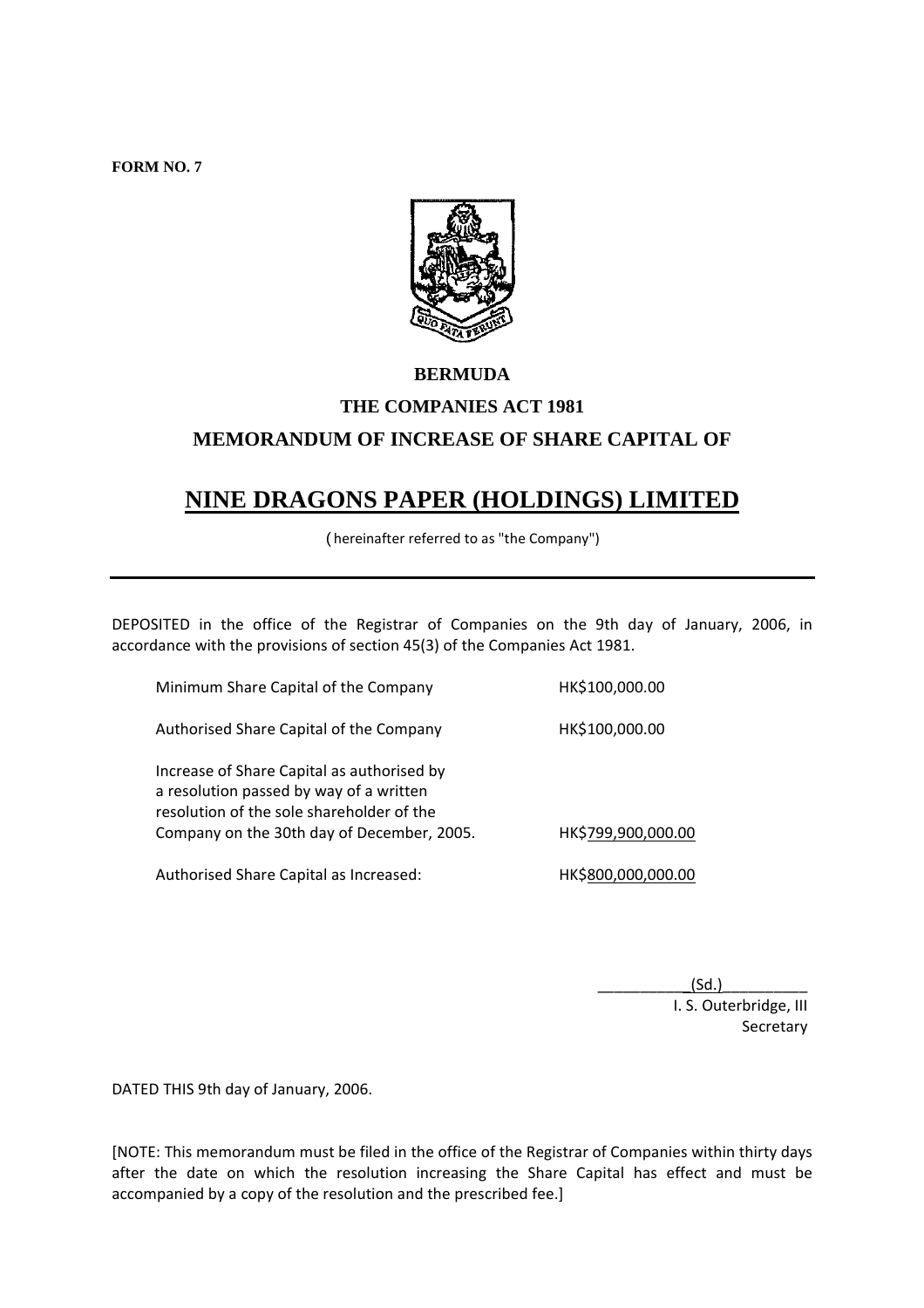### **THE COMPANIES ACT 1981**

# **FIRST SCHEDULE**

A company limited by shares, or other company having a share capital, may exercise all or any of the following powers subject to any provision of the law or its memorandum:

- 1. [Deleted]
- 2. to acquire or undertake the whole or any part of the business, property and liabilities of any person carrying on any business that the company is authorised to carry on;
- 3. to apply for register, purchase, lease, acquire, hold, use, control, licence, sell, assign or dispose of patents, patent rights, copyrights, trade makers, formulae, licences, inventions, processes, distinctive makers and similar rights;
- 4. to enter into partnership or into any arrangement for sharing of profits, union of interests, co-operation, joint venture, reciprocal concession or otherwise with any person carrying on or engaged in or about to carry on or engage in any business or transaction that the company is authorised to carry on or engage in or any business or transaction capable of being conducted so as to benefit the company;
- 5. to take or otherwise acquire and hold securities in any other body corporate having objects altogether or in part similar to those of the company or carrying on any business capable of being conducted so as to benefit the company;
- 6. subject to section 96 to lend money to any employee or to any person having dealings with the company or with whom the company proposes to have dealings or to any other body corporate any of those shares are held by the company;
- 7. to apply for, secure or acquire by grant, legislative enactment, assignment, transfer, purchase or otherwise and to exercise, carry out and enjoy any charter, licence, power, authority, franchise, concession, right or privilege, that any government or authority or any body corporation or other public body may be empowered to grant, and to pay for, aid in and contribute toward carrying it into effect and to assume any liabilities or obligations incidental thereto;
- 8. to establish and support or aid in the establishment and support of associations, institutions, funds or trusts for the benefit of employees or former employees of the company or its predecessors, or the dependants or connections of such employees or former employees, and grant pensions and allowances, and make payments towards insurance or for any object similar to those set forth in this paragraph, and to subscribe or guarantee money for charitable, benevolent, educational and religious objects or for any exhibition or for any public, general or useful objects;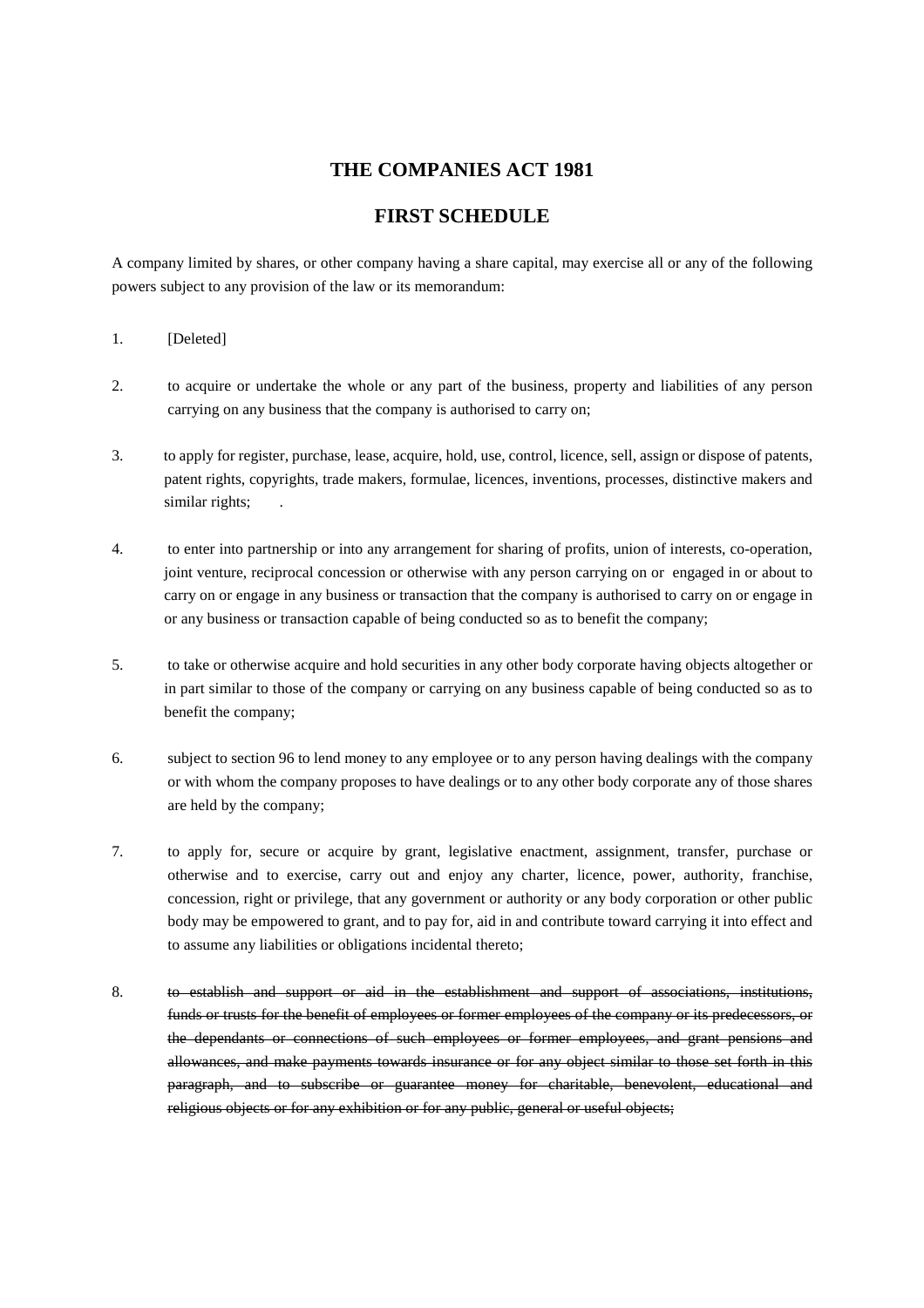- 9. to promote any company for the purpose of acquiring or taking over any of the property and liabilities of the company or for any other purpose that may benefit the company;
- 10. to purchase, lease, take in exchange, hire or otherwise acquire any personal property and any rights or privileges that the company considers necessary or convenient for the purposes of its business;
- 11. to construct, maintain, alter, renovate and demolish any buildings or works necessary or convenient for its objects;
- 12. to take land in Bermuda by way of lease or leasing agreement for a term not exceeding fifty years, being land "bona fide" required for the purposes of the business of the company and with the consent of the Minister granted in his discretion to take land in Bermuda by way of lease or leasing agreement for a term not exceeding twenty-one years in order to provide accommodation or recreational facilities for its officers and employees and when no longer necessary for any of the above purposes to terminate or transfer the lease or letting agreement;
- 13. except to the extent, if any, as may be otherwise expressly provided in its incorporating Act or memorandum and subject to the provisions of this Act every company shall have power to invest the moneys of the Company by way of mortgage of real or personal property of every description in Bermuda or elsewhere and to sell, exchange, vary, or dispose of such mortgage as the company shall from time to time determine;
- 14. to construct, improve, maintain, work, manage, carry out or control any roads, ways, tramways, branches or sidings, bridges, reservoirs, watercourses, wharves, factories, warehouses, electric works, shops, stores and other works and conveniences that may advance the interests of the company and contribute to, subsidise or otherwise assist or take part in the construction, improvement, maintenance, working, management, carrying out or control thereof;
- 15. to raise and assist in raising money for, and aid by way of bonus, loan, promise, endorsement, guarantee or otherwise, any person and guarantee the performance or fulfilment of any contracts or obligations of any person, and in particular guarantee the payment of the principal of and interest on the debt obligations of any such person;
- 16. to borrow or raise or secure the payment of money in such manner as the company may think fit;
- 17. to draw, make, accept, endorse, discount, execute and issue bills of exchange, promissory notes, bills of lading, warrants and other negotiable or transferable instruments;
- 18. when properly authorised to do so, to sell, lease, exchange or otherwise dispose of the undertaking of the company or any part thereof as an entirety or substantially as an entirety for such consideration as the company thinks fit;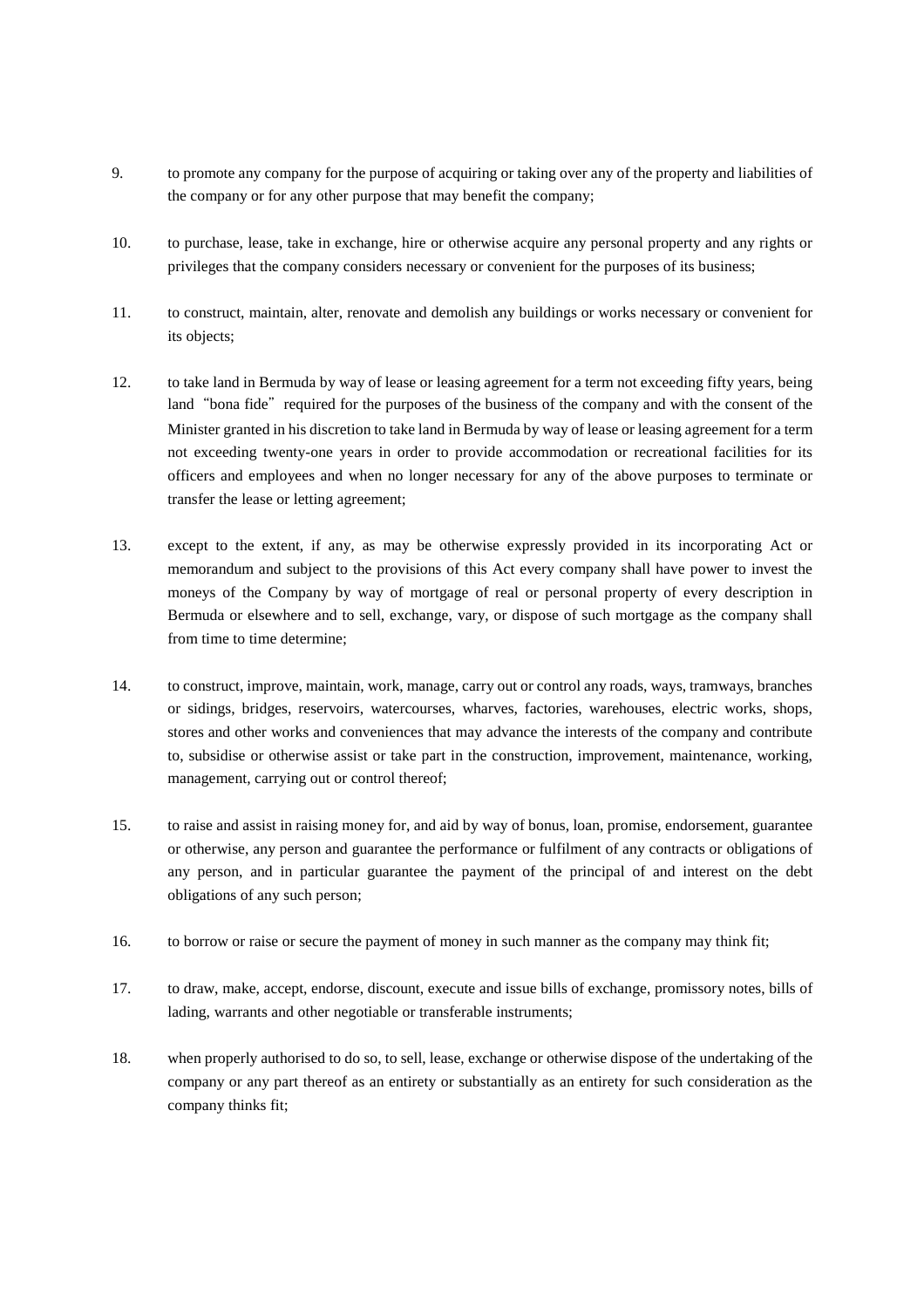- 19. to sell, improve, manage, develop, exchange, lease, dispose of, turn to account or otherwise deal with the property of the company in the ordinary course of its business;
- 20. to adopt such means of making known the products of the company as may seem expedient, and in particular by advertising, by purchase and exhibition of works of art or interest, by publication of books and periodicals and by granting prizes and rewards and making donations;
- 21. to cause the company to be registered and recognised in any foreign jurisdiction, and designate persons therein according to the laws of that foreign jurisdiction or to represent the company and to accept service for and on behalf of the company of any process or suit;
- 22. to allot and issue fully-paid shares of the company in payment or part payment of any property purchase or otherwise acquired by the company or for any past services performed for the company;
- 23. to distribute among the members of the company in cash, kind, specie or otherwise as may be resolved, by way of dividend, bonus or in any other manner considered advisable, any property of the company, but not so as to decrease the capital of the company unless the distribution is made for the purpose of enabling the company to be dissolved or the distribution, apart from this paragraph, would be otherwise lawful;
- 24. to establish agencies and branches;
- 25. to take or hold mortgages, hypothecs, liens and charges to secure payment of the purchase price, or of any unpaid balance of the purchase price, of any part of the property of the company of whatsoever kind sold by the company, or for any money due to the company from purchasers and others and to sell or otherwise dispose of any such mortgage, hypothec, lien or charge;
- 26. to pay all costs and expenses of or incidental to the incorporation and organisation of the company;
- 27. to invest and deal with the moneys of the company not immediately required for the objects of the company in such manner as may be determined;
- 28. to do any of the things authorised by this subsection and all things authorised by its memorandum as principals, agents, contractors, trustees or otherwise, and either alone or in conjunction with others;
- 29. to do all such other things as are incidental or conducive to the attainment of the objects and the exercise of the powers of the company.

Every company may exercise its powers beyond the boundaries of Bermuda to the extent to which the laws in force where the powers are sought to be exercised permit.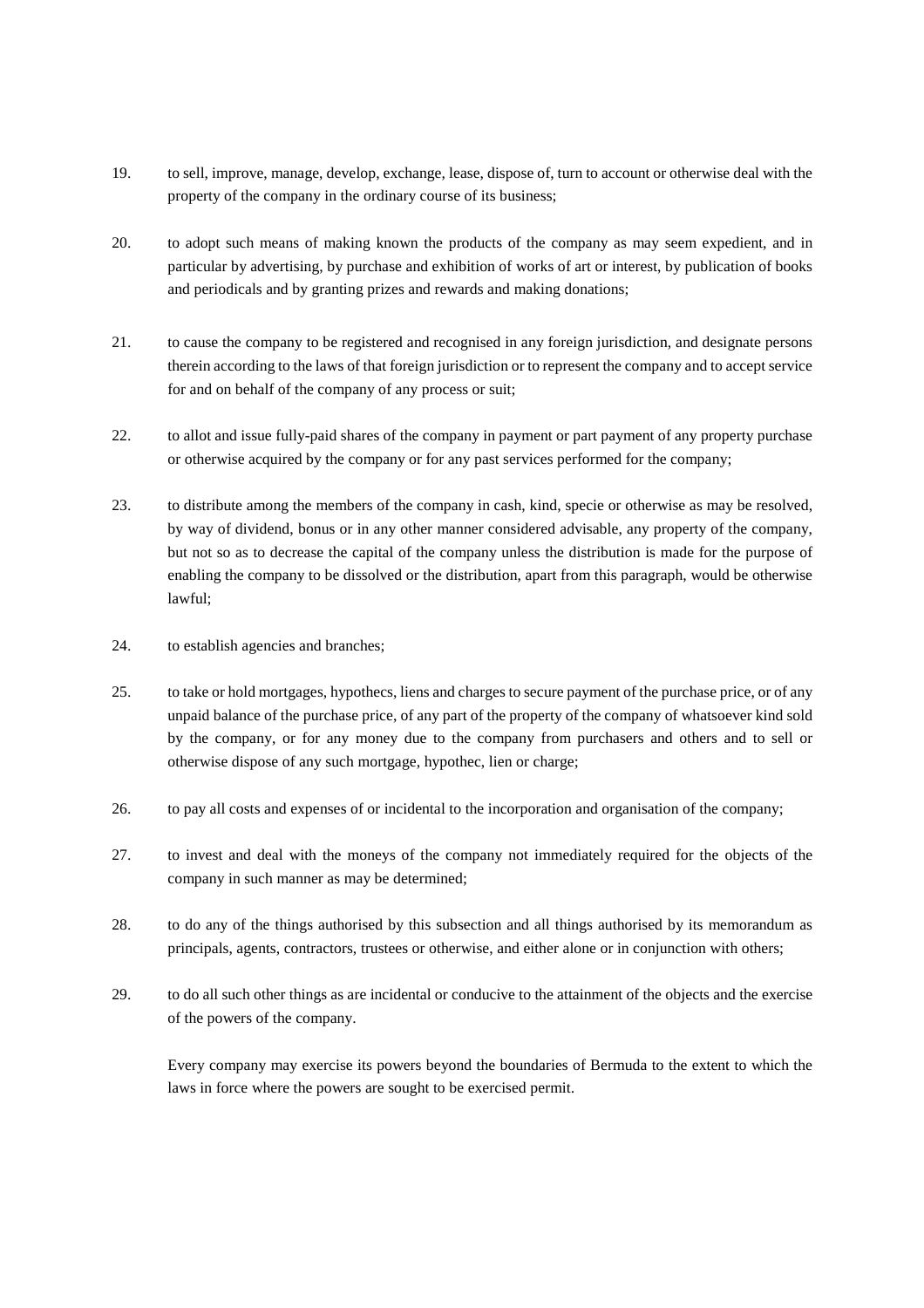

# **BERMUDA MONETARY AUTHORITY**

BURNABY HOUSE 26 BURNABY STREET HAMILTON HM 11 BERMUDA

17 August 2005

Conyers Dill & Pearman Barristers & Attorneys Clarendon House 2 Church Street Hamilton HM CX

Attention: Alison R. Guilfoyle ACIS Manager–Incorporations Department

Dear Sirs,

### **Nine Dragons Paper (Holdings) Limited** (the "Company") (In the Process of Registration)

The Authority refers to the application submitted pursuant to Section 6 of the Companies Act 1981 in respect of the registration of the captioned company.

Permission under the Exchange Control Act 1972 (and Regulations made thereunder) is hereby given to the Company for the issue of shares to the following person(s):

Name Shares Shares **Cheung Yan 100,000 Ordinary** 

The foregoing permission shall be subject to the following conditions:

- (a) The proceeds to be paid in respect of the subscription of any shares of the Company must be paid in foreign currency;
- (b) Any proposed change in the beneficial ownership of shares issued by the Company must be approved by the Authority prior to the transfer/allotment of any shares except–
	- (i) Where the shares are listed on a stock exchange appointed by the Minister of Finance;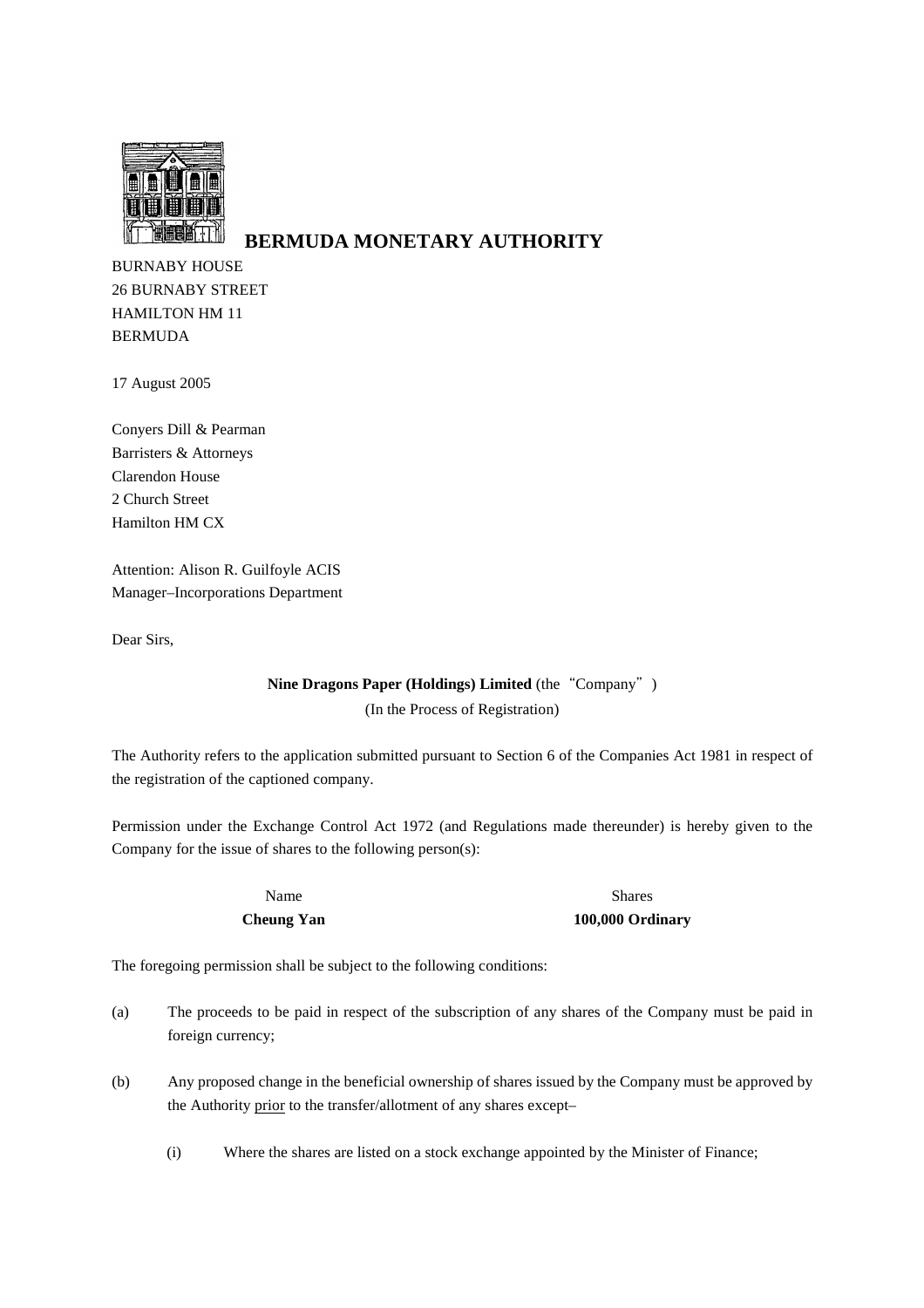- (ii) Where the shares are to be transferred into the name of a nominee on behalf of the existing beneficial owner of the shares; and/or
- (iii) Where the shares are to be transferred between nominees or registered holders provided that the ultimate beneficial owner remains the same.

In respect of items ii) and iii) the Authority must be notified as soon as reasonably practicable of the name, address and date of birth of such nominee or registered holders.

- (c) An address outside Bermuda may be recorded in the register of members and any payment in respect of shares may be made in any foreign currency without exchange control formality.
- (d) The Company shall be regarded as "non-resident" of Bermuda for exchange control purposes and
	- (i) may open and maintain foreign currency accounts within or outside Bermuda;
	- (ii) may open and maintain External Bermuda Dollar Accounts with banks in Bermuda without reference to the Authority; and
	- (iii) must not open or maintain accounts that have been designated 'resident' for Exchange Control purposes except as permitted from time to time under the Notice to Authorised Dealers.

*All references in this letter to the*'*Company*'*shall be construed as a reference to the subject company upon registration under section 6 of the Companies Act 1981.* 

#### **Should you have any questions please do not hesitate to contact Keisha Pitt.**

Yours faithfully,

#### **(Sd.)**

For and on behalf of the Controller of Foreign Exchange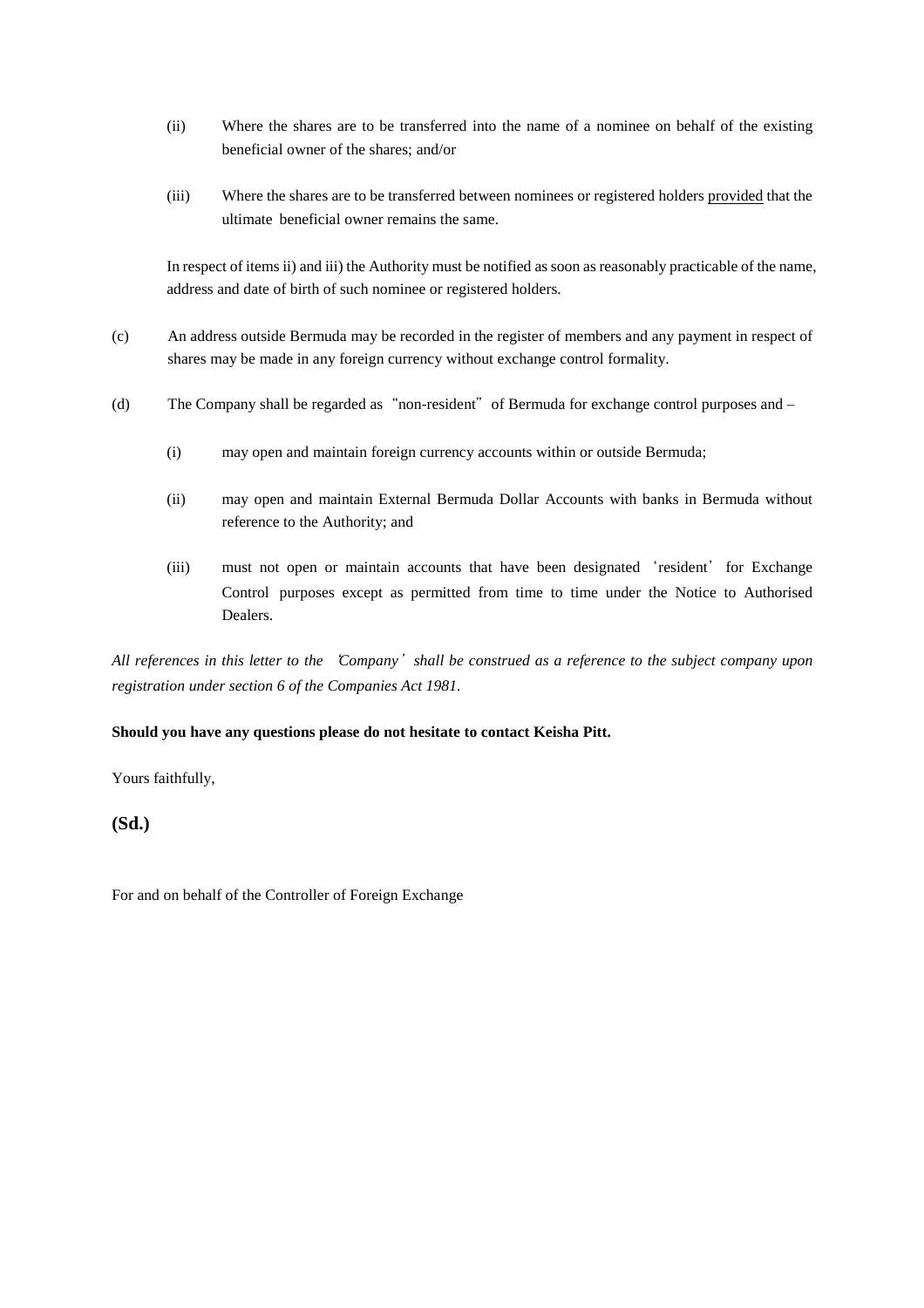# AMENDED AND RESTATED BYE-LAWS

OF

# NINE DRAGONS PAPER (HOLDINGS) LIMITED (*Incorporated in Bermuda with limited liability*)

(Adopted at an annual general meeting of the Company held on 16 December, 2019)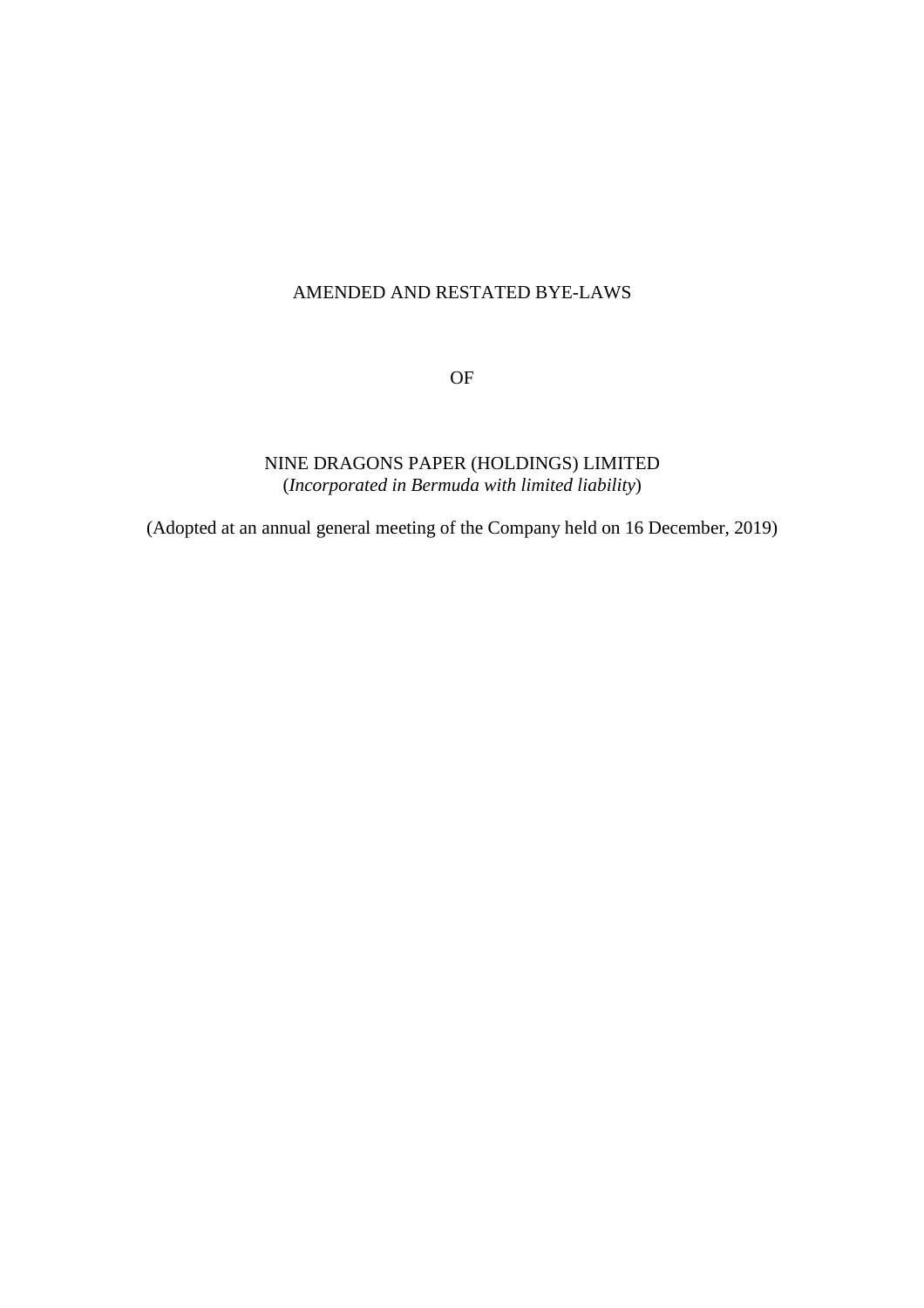# I N D E X

| <b>SUBJECT</b>                         | Bye-Law No. |
|----------------------------------------|-------------|
|                                        |             |
| Interpretation                         | $1 - 2$     |
| <b>Share Capital</b>                   | 3           |
| <b>Alteration Of Capital</b>           | $4 - 7$     |
| <b>Share Rights</b>                    | $8-9$       |
| Variation Of Rights                    | $10 - 11$   |
| <b>Shares</b>                          | $12 - 15$   |
| <b>Share Certificates</b>              | $16 - 21$   |
| Lien                                   | $22 - 24$   |
| <b>Calls On Shares</b>                 | 25-33       |
| Forfeiture Of Shares                   | 34-42       |
| <b>Register Of Members</b>             | 43-44       |
| <b>Record Dates</b>                    | 45          |
| <b>Transfer Of Shares</b>              | $46 - 51$   |
| <b>Transmission Of Shares</b>          | 52-54       |
| <b>Untraceable Members</b>             | 55          |
| <b>General Meetings</b>                | 56-58       |
| Notice Of General Meetings             | 59-60       |
| Proceedings At General Meetings        | $61 - 65$   |
| Voting                                 | 66-74       |
| Proxies                                | 75-80       |
| Corporations Acting By Representatives | 81          |
| <b>Written Resolutions Of Members</b>  | 82          |
| <b>Board Of Directors</b>              | 83          |
| <b>Retirement Of Directors</b>         | 84-85       |
| <b>Disqualification Of Directors</b>   | 86          |
| <b>Executive Directors</b>             | 87-88       |
| <b>Alternate Directors</b>             | 89-92       |
| Directors' Fees And Expenses           | 93-96       |
| Directors' Interests                   | 97-100      |
| <b>General Powers Of The Directors</b> | 101-106     |
| <b>Borrowing Powers</b>                | 107-110     |
| Proceedings Of The Directors           | 111-120     |
| <b>Managers</b>                        | 121-123     |
| Officers                               | 124-127     |
| Register of Directors and Officers     | 128         |
| <b>Minutes</b>                         | 129         |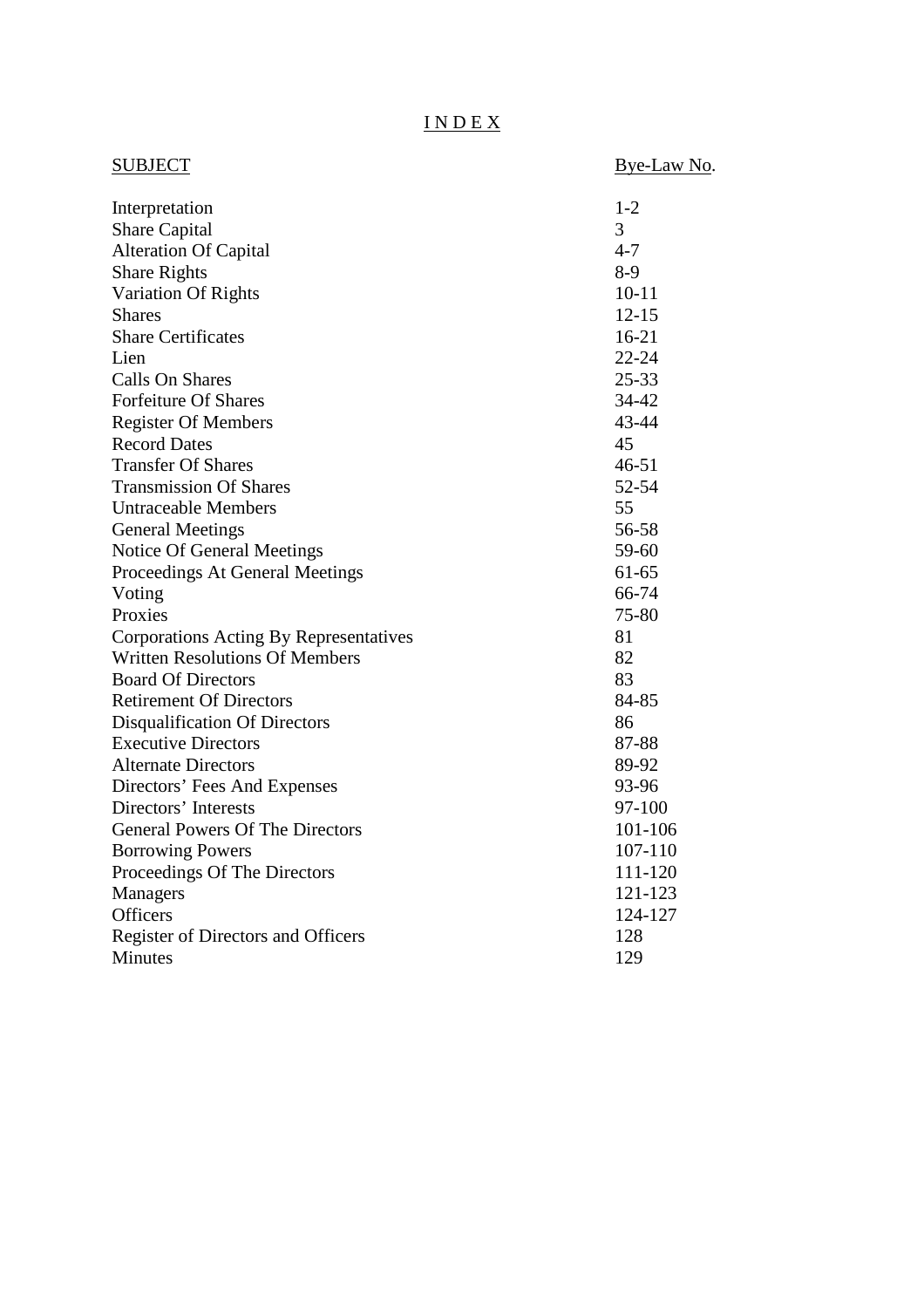# I N D E X (continued)

| SUBJECT                                       | Bye-Law No. |
|-----------------------------------------------|-------------|
| Seal                                          | 130         |
| <b>Authentication Of Documents</b>            | 131         |
| <b>Destruction Of Documents</b>               | 132         |
| Dividends And Other Payments                  | 133-142     |
| Reserves                                      | 143         |
| Capitalisation                                | 144-145     |
| <b>Subscription Rights Reserve</b>            | 146         |
| <b>Accounting Records</b>                     | 147-151     |
| Audit                                         | 152-157     |
| <b>Notices</b>                                | 158-160     |
| Signatures                                    | 161         |
| Winding Up                                    | 162-163     |
| Indemnity                                     | 164         |
| Alteration Of Bye-laws And Amendment To       |             |
| Memorandum of Association And Name of Company | 165         |
| Information                                   | 166         |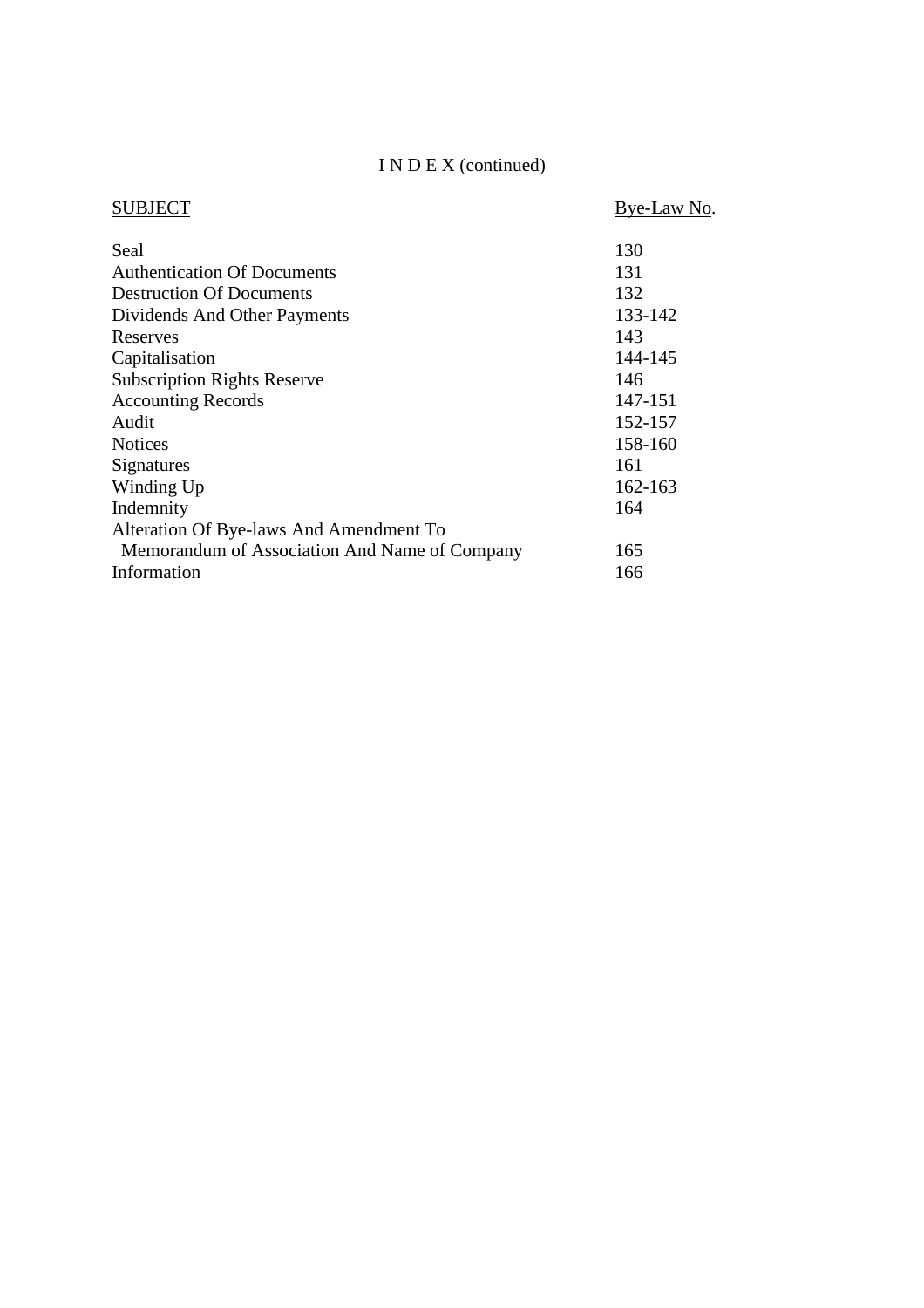# **INTERPRETATION**

1. In these Bye-laws, unless the context otherwise requires, the words standing in the first column of the following table shall bear the meaning set opposite them respectively in the second column.

| WORD                   | <b>MEANING</b>                                                                                                                                                                                                                                                                                                                                                                                                                                                                             |
|------------------------|--------------------------------------------------------------------------------------------------------------------------------------------------------------------------------------------------------------------------------------------------------------------------------------------------------------------------------------------------------------------------------------------------------------------------------------------------------------------------------------------|
| "Act"                  | the Companies Act 1981 of Bermuda.                                                                                                                                                                                                                                                                                                                                                                                                                                                         |
| "Auditor"              | the auditor of the Company for the time being and may<br>include any individual or partnership.                                                                                                                                                                                                                                                                                                                                                                                            |
| "Board" or "Directors" | the board of directors of the Company or the directors<br>present at a meeting of directors of the Company at<br>which a quorum is present.                                                                                                                                                                                                                                                                                                                                                |
| "business day"         | shall mean a day on which the Designated Stock<br>Exchange generally is open for the business of dealing in<br>securities in Hong Kong. For the avoidance of doubt,<br>where the Designated Stock Exchange is closed for the<br>business dealing in securities in Hong Kong on a<br>business day by reason of a Number 8 or higher typhoon<br>signal, black rainstorm warning or other similar event,<br>such day shall for the purpose of these Bye-laws be<br>counted as a business day. |
| "Bye-laws"             | these Bye-laws in their present form or as supplemented<br>or amended or substituted from time to time.                                                                                                                                                                                                                                                                                                                                                                                    |
| "capital"              | the share capital of the Company from time to time.                                                                                                                                                                                                                                                                                                                                                                                                                                        |
| "clear days"           | in relation to the period of notice that period excluding<br>the day when the notice is given or deemed to be given<br>and the day for which it is given or on which it is to take<br>effect.                                                                                                                                                                                                                                                                                              |
| "clearing house"       | a clearing house recognised by the laws of the<br>jurisdiction in which the shares of the Company are<br>listed or quoted on a stock exchange in such jurisdiction.                                                                                                                                                                                                                                                                                                                        |
| "close associate"      | in relation to any Director, shall have the same meaning<br>as defined in the rules of the Designated Stock Exchange<br>("Listing Rules") as modified from time to time, except<br>that for purpose of Bye-law 100 where the transaction or<br>arrangement to be approved by the Board is a connected<br>transaction referred to in the Listing Rules, it shall have<br>the same meaning as that ascribed to "associate" in the<br>Listing Rules.                                          |
| "Company"              | Nine Dragons Paper (Holdings) Limited.                                                                                                                                                                                                                                                                                                                                                                                                                                                     |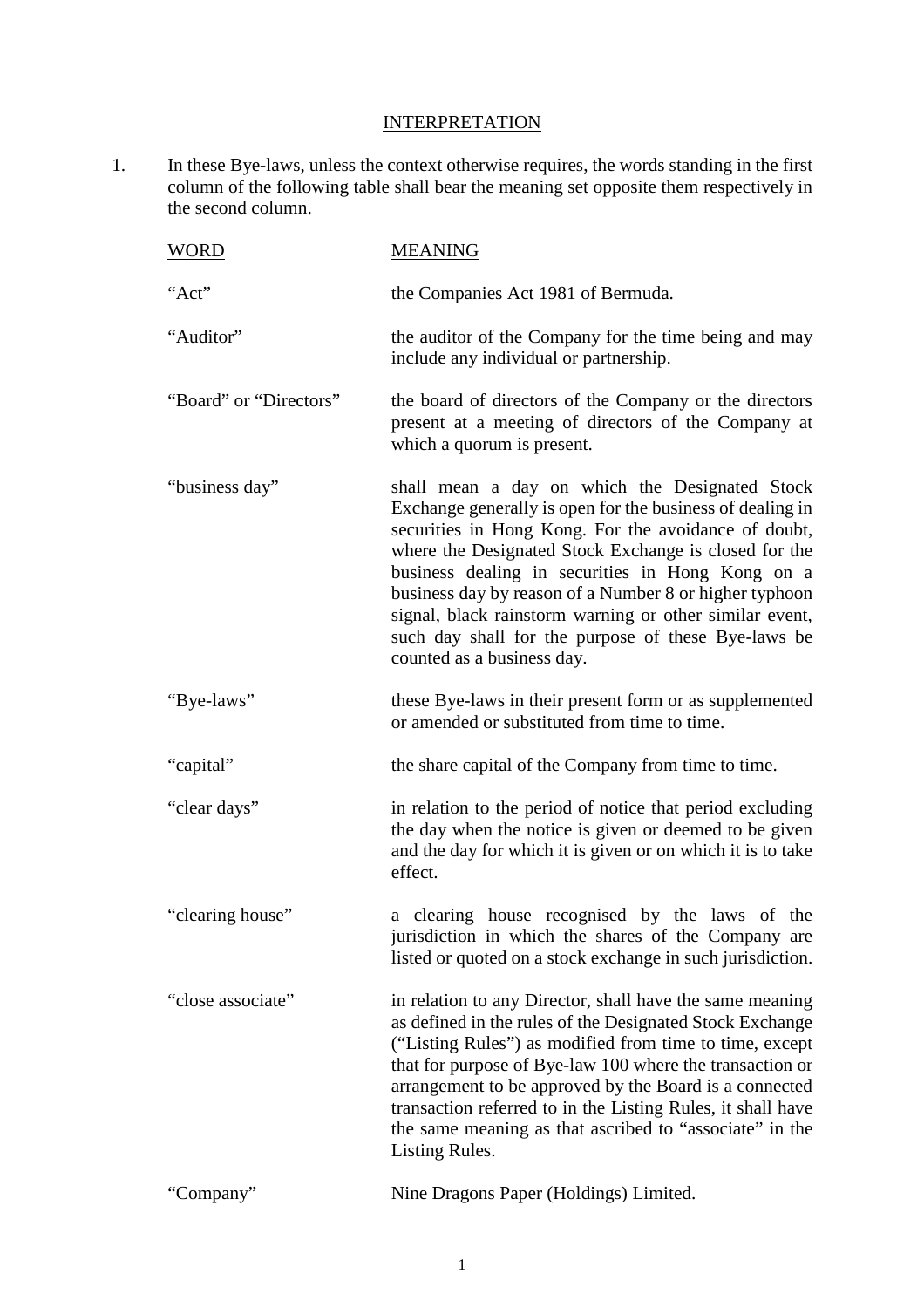| "competent regulatory<br>authority"   | a competent regulatory authority in the territory where<br>the shares of the Company are listed or quoted on a stock<br>exchange in such territory.                                                                                                                                                                                                                                                   |
|---------------------------------------|-------------------------------------------------------------------------------------------------------------------------------------------------------------------------------------------------------------------------------------------------------------------------------------------------------------------------------------------------------------------------------------------------------|
| "debenture" and<br>"debenture holder" | include debenture stock and debenture stockholder<br>respectively.                                                                                                                                                                                                                                                                                                                                    |
| "Designated Stock"<br>Exchange"       | a stock exchange which is an appointed stock exchange<br>for the purposes of the Act in respect of which the<br>shares of the Company are listed or quoted and where<br>such appointed stock exchange deems such listing or<br>quotation to be the primary listing or quotation of the<br>shares of the Company.                                                                                      |
| "dollars" and "\$"                    | dollars, the legal currency of Hong Kong.                                                                                                                                                                                                                                                                                                                                                             |
| "head office"                         | such office of the Company as the Directors may from<br>time to time determine to be the principal office of the<br>Company.                                                                                                                                                                                                                                                                          |
| "Member"                              | a duly registered holder from time to time of the shares in<br>the capital of the Company.                                                                                                                                                                                                                                                                                                            |
| "month"                               | a calendar month.                                                                                                                                                                                                                                                                                                                                                                                     |
| "Notice"                              | written notice unless otherwise specifically stated and as<br>further defined in these Bye-laws.                                                                                                                                                                                                                                                                                                      |
| "Office"                              | the registered office of the Company for the time being.                                                                                                                                                                                                                                                                                                                                              |
| "paid up"                             | paid up or credited as paid up.                                                                                                                                                                                                                                                                                                                                                                       |
| "Register"                            | the principal register and where applicable, any branch<br>register of Members to be kept pursuant to the provisions<br>of the Act.                                                                                                                                                                                                                                                                   |
| "Registration Office"                 | in respect of any class of share capital such place as the<br>Board may from time to time determine to keep a branch<br>register of Members in respect of that class of share<br>capital and where (except in cases where the Board<br>otherwise directs) the transfers or other documents of<br>title for such class of share capital are to be lodged for<br>registration and are to be registered. |
| "Seal"                                | common seal or any one or more duplicate seals of the<br>Company (including a securities seal) for use in<br>Bermuda or in any place outside Bermuda.                                                                                                                                                                                                                                                 |
| "Secretary"                           | any person firm or corporation appointed by the Board to<br>perform any of the duties of secretary of the Company<br>and includes any assistant, deputy, temporary or acting<br>secretary.                                                                                                                                                                                                            |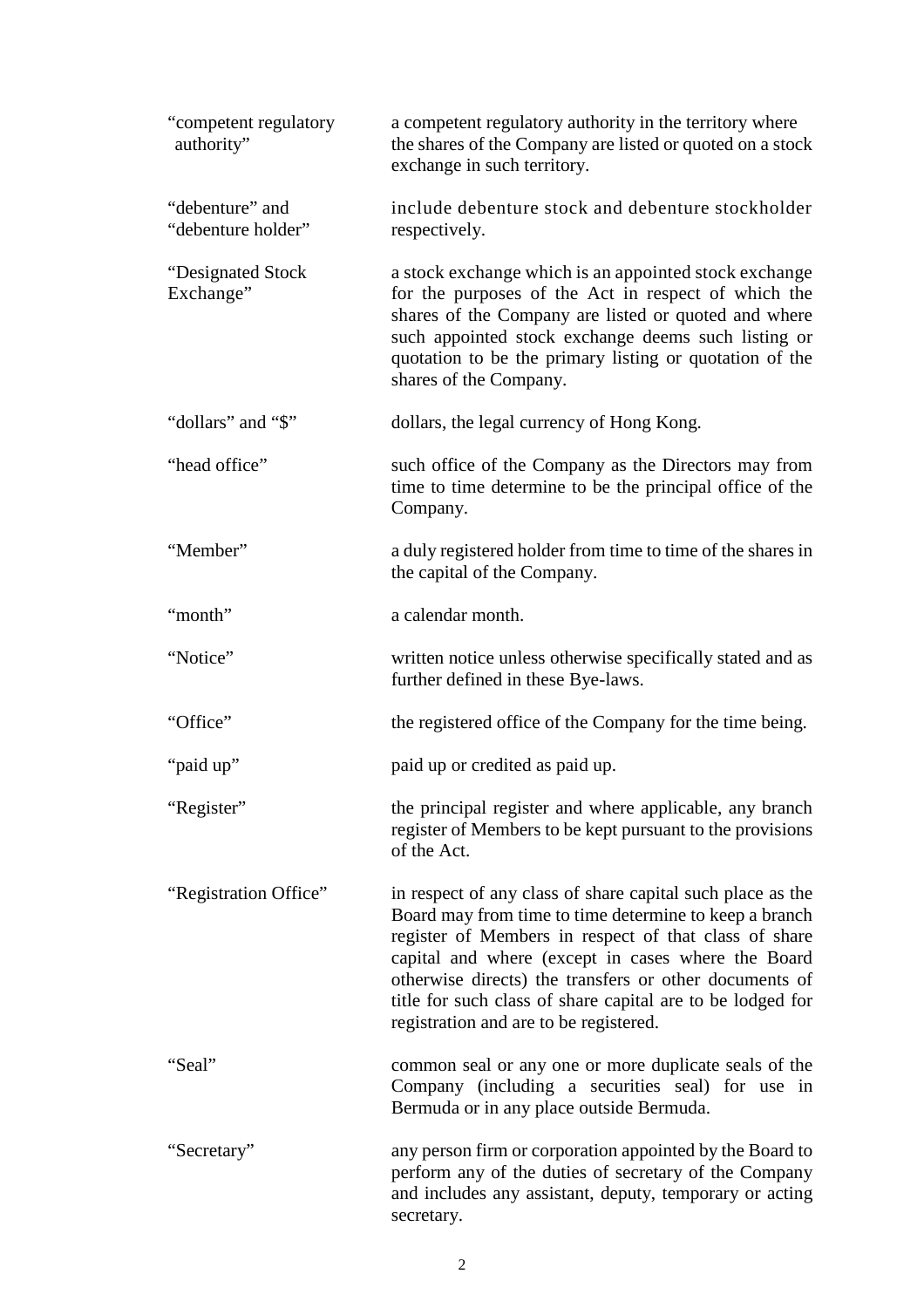| "Statutes" | the Act and every other act of the Legislature of    |
|------------|------------------------------------------------------|
|            | Bermuda for the time being in force applying to or   |
|            | affecting the Company, its memorandum of association |
|            | and/or these Bye-laws.                               |

"substantial shareholder" a person who is entitled to exercise, or to control the exercise of, 10% or more (or such other percentage as may be described by the rules of the Designated Stock Exchange from time to time) of the voting power at any general meeting of the company.

"year" a calendar year.

- 2. In these Bye-laws, unless there be something within the subject or context inconsistent with such construction:
	- (a) words importing the singular include the plural and vice versa;
	- (b) words importing a gender include both gender and the neuter;
	- (c) words importing persons include companies, associations and bodies of persons whether corporate or not;
	- (d) the words:
		- (i) "may" shall be construed as permissive;
		- (ii) "shall" or "will" shall be construed as imperative;
	- (e) expressions referring to writing shall, unless the contrary intention appears, be construed as including printing, lithography, photography and other modes of representing words or figures in a visible form, and including where the representation takes the form of electronic display, provided that both the mode of service of the relevant document or notice and the Member's election comply with all applicable Statutes, rules and regulations;
	- (f) references to any act, ordinance, statute or statutory provision shall be interpreted as relating to any statutory modification or re-enactment thereof for the time being in force;
	- (g) save as aforesaid words and expressions defined in the Statutes shall bear the same meanings in these Bye-laws if not inconsistent with the subject in the context;
	- (h) a resolution shall be a special resolution when it has been passed by a majority of not less than three-fourths of votes cast by such Members as, being entitled so to do, vote in person or, in the case of such Members as are corporations, by their respective duly authorised representative or, where proxies are allowed, by proxy at a general meeting of which Notice has been duly given in accordance with Bye-law 59;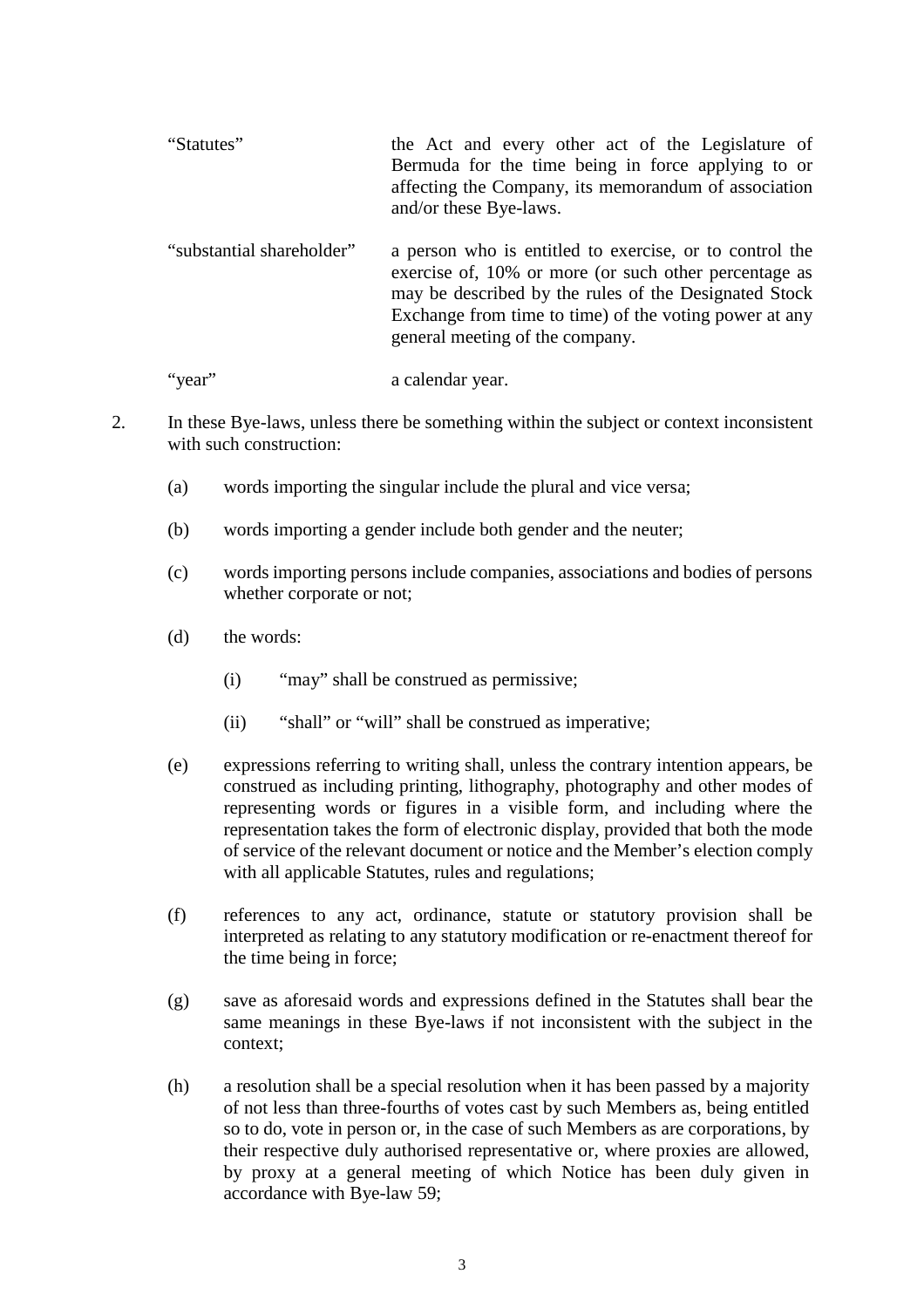- (i) a resolution shall be an ordinary resolution when it has been passed by a simple majority of votes cast by such Members as, being entitled so to do, vote in person or, in the case of any Member being a corporation, by its duly authorised representative or, where proxies are allowed, by proxy at a general meeting of which Notice has been duly given in accordance with Bye-law 59;
- (j) a special resolution shall be effective for any purpose for which an ordinary resolution is expressed to be required under any provision of these Bye-laws or the Statutes;
- (k) references to a document being executed include references to it being executed under hand or under seal or by electronic signature or by any other method and references to a notice or document include a notice or document recorded or stored in any digital, electronic, electrical, magnetic or other retrievable form or medium and information in visible form whether having physical substance or not.

# SHARE CAPITAL

- 3. (1) The share capital of the Company at the date on which these Bye-laws come into effect shall be divided into shares of \$0.10 each.
	- (2) Subject to the Act, the Company's memorandum of association and, where applicable, the rules of any Designated Stock Exchange and/or any competent regulatory authority, any power of the Company to purchase or otherwise acquire its own shares shall be exercisable by the Board upon such terms and subject to such conditions as it thinks fit.
	- (3) Subject to compliance with the rules and regulations of the Designated Stock Exchange and any other competent regulatory authority, the Company may give financial assistance for the purpose of or in connection with a purchase made or to be made by any person of any shares in the Company.

# ALTERATION OF CAPITAL

- 4. The Company may from time to time by ordinary resolution in accordance with Section 45 of the Act:
	- (a) increase its capital by such sum, to be divided into shares of such amounts, as the resolution shall prescribe;
	- (b) consolidate and divide all or any of its capital into shares of larger amount than its existing shares;
	- (c) divide its shares into several classes and without prejudice to any special rights previously conferred on the holders of existing shares attach thereto respectively any preferential, deferred, qualified or special rights, privileges, conditions or such restrictions which in the absence of any such determination by the Company in general meeting, as the Directors may determine provided always that where the Company issues shares which do not carry voting rights,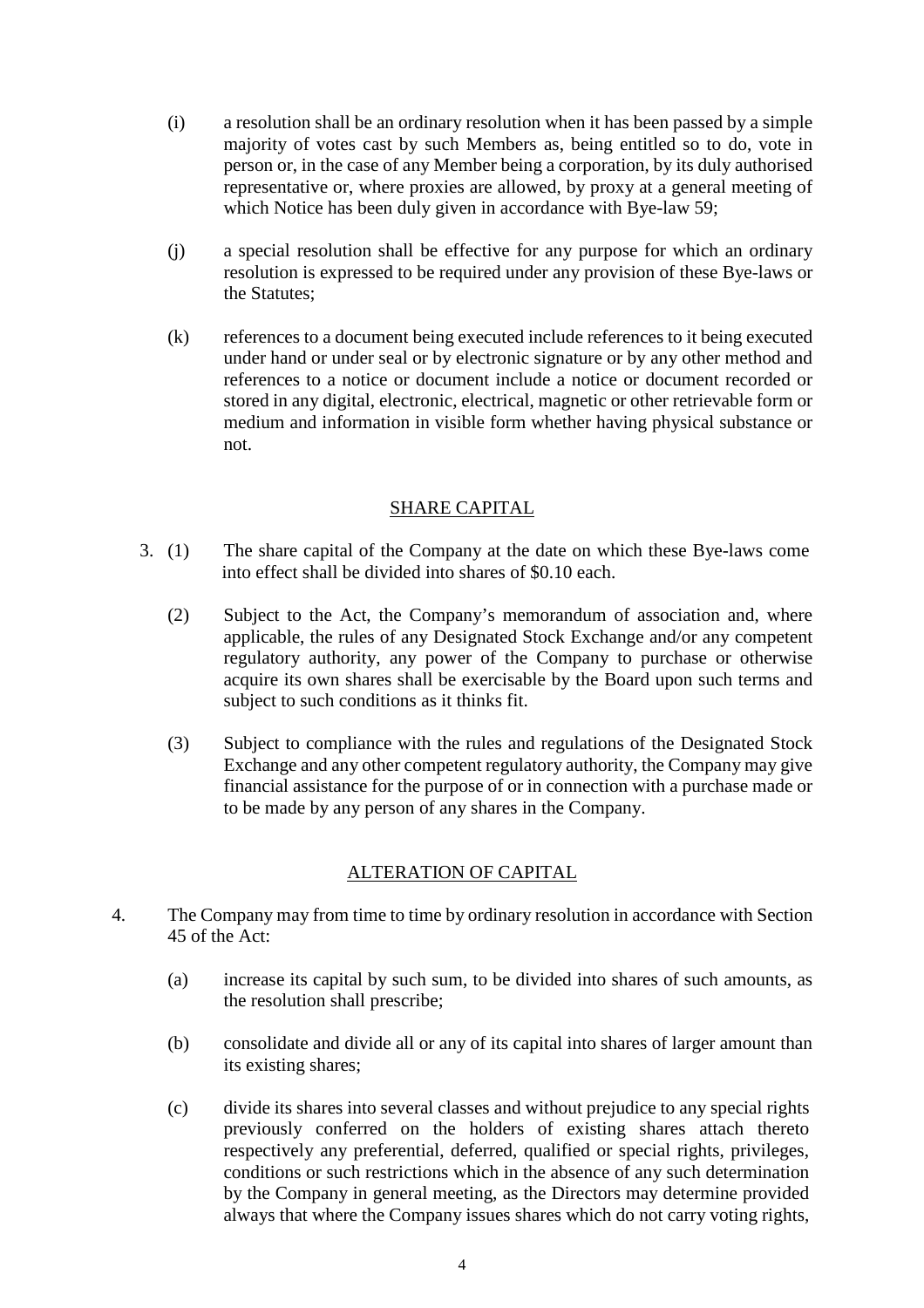the words "non-voting" shall appear in the designation of such shares and where the equity capital includes shares with different voting rights, the designation of each class of shares, other than those with the most favourable voting rights, must include the words "restricted voting" or "limited voting";

- (d) sub-divide its shares, or any of them, into shares of smaller amount than is fixed by the memorandum of association (subject, nevertheless, to the Act), and may by such resolution determine that, as between the holders of the shares resulting from such sub-division, one or more of the shares may have any such preferred rights or be subject to any such restrictions as compared with the other or others as the Company has power to attach to unissued or new shares;
- (e) change the currency denomination of its share capital;
- (f) make provision for the issue and allotment of shares which do not carry any voting rights; and
- (g) cancel any shares which, at the date of the passing of the resolution, have not been taken, or agreed to be taken, by any person, and diminish the amount of its capital by the amount of the shares so cancelled.
- 5. The Board may settle as it considers expedient any difficulty which arises in relation to any consolidation and division under the last preceding Bye-law and in particular but without prejudice to the generality of the foregoing may issue certificates in respect of fractions of shares or arrange for the sale of the shares representing fractions and the distribution of the net proceeds of sale (after deduction of the expenses of such sale) in due proportion amongst the Members who would have been entitled to the fractions, and for this purpose the Board may authorise some person to transfer the shares representing fractions to their purchaser or resolve that such net proceeds be paid to the Company for the Company's benefit. Such purchaser will not be bound to see to the application of the purchase money nor will his title to the shares be affected by any irregularity or invalidity in the proceedings relating to the sale.
- 6. The Company may from time to time by special resolution, subject to any confirmation or consent required by law, reduce its issued share capital or, save for the use of share premium as expressly permitted by the Act, any share premium account or other undistributable reserve.
- 7. Except so far as otherwise provided by the conditions of issue, or by these Bye-laws, any capital raised by the creation of new shares shall be treated as if it formed part of the original capital of the Company, and such shares shall be subject to the provisions contained in these Bye-laws with reference to the payment of calls and instalments, transfer and transmission, forfeiture, lien, cancellation, surrender, voting and otherwise.

### SHARE RIGHTS

8. Subject to any special rights conferred on the holders of any shares or class of shares, any share in the Company (whether forming part of the present capital or not) may be issued with or have attached thereto such rights or restrictions whether in regard to dividend, voting, return of capital or otherwise as the Company may by ordinary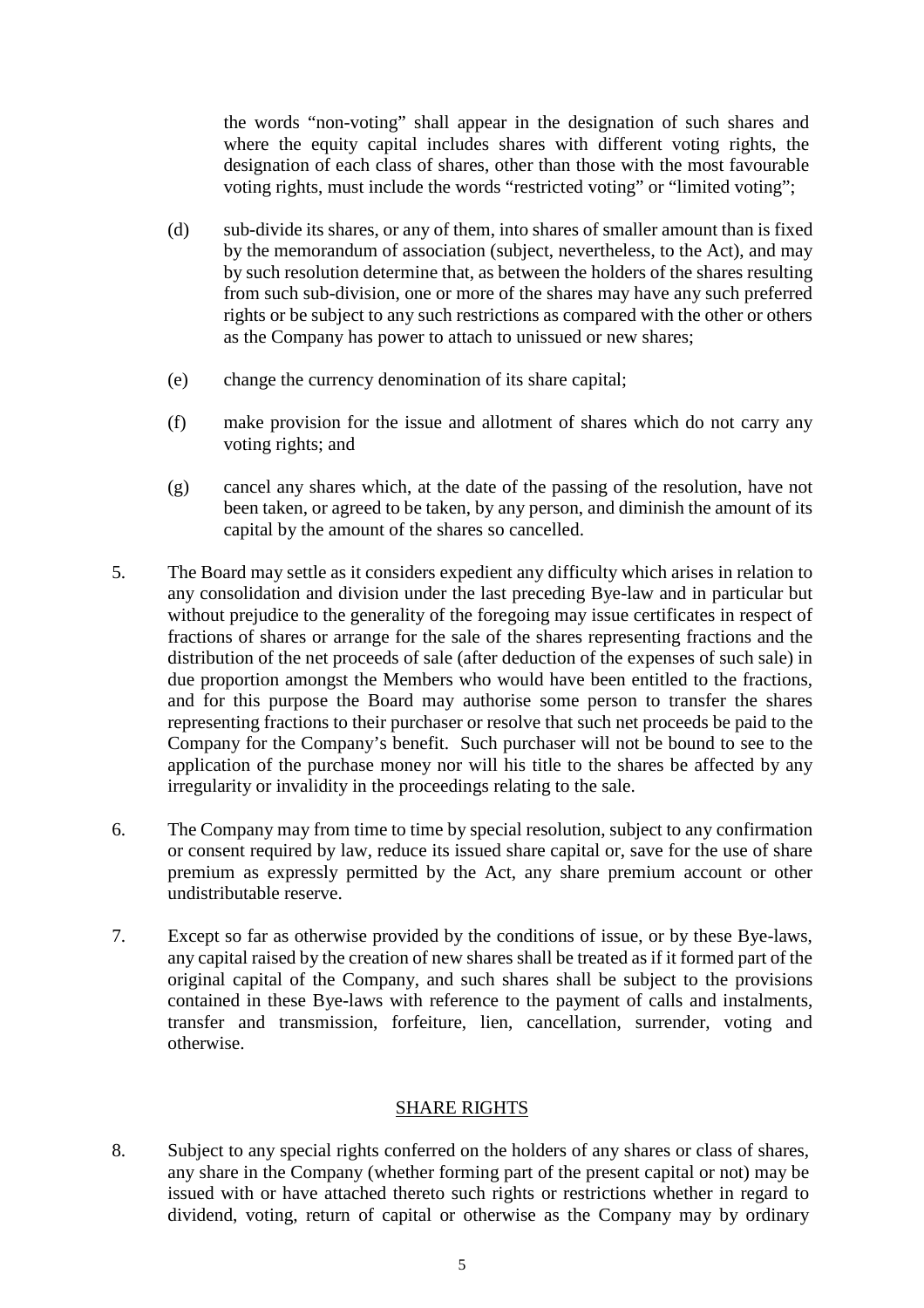resolution determine or, if there has not been any such determination or so far as the same shall not make specific provision, as the Board may determine.

9. Subject to Sections 42 and 43 of the Act, these Bye-laws, and to any special rights conferred on the holders of any shares or attaching to any class of shares, any preference shares may be issued or converted into shares that, at a determinable date or at the option of the Company or the holder if so authorised by its memorandum of association, are liable to be redeemed on such terms and in such manner as the Company before the issue or conversion may by ordinary resolution of the Members determine. Where the Company purchases for redemption a redeemable share, purchases not made through the market or by tender shall be limited to a maximum price as may from time to time be determined by the Company in general meeting, either generally or with regard to specific purchases. If purchases are by tender, tenders shall be available to all Members alike.

### VARIATION OF RIGHTS

- 10. Subject to the Act and without prejudice to Bye-law 8, all or any of the special rights for the time being attached to the shares or any class of shares may, unless otherwise provided by the terms of issue of the shares of that class, from time to time (whether or not the Company is being wound up) be varied, modified or abrogated either with the consent in writing of the holders of not less than three-fourths in nominal value of the issued shares of that class or with the sanction of a special resolution passed at a separate general meeting of the holders of the shares of that class. To every such separate general meeting all the provisions of these Bye-laws relating to general meetings of the Company shall, mutatis mutandis, apply, but so that:
	- (a) the necessary quorum (other than at an adjourned meeting) shall be two persons (or in the case of a Member being a corporation, its duly authorised representative) holding or representing by proxy not less than one-third in nominal value of the issued shares of that class and at any adjourned meeting of such holders, two holders present in person or (in the case of a Member being a corporation) its duly authorised representative or by proxy (whatever the number of shares held by them) shall be a quorum; and
	- (b) every holder of shares of the class shall be entitled to one vote for every such share held by him.
- 11. The special rights conferred upon the holders of any shares or class of shares shall not, unless otherwise expressly provided in the rights attaching to or the terms of issue of such shares, be deemed to be varied, modified or abrogated by the creation or issue of further shares ranking pari passu therewith.

### SHARES

12. (1) Subject to the Act, these Bye-laws, any direction that may be given by the Company in general meeting and, where applicable, the rules of any Designated Stock Exchange and without prejudice to any special rights or restrictions for the time being attached to any shares or any class of shares, the unissued shares of the Company (whether forming part of the original or any increased capital)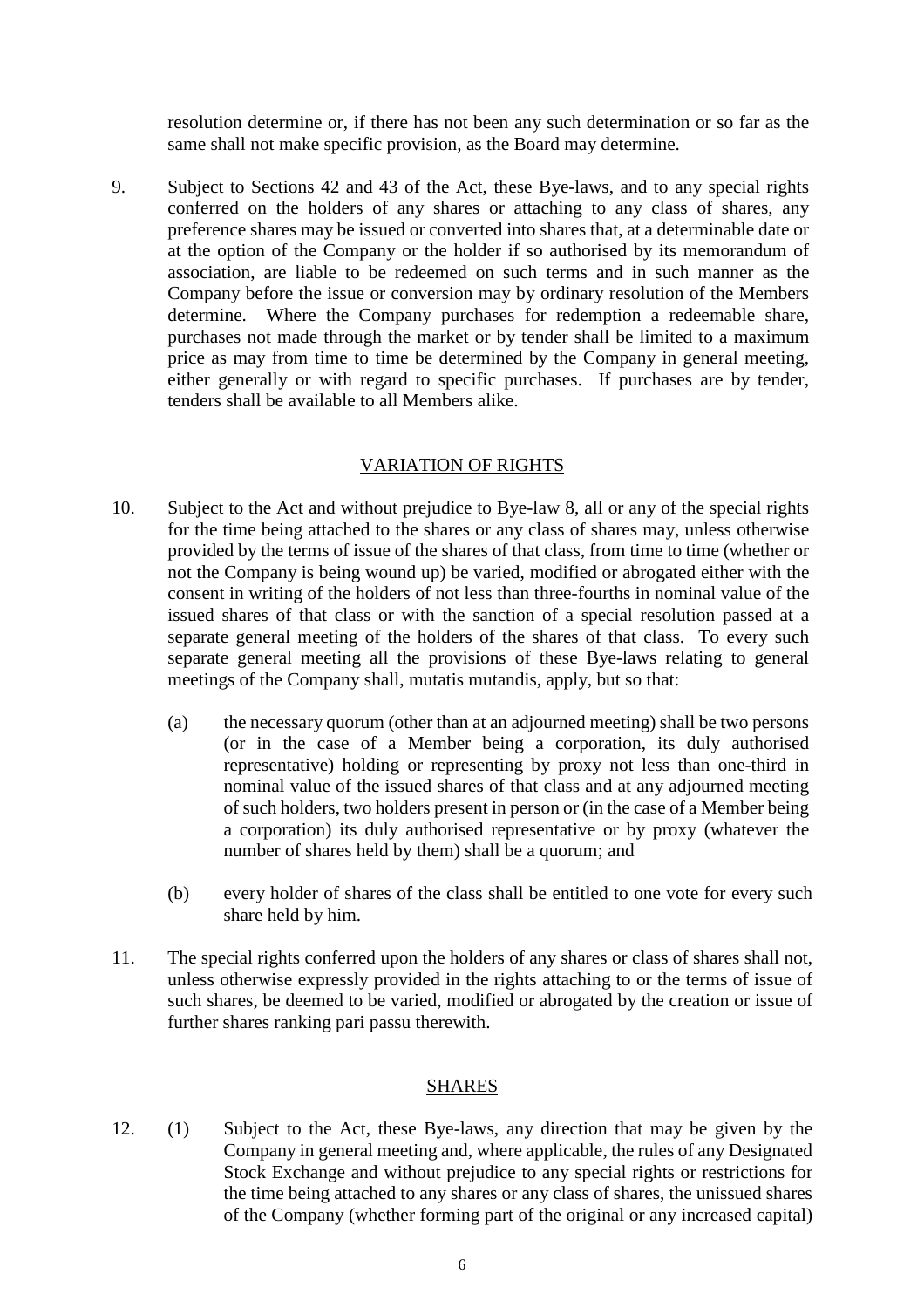shall be at the disposal of the Board, which may offer, allot, grant options over or otherwise dispose of them to such persons, at such times and for such consideration and upon such terms and conditions as the Board may in its absolute discretion determine but so that no shares shall be issued at a discount to their nominal value. Neither the Company nor the Board shall be obliged, when making or granting any allotment of, offer of, option over or disposal of shares, to make, or make available, any such allotment, offer, option or shares to Members or others with registered addresses in any particular territory or territories being a territory or territories where, in the absence of a registration statement or other special formalities, this would or might, in the opinion of the Board, be unlawful or impracticable. Members affected as a result of the foregoing sentence shall not be, or be deemed to be, a separate class of members for any purpose whatsoever.

- (2) The Board may issue warrants or convertible securities or securities of similar nature conferring the right upon the holders thereof to subscribe for any class of shares or securities in the capital of the Company on such terms as it may from time to time determine.
- 13. The Company may in connection with the issue of any shares exercise all powers of paying commission and brokerage conferred or permitted by the Act. Subject to the Act, the commission may be satisfied by the payment of cash or by the allotment of fully or partly paid shares or partly in one and partly in the other.
- 14. Except as required by law, no person shall be recognised by the Company as holding any share upon any trust and the Company shall not be bound by or required in any way to recognise (even when having notice thereof) any equitable, contingent, future or partial interest in any share or any fractional part of a share or (except only as otherwise provided by these Bye-laws or by law) any other rights in respect of any share except an absolute right to the entirety thereof in the registered holder.
- 15. Subject to the Act and these Bye-laws, the Board may at any time after the allotment of shares but before any person has been entered in the Register as the holder, recognise a renunciation thereof by the allottee in favour of some other person and may accord to any allottee of a share a right to effect such renunciation upon and subject to such terms and conditions as the Board considers fit to impose.

### SHARE CERTIFICATES

16. Every share certificate shall be issued under the Seal or a facsimile thereof or with the Seal printed thereon and shall specify the number and class and distinguishing numbers (if any) of the shares to which it relates, and the amount paid up thereon and may otherwise be in such form as the Directors may from time to time determine. The seal of the Company may only be affixed to a share certificate with the authority of the Directors, or be executed under the signature of appropriate officials with statutory authority, unless otherwise determined by the Directors. No certificate shall be issued and representing shares of more than one class. The Board may by resolution determine, either generally or in any particular case or cases, that any signatures on any such certificates (or certificates in respect of other securities) need not be autographic but may be affixed to such certificates by some mechanical means or may be printed thereon or that such certificates need not be signed by any person.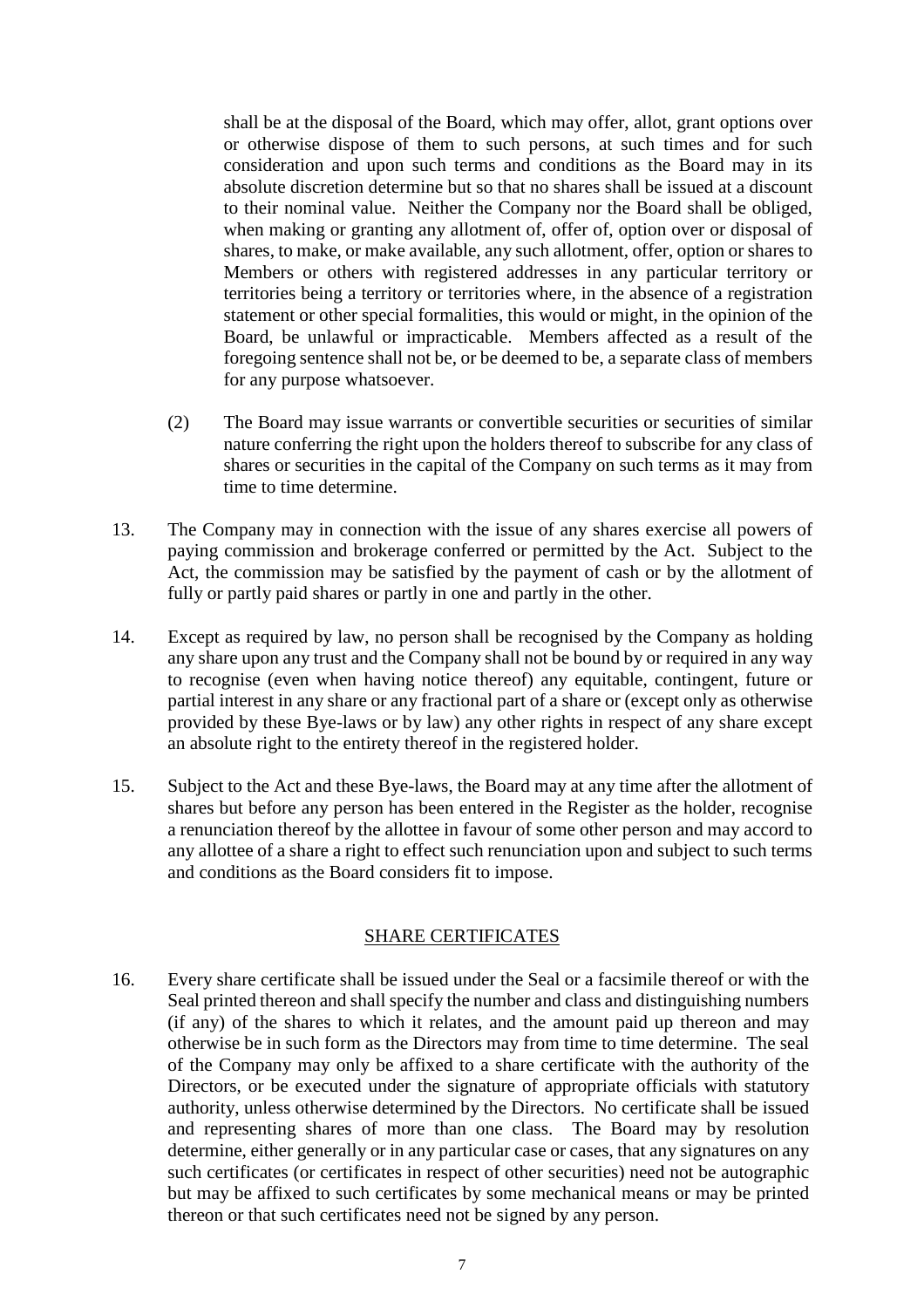- 17. (1) In the case of a share held jointly by several persons, the Company shall not be bound to issue more than one certificate therefor and delivery of a certificate to one of several joint holders shall be sufficient delivery to all such holders.
	- (2) Where a share stands in the names of two or more persons, the person first named in the Register shall as regards service of notices and, subject to the provisions of these Bye-laws, all or any other matters connected with the Company, except the transfer of the shares, be deemed the sole holder thereof.
- 18. Every person whose name is entered, upon an allotment of shares, as a Member in the Register shall be entitled, without payment, to receive one certificate for all such shares of any one class or several certificates each for one or more of such shares of such class upon payment for every certificate after the first of such reasonable out-of-pocket expenses as the Board from time to time determines.
- 19. Share certificates shall be issued within the relevant time limit as prescribed in the Act or as the Designated Stock Exchange may from time to time determine, whichever is the shorter, after allotment or, except in the case of a transfer which the Company is for the time being entitled to refuse to register and does not register, after lodgment of a transfer with the Company.
- 20. (1) Upon every transfer of shares the certificate held by the transferor shall be given up to be cancelled, and shall forthwith be cancelled accordingly, and a new certificate shall be issued to the transferee in respect of the shares transferred to him at such fee as is provided in paragraph (2) of this Bye-law. If any of the shares included in the certificate so given up shall be retained by the transferor a new certificate for the balance shall be issued to him at the aforesaid fee payable by the transferor to the Company in respect thereof.
	- (2) The fee referred to in paragraph (1) above shall be an amount not exceeding the relevant maximum amount as the Designated Stock Exchange may from time to time determine provided that the Board may at any time determine a lower amount for such fee.
- 21. If a share certificate shall be damaged or defaced or alleged to have been lost, stolen or destroyed a new certificate representing the same shares may be issued to the relevant Member upon request and on payment of such fee as the Designated Stock Exchange may determine to be the maximum fee payable or such lesser sum as the Board may determine and, subject to compliance with such terms (if any) as to evidence and indemnity and to payment of the costs and reasonable out-of-pocket expenses of the Company in investigating such evidence and preparing such indemnity as the Board may think fit and, in case of damage or defacement, on delivery of the old certificate to the Company provided always that where share warrants have been issued, no new share warrant shall be issued to replace one that has been lost unless the Directors are satisfied beyond reasonable doubt that the original has been destroyed.

### LIEN

22. The Company shall have a first and paramount lien on every share (not being a fully paid share) for all moneys (whether presently payable or not) called or payable at a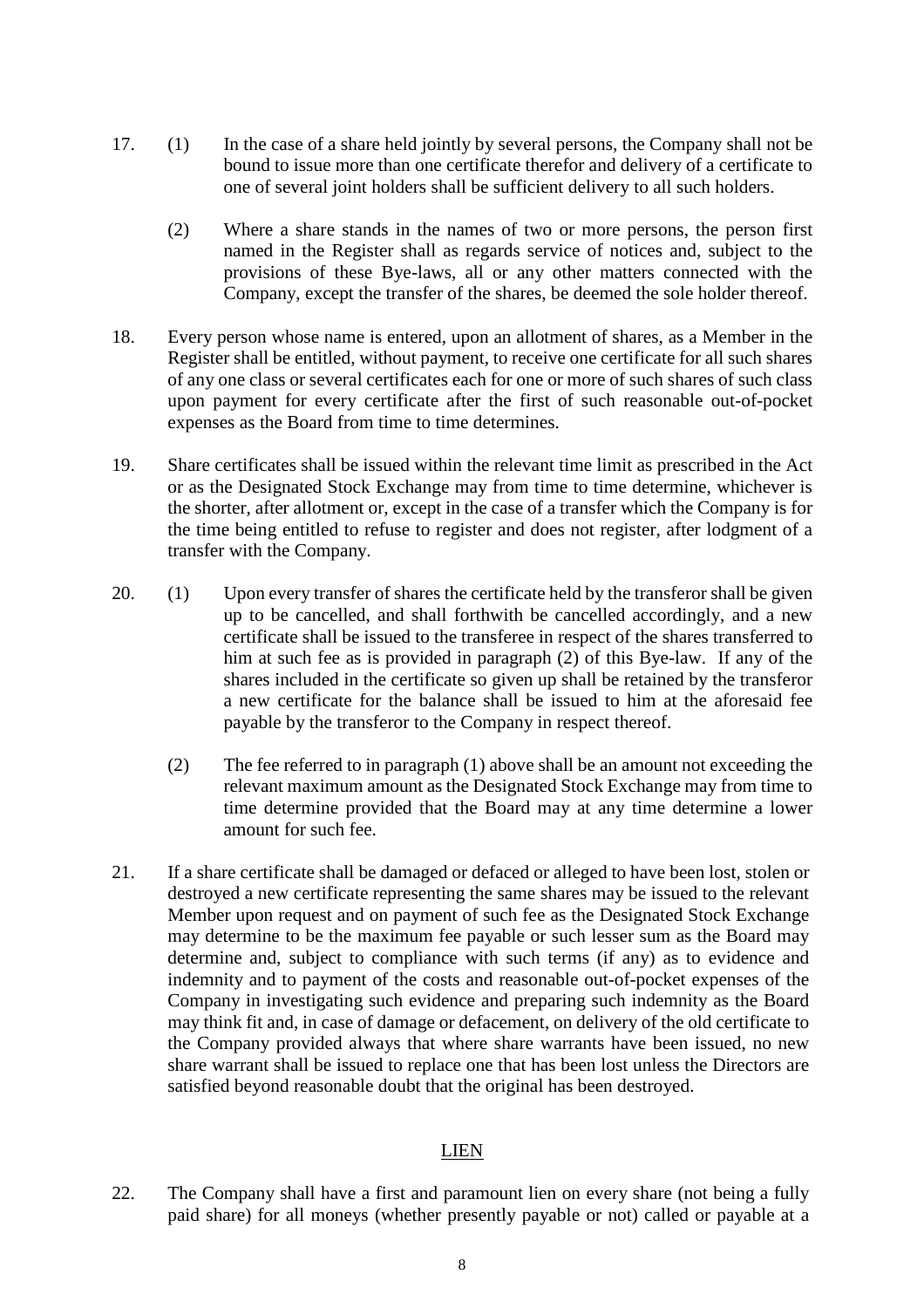fixed time in respect of that share. The Company shall also have a first and paramount lien on every share (not being a fully paid share) registered in the name of a Member (whether or not jointly with other Members) for all amounts of money presently payable by such Member or his estate to the Company whether the same shall have been incurred before or after notice to the Company of any equitable or other interest of any person other than such member, and whether the period for the payment or discharge of the same shall have actually arrived or not, and notwithstanding that the same are joint debts or liabilities of such Member or his estate and any other person, whether a Member or not. The Company's lien on a share shall extend to all dividends or other moneys payable thereon or in respect thereof. The Board may at any time, generally or in any particular case, waive any lien that has arisen or declare any share exempt in whole or in part, from the provisions of this Bye-law.

- 23. Subject to these Bye-laws, the Company may sell in such manner as the Board determines any share on which the Company has a lien, but no sale shall be made unless some sum in respect of which the lien exists is presently payable, or the liability or engagement in respect of which such lien exists is liable to be presently fulfilled or discharged nor until the expiration of fourteen (14) clear days after a notice in writing, stating and demanding payment of the sum presently payable, or specifying the liability or engagement and demanding fulfilment or discharge thereof and giving notice of the intention to sell in default, has been served on the registered holder for the time being of the share or the person entitled thereto by reason of his death or bankruptcy.
- 24. The net proceeds of the sale shall be received by the Company and applied in or towards payment or discharge of the debt or liability in respect of which the lien exists, so far as the same is presently payable, and any residue shall (subject to a like lien for debts or liabilities not presently payable as existed upon the share prior to the sale) be paid to the person entitled to the share at the time of the sale. To give effect to any such sale the Board may authorise some person to transfer the shares sold to the purchaser thereof. The purchaser shall be registered as the holder of the shares so transferred and he shall not be bound to see to the application of the purchase money, nor shall his title to the shares be affected by any irregularity or invalidity in the proceedings relating to the sale.

### CALLS ON SHARES

- 25. Subject to these Bye-laws and to the terms of allotment, the Board may from time to time make calls upon the Members in respect of any moneys unpaid on their shares (whether on account of the nominal value of the shares or by way of premium), and each Member shall (subject to being given at least fourteen (14) clear days' Notice specifying the time and place of payment) pay to the Company as required by such notice the amount called on his shares. A call may be extended, postponed or revoked in whole or in part as the Board determines but no member shall be entitled to any such extension, postponement or revocation except as a matter of grace and favour.
- 26. A call shall be deemed to have been made at the time when the resolution of the Board authorising the call was passed and may be made payable either in one lump sum or by instalments.
- 27. A person upon whom a call is made shall remain liable for calls made upon him notwithstanding the subsequent transfer of the shares in respect of which the call was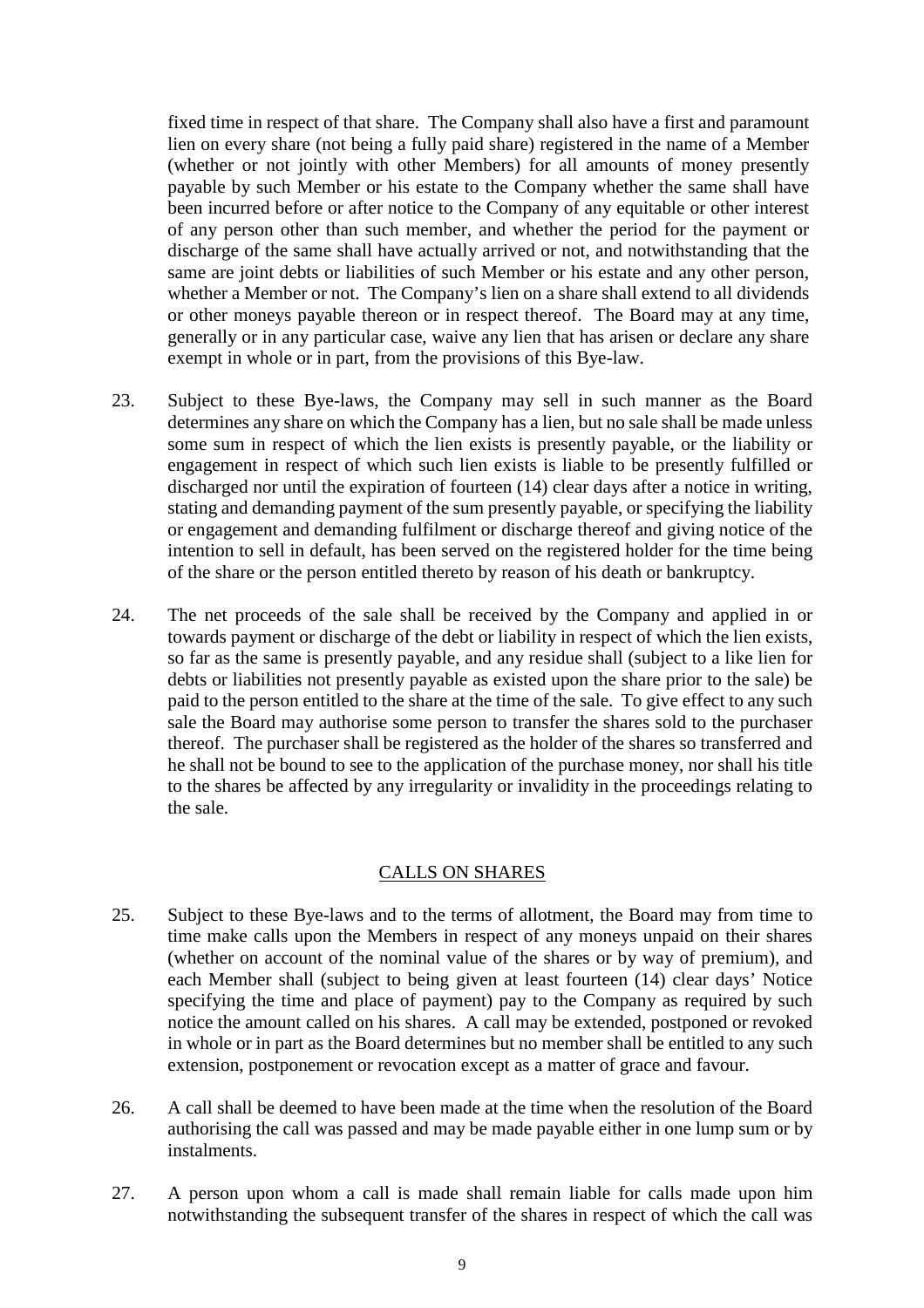made. The joint holders of a share shall be jointly and severally liable to pay all calls and instalments due in respect thereof or other moneys due in respect thereof.

- 28. If a sum called in respect of a share is not paid before or on the day appointed for payment thereof, the person from whom the sum is due shall pay interest on the amount unpaid from the day appointed for payment thereof to the time of actual payment at such rate (not exceeding twenty per cent. (20%) per annum) as the Board may determine, but the Board may in its absolute discretion waive payment of such interest wholly or in part.
- 29. No Member shall be entitled to receive any dividend or bonus or to be present and vote (save as proxy for another Member) at any general meeting either personally or by proxy, or be reckoned in a quorum, or exercise any other privilege as a Member until all calls or instalments due by him to the Company, whether alone or jointly with any other person, together with interest and expenses (if any) shall have been paid.
- 30. On the trial or hearing of any action or other proceedings for the recovery of any money due for any call, it shall be sufficient to prove that the name of the Member sued is entered in the Register as the holder, or one of the holders, of the shares in respect of which such debt accrued, that the resolution making the call is duly recorded in the minute book, and that notice of such call was duly given to the Member sued, in pursuance of these Bye-laws; and it shall not be necessary to prove the appointment of the Directors who made such call, nor any other matters whatsoever, but the proof of the matters aforesaid shall be conclusive evidence of the debt.
- 31. Any amount payable in respect of a share upon allotment or at any fixed date, whether in respect of nominal value or premium or as an instalment of a call, shall be deemed to be a call duly made and payable on the date fixed for payment and if it is not paid the provisions of these Bye-laws shall apply as if that amount had become due and payable by virtue of a call duly made and notified.
- 32. On the issue of shares the Board may differentiate between the allottees or holders as to the amount of calls to be paid and the times of payment.
- 33. The Board may, if it thinks fit, receive from any Member willing to advance the same, and either in money or money's worth, all or any part of the moneys uncalled and unpaid or instalments payable upon any shares held by him and upon all or any of the moneys so advanced (until the same would, but for such advance, become presently payable) pay interest at such rate (if any) as the Board may decide. The Board may at any time repay the amount so advanced upon giving to such Member not less than one month's Notice of its intention in that behalf, unless before the expiration of such notice the amount so advanced shall have been called up on the shares in respect of which it was advanced. Such payment in advance shall not entitle the holder of such share or shares to participate in respect thereof in a dividend subsequently declared.

# FORFEITURE OF SHARES

- 34. (1) If a call remains unpaid after it has become due and payable the Board may give to the person from whom it is due not less than fourteen (14) clear days' Notice:
	- (a) requiring payment of the amount unpaid together with any interest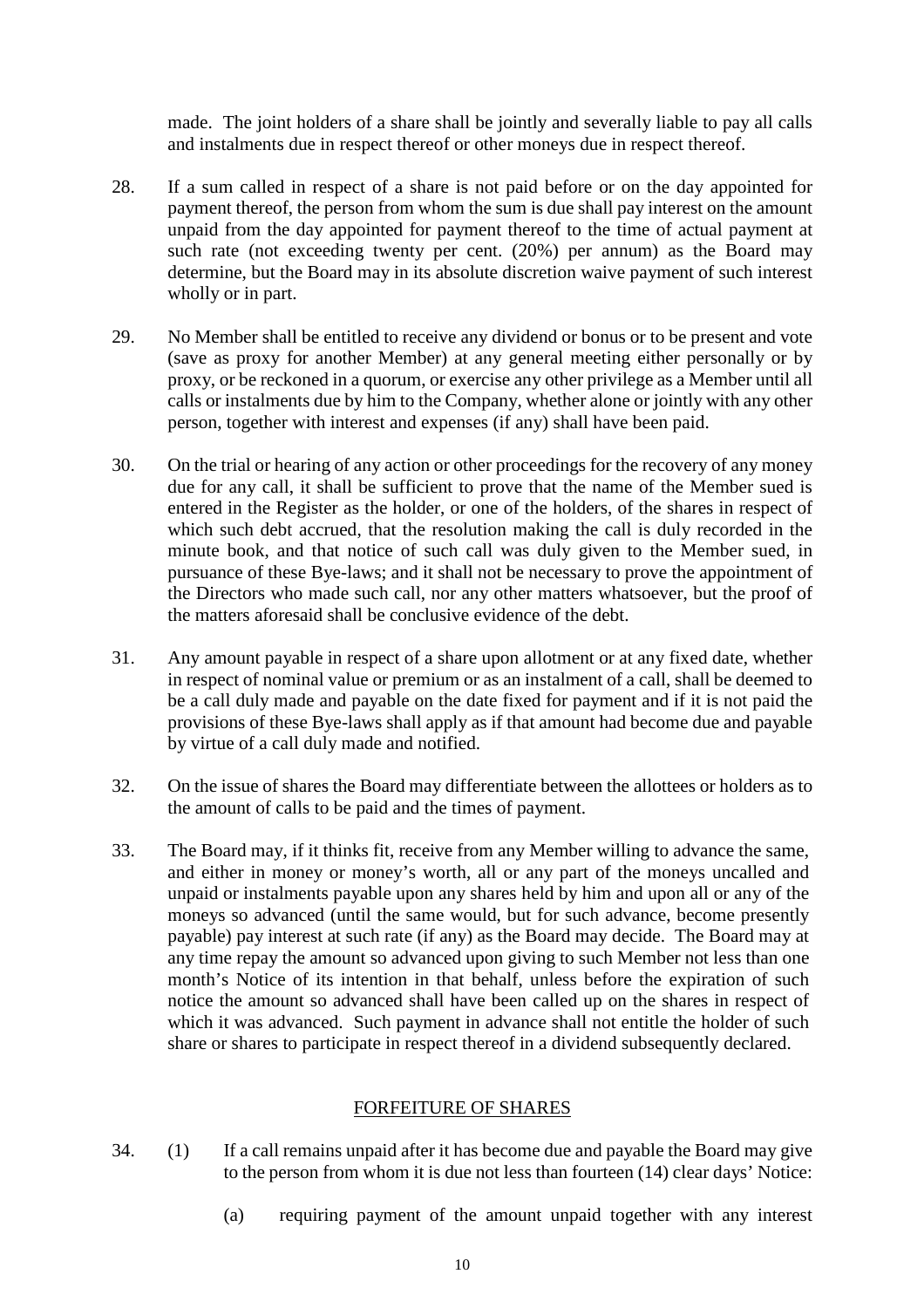which may have accrued and which may still accrue up to the date of actual payment; and

- (b) stating that if the Notice is not complied with the shares on which the call was made will be liable to be forfeited.
- (2) If the requirements of any such Notice are not complied with, any share in respect of which such Notice has been given may at any time thereafter, before payment of all calls and interest due in respect thereof has been made, be forfeited by a resolution of the Board to that effect, and such forfeiture shall include all dividends and bonuses declared in respect of the forfeited share but not actually paid before the forfeiture.
- 35. When any share has been forfeited, notice of the forfeiture shall be served upon the person who was before forfeiture the holder of the share. No forfeiture shall be invalidated by any omission or neglect to give such Notice.
- 36. The Board may accept the surrender of any share liable to be forfeited hereunder and, in such case, references in these Bye-laws to forfeiture will include surrender.
- 37. Until cancelled in accordance with the requirements of the Act, a forfeited share shall be the property of the Company and may be sold, re-allotted or otherwise disposed of to such person, upon such terms and in such manner as the Board determines, and at any time before a sale, re-allotment or disposition the forfeiture may be annulled by the Board on such terms as the Board determines.
- 38. A person whose shares have been forfeited shall cease to be a Member in respect of the forfeited shares but nevertheless shall remain liable to pay the Company all moneys which at the date of forfeiture were presently payable by him to the Company in respect of the shares, with (if the Directors shall in their discretion so require) interest thereon from the date of forfeiture until payment at such rate (not exceeding twenty per cent. (20%) per annum) as the Board determines. The Board may enforce payment thereof if it thinks fit, and without any deduction or allowance for the value of the forfeited shares, at the date of forfeiture, but his liability shall cease if and when the Company shall have received payment in full of all such moneys in respect of the shares. For the purposes of this Bye-law any sum which, by the terms of issue of a share, is payable thereon at a fixed time which is subsequent to the date of forfeiture, whether on account of the nominal value of the share or by way of premium, shall notwithstanding that time has not yet arrived be deemed to be payable at the date of forfeiture, and the same shall become due and payable immediately upon the forfeiture, but interest thereon shall only be payable in respect of any period between the said fixed time and the date of actual payment.
- 39. A declaration by a Director or the Secretary that a share has been forfeited on a specified date shall be conclusive evidence of the facts therein stated as against all persons claiming to be entitled to the share, and such declaration shall (subject to the execution of an instrument of transfer by the Company if necessary) constitute a good title to the share, and the person to whom the share is disposed of shall be registered as the holder of the share and shall not be bound to see to the application of the consideration (if any), nor shall his title to the share be affected by any irregularity in or invalidity of the proceedings in reference to the forfeiture, sale or disposal of the share. When any share shall have been forfeited, notice of the declaration shall be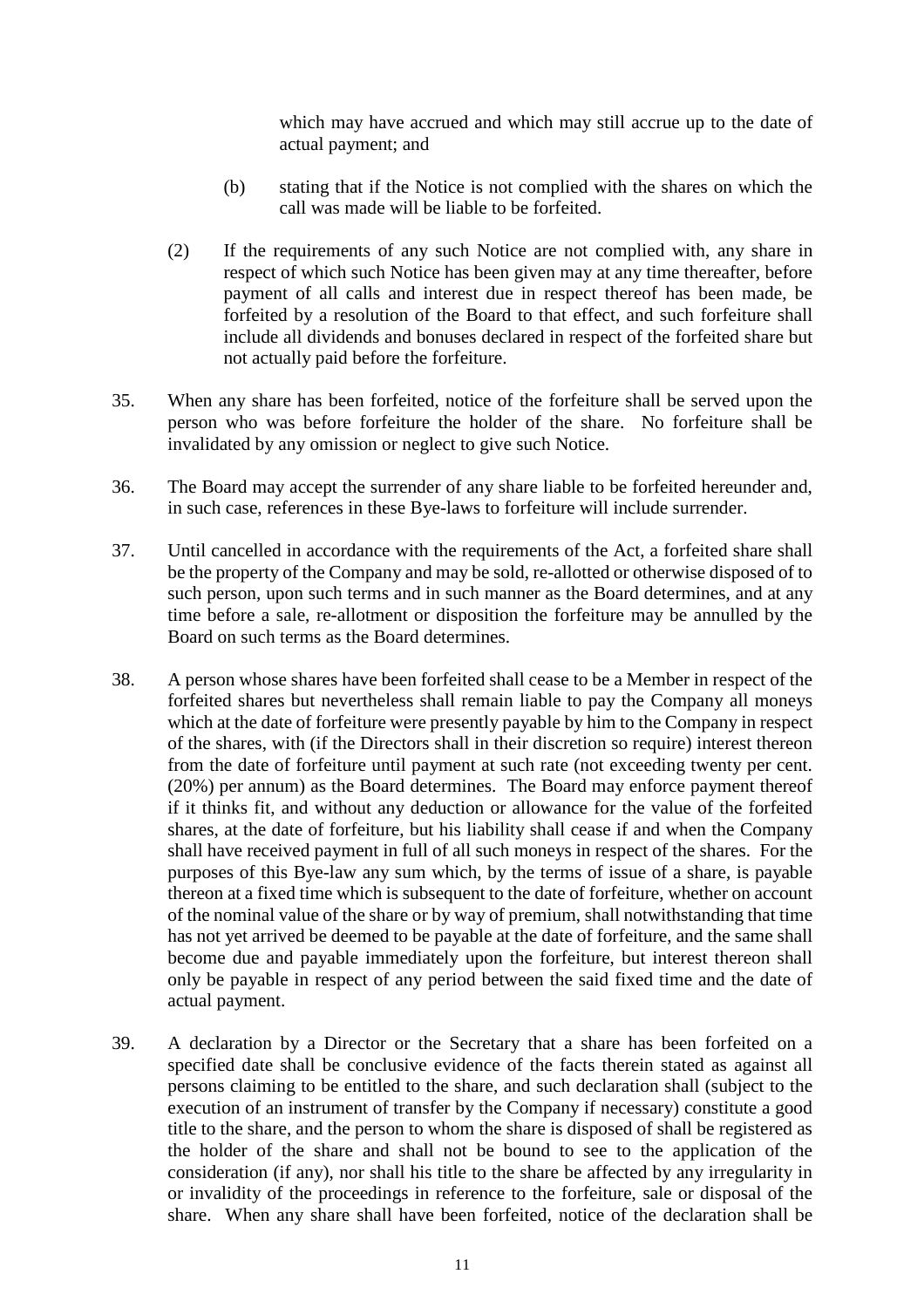given to the Member in whose name it stood immediately prior to the forfeiture, and an entry of the forfeiture, with the date thereof, shall forthwith be made in the register, but no forfeiture shall be in any manner invalidated by any omission or neglect to give such notice or make any such entry.

- 40. Notwithstanding any such forfeiture as aforesaid the Board may at any time, before any shares so forfeited shall have been sold, re-allotted or otherwise disposed of, permit the shares forfeited to be bought back upon the terms of payment of all calls and interest due upon and expenses incurred in respect of the share, and upon such further terms (if any) as it thinks fit.
- 41. The forfeiture of a share shall not prejudice the right of the Company to any call already made or instalment payable thereon.
- 42. The provisions of these Bye-laws as to forfeiture shall apply in the case of non-payment of any sum which, by the terms of issue of a share, becomes payable at a fixed time, whether on account of the nominal value of the share or by way of premium, as if the same had been payable by virtue of a call duly made and notified.

# REGISTER OF MEMBERS

- 43. (1) The Company shall keep in one or more books a Register and shall enter therein the following particulars, that is to say:
	- (a) the name and address of each Member, the number and class of shares held by him and, in respect of any shares that are not fully paid, the amount paid or agreed to be considered as paid on such shares;
	- (b) the date on which each person was entered in the Register; and
	- (c) the date on which any person ceased to be a Member.
	- (2) Subject to the Act, the Company may keep an overseas or local or other branch register of Members resident in any place, and the Board may make and vary such regulations as it determines in respect of the keeping of any such register and maintaining a Registration Office in connection therewith.
- 44. The Register and branch register of Members, as the case may be, shall be open to inspection between 10 a.m. and 12 noon during business hours by members of the public without charge at the Office or such other place at which the Register is kept in accordance with the Act. The Register including any overseas or local or other branch register of Members may, after notice has been given by advertisement in an appointed newspaper and where applicable, any other newspapers in accordance with the requirements of any Designated Stock Exchange or by any means in such manner as may be accepted by the Designated Stock Exchange to that effect, be closed at such times or for such periods not exceeding in the whole thirty (30) days in each year as the Board may determine and either generally or in respect of any class of shares.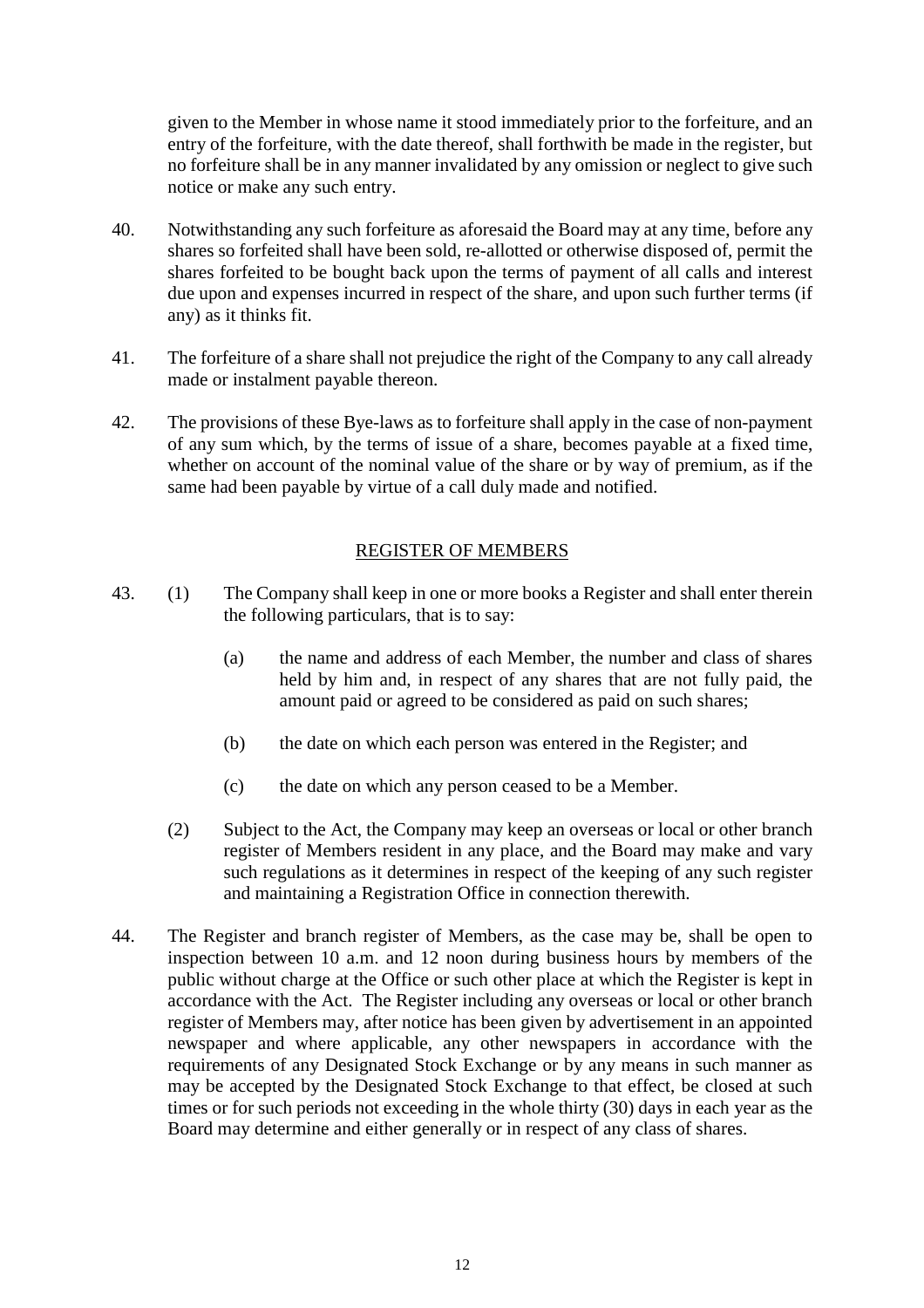#### RECORD DATES

- 45. Subject to the rules of any Designated Stock Exchange, notwithstanding any other provision of these Bye-laws the Company or the Directors may fix any date as the record date for:
	- (a) determining the Members entitled to receive any dividend, distribution, allotment or issue;
	- (b) determining the Members entitled to receive notice of and to vote at any general meeting of the Company.

#### TRANSFER OF SHARES

- 46. Subject to these Bye-laws, any Member may transfer all or any of his shares in any manner permitted by and in accordance with the rules of the Designated Stock Exchange or by an instrument of transfer in the usual or common form or in a form prescribed by the Designated Stock Exchange or in any other form approved by the Board and may be under hand or, if the transferor or transferee is a clearing house or its nominee(s), by hand or by machine imprinted signature or by such other manner of execution as the Board may approve from time to time.
- 47. The instrument of transfer shall be executed by or on behalf of the transferor and the transferee provided that the Board may dispense with the execution of the instrument of transfer by the transferee in any case which it thinks fit in its discretion to do so. Without prejudice to Bye-law 46, the Board may also resolve, either generally or in any particular case, upon request by either the transferor or transferee, to accept mechanically executed transfers. The transferor shall be deemed to remain the holder of the share until the name of the transferee is entered in the Register in respect thereof. Nothing in these Bye-laws shall preclude the Board from recognising a renunciation of the allotment or provisional allotment of any share by the allottee in favour of some other person.
- 48. (1) The Board may, in its absolute discretion, and without giving any reason therefor, refuse to register a transfer of any share (not being a fully paid up share) to a person of whom it does not approve, or any share issued under any share incentive scheme for employees upon which a restriction on transfer imposed thereby still subsists, and it may also, without prejudice to the foregoing generality, refuse to register a transfer of any share to more than four (4) joint holders or a transfer of any share (not being a fully paid up share) on which the Company has a lien.
	- (2) No transfer shall be made to an infant or to a person of unsound mind or under other legal disability.
	- (3) The Board in so far as permitted by any applicable law may, in its absolute discretion, at any time and from time to time transfer any share upon the Register to any branch register or any share on any branch register to the Register or any other branch register. In the event of any such transfer, the shareholder requesting such transfer shall bear the cost of effecting the transfer unless the Board otherwise determines.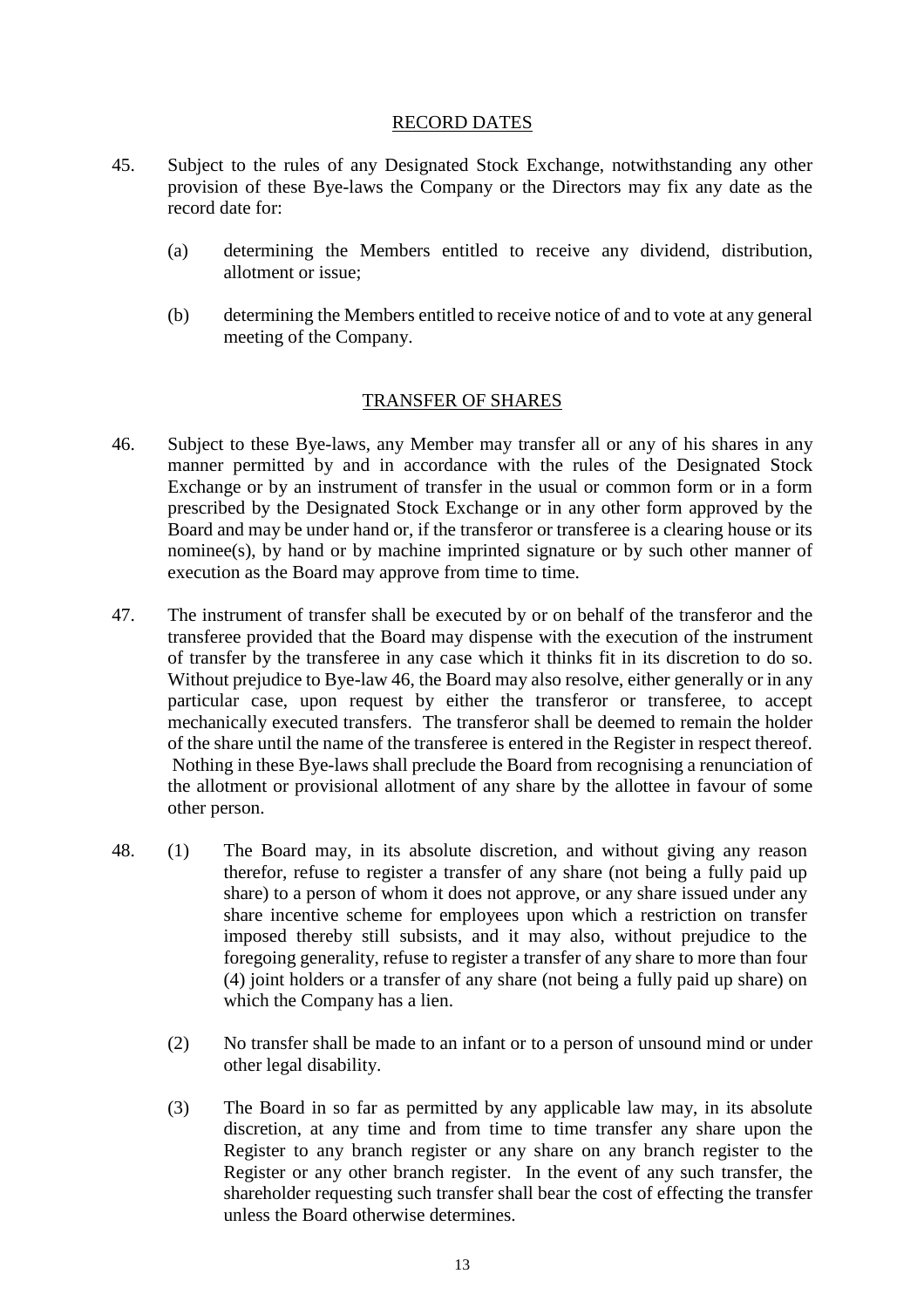- (4) Unless the Board otherwise agrees (which agreement may be on such terms and subject to such conditions as the Board in its absolute discretion may from time to time determine, and which agreement the Board shall, without giving any reason therefor, be entitled in its absolute discretion to give or withhold), no shares upon the Register shall be transferred to any branch register nor shall shares on any branch register be transferred to the Register or any other branch register and all transfers and other documents of title shall be lodged for registration, and registered, in the case of any shares on a branch register, at the relevant Registration Office, and, in the case of any shares on the Register, at the Office or such other place in Bermuda at which the Register is kept in accordance with the Act.
- 49. Without limiting the generality of the last preceding Bye-law, the Board may decline to recognise any instrument of transfer unless:-
	- (a) a fee of such maximum sum as the Designated Stock Exchange may determine to be payable or such lesser sum as the Board may from time to time require is paid to the Company in respect thereof;
	- (b) the instrument of transfer is in respect of only one class of share;
	- (c) the instrument of transfer is lodged at the Office or such other place in Bermuda at which the Register is kept in accordance with the Act or the Registration Office (as the case may be) accompanied by the relevant share certificate(s) and such other evidence as the Board may reasonably require to show the right of the transferor to make the transfer (and, if the instrument of transfer is executed by some other person on his behalf, the authority of that person so to do); and
	- (d) if applicable, the instrument of transfer is duly and properly stamped.
- 50. If the Board refuses to register a transfer of any share, it shall, within two (2) months after the date on which the transfer was lodged with the Company, send to each of the transferor and transferee notice of the refusal.
- 51. The registration of transfers of shares or of any class of shares may, after notice has been given by advertisement in any newspapers in accordance with the requirements of any Designated Stock Exchange or by any means in such manner as may be accepted by the Designated Stock Exchange to that effect be suspended at such times and for such periods (not exceeding in the whole thirty (30) days in any year) as the Board may determine.

### TRANSMISSION OF SHARES

52. If a Member dies, the survivor or survivors where the deceased was a joint holder, and his legal personal representatives where he was a sole or only surviving holder, will be the only persons recognised by the Company as having any title to his interest in the shares; but nothing in this Bye-law will release the estate of a deceased Member (whether sole or joint) from any liability in respect of any share which had been solely or jointly held by him.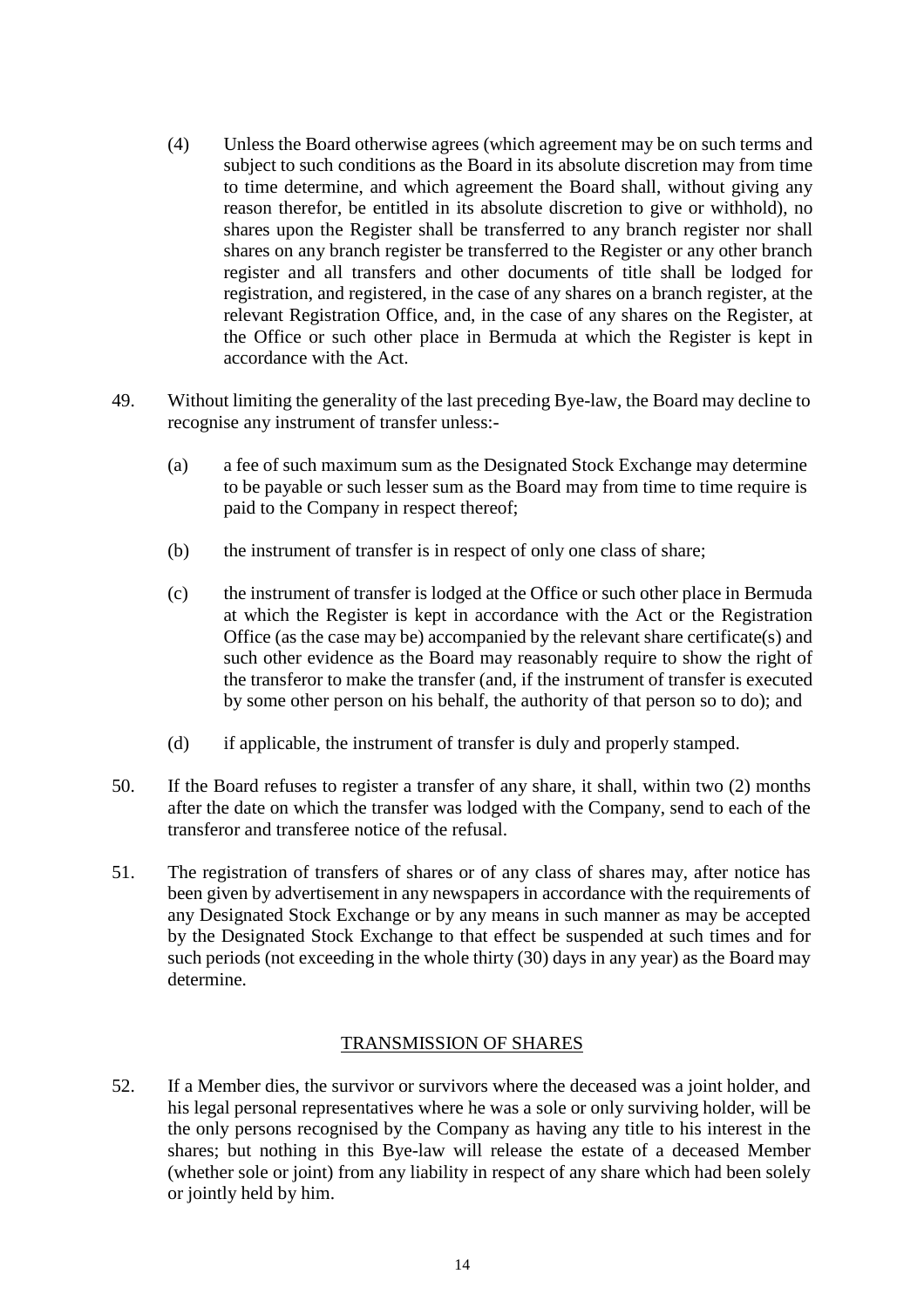- 53. Subject to Section 52 of the Act, any person becoming entitled to a share in consequence of the death or bankruptcy or winding-up of a Member may, upon such evidence as to his title being produced as may be required by the Board, elect either to become the holder of the share or to have some person nominated by him registered as the transferee thereof. If he elects to become the holder he shall notify the Company in writing either at the Registration Office or Office, as the case may be, to that effect. If he elects to have another person registered he shall execute a transfer of the share in favour of that person. The provisions of these Bye-laws relating to the transfer and registration of transfers of shares shall apply to such notice or transfer as aforesaid as if the death or bankruptcy of the Member had not occurred and the notice or transfer were a transfer signed by such Member.
- 54. A person becoming entitled to a share by reason of the death or bankruptcy or winding-up of a Member shall be entitled to the same dividends and other advantages to which he would be entitled if he were the registered holder of the share. However, the Board may, if it thinks fit, withhold the payment of any dividend payable or other advantages in respect of such share until such person shall become the registered holder of the share or shall have effectually transferred such share, but, subject to the requirements of Bye-law 72(2) being met, such a person may vote at meetings.

#### UNTRACEABLE MEMBERS

- 55. (1) Without prejudice to the rights of the Company under paragraph (2) of this Bye-law, the Company may cease sending cheques for dividend entitlements or dividend warrants by post if such cheques or warrants have been left uncashed on two consecutive occasions. However, the Company may exercise the power to cease sending cheques for dividend entitlements or dividend warrants after the first occasion on which such a cheque or warrant is returned undelivered.
	- (2) The Company shall have the power to sell, in such manner as the Board thinks fit, any shares of a Member who is untraceable, but no such sale shall be made unless:
		- (a) all cheques or warrants in respect of dividends of the shares in question, being not less than three (3) in total number, for any sum payable in cash to the holder of such shares in respect of them sent during the relevant period in the manner authorised by the Bye-laws have remained uncashed;
		- (b) so far as it is aware at the end of the relevant period, the Company has not at any time during the relevant period received any indication of the existence of the Member who is the holder of such shares or of a person entitled to such shares by death, bankruptcy or operation of law; and
		- (c) the Company, if so required by the rules governing the listing of shares on the Designated Stock Exchange, has given notice to, and caused advertisement in newspapers in accordance with the requirements of, the Designated Stock Exchange to be made of its intention to sell such shares in the manner required by the Designated Stock Exchange, and a period of three (3) months or such shorter period as may be allowed by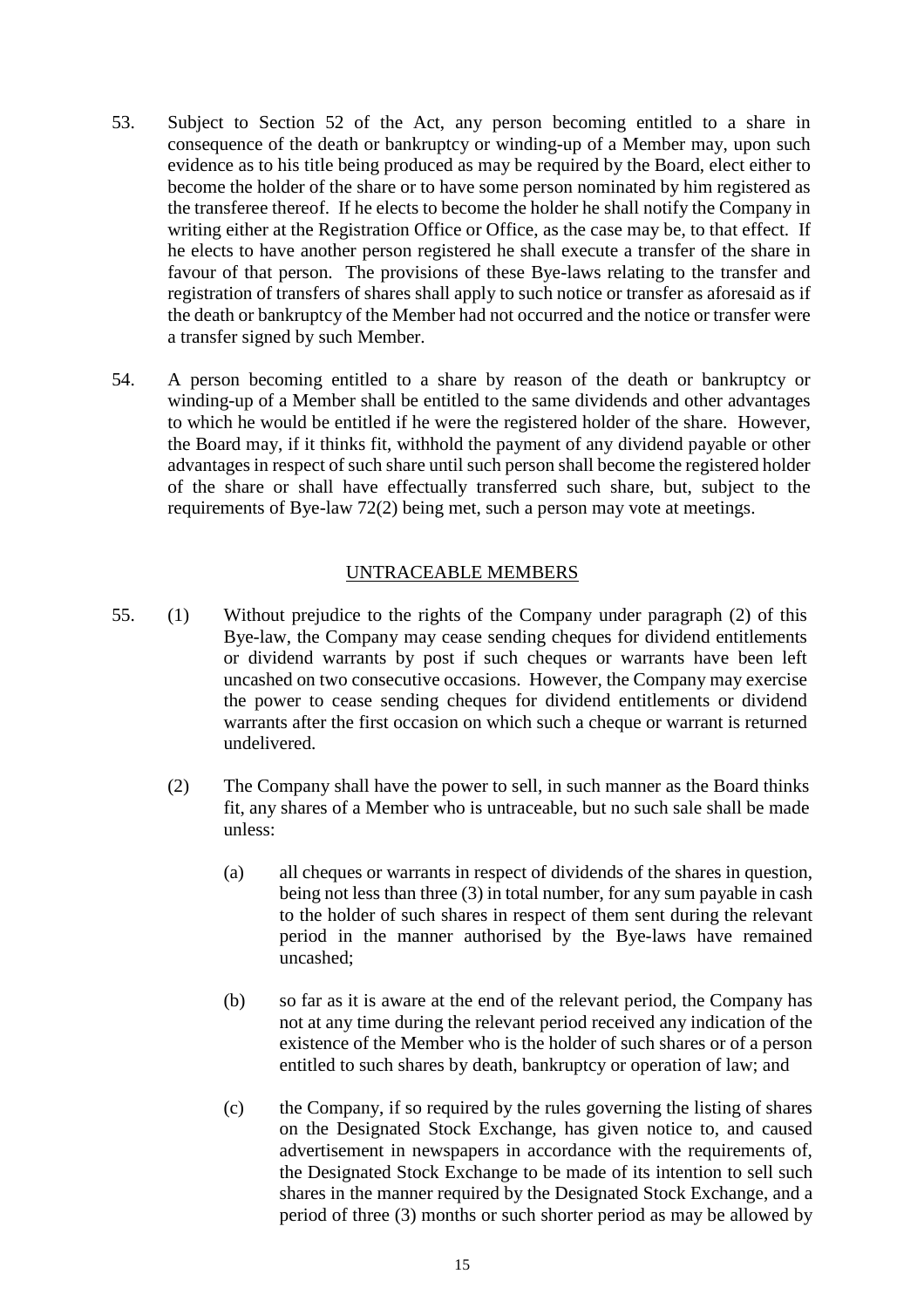the Designated Stock Exchange has elapsed since the date of such advertisement.

For the purpose of the foregoing, the "relevant period" means the period commencing twelve (12) years before the date of publication of the advertisement referred to in paragraph (c) of this Bye-law and ending at the expiry of the period referred to in that paragraph.

(3) To give effect to any such sale the Board may authorise some person to transfer the said shares and an instrument of transfer signed or otherwise executed by or on behalf of such person shall be as effective as if it had been executed by the registered holder or the person entitled by transmission to such shares, and the purchaser shall not be bound to see to the application of the purchase money nor shall his title to the shares be affected by any irregularity or invalidity in the proceedings relating to the sale. The net proceeds of the sale will belong to the Company and upon receipt by the Company of such net proceeds it shall become indebted to the former Member for an amount equal to such net proceeds. No trust shall be created in respect of such debt and no interest shall be payable in respect of it and the Company shall not be required to account for any money earned from the net proceeds which may be employed in the business of the Company or as it thinks fit. Any sale under this Bye-law shall be valid and effective notwithstanding that the Member holding the shares sold is dead, bankrupt or otherwise under any legal disability or incapacity.

### GENERAL MEETINGS

- 56. An annual general meeting of the Company shall be held in each year other than the year in which its statutory meeting is convened at such time (within a period of not more than fifteen (15) months after the holding of the last preceding annual general meeting unless a longer period would not infringe the rules of the Designated Stock Exchange, if any) and place as may be determined by the Board.
- 57. Each general meeting, other than an annual general meeting, shall be called a special general meeting. General meetings may be held in any part of the world as may be determined by the Board.
- 58. The Board may whenever it thinks fit call special general meetings, and Members holding at the date of deposit of the requisition not less than one-tenth of the paid up capital of the Company carrying the right of voting at general meetings of the Company shall at all times have the right, by written requisition to the Board or the Secretary of the Company, to require a special general meeting to be called by the Board for the transaction of any business specified in such requisition; and such meeting shall be held within two (2) months after the deposit of such requisition. If within twenty-one (21) days of such deposit the Board fails to proceed to convene such meeting the requisitionists themselves may do so in accordance with the provisions of Section 74(3) of the Act.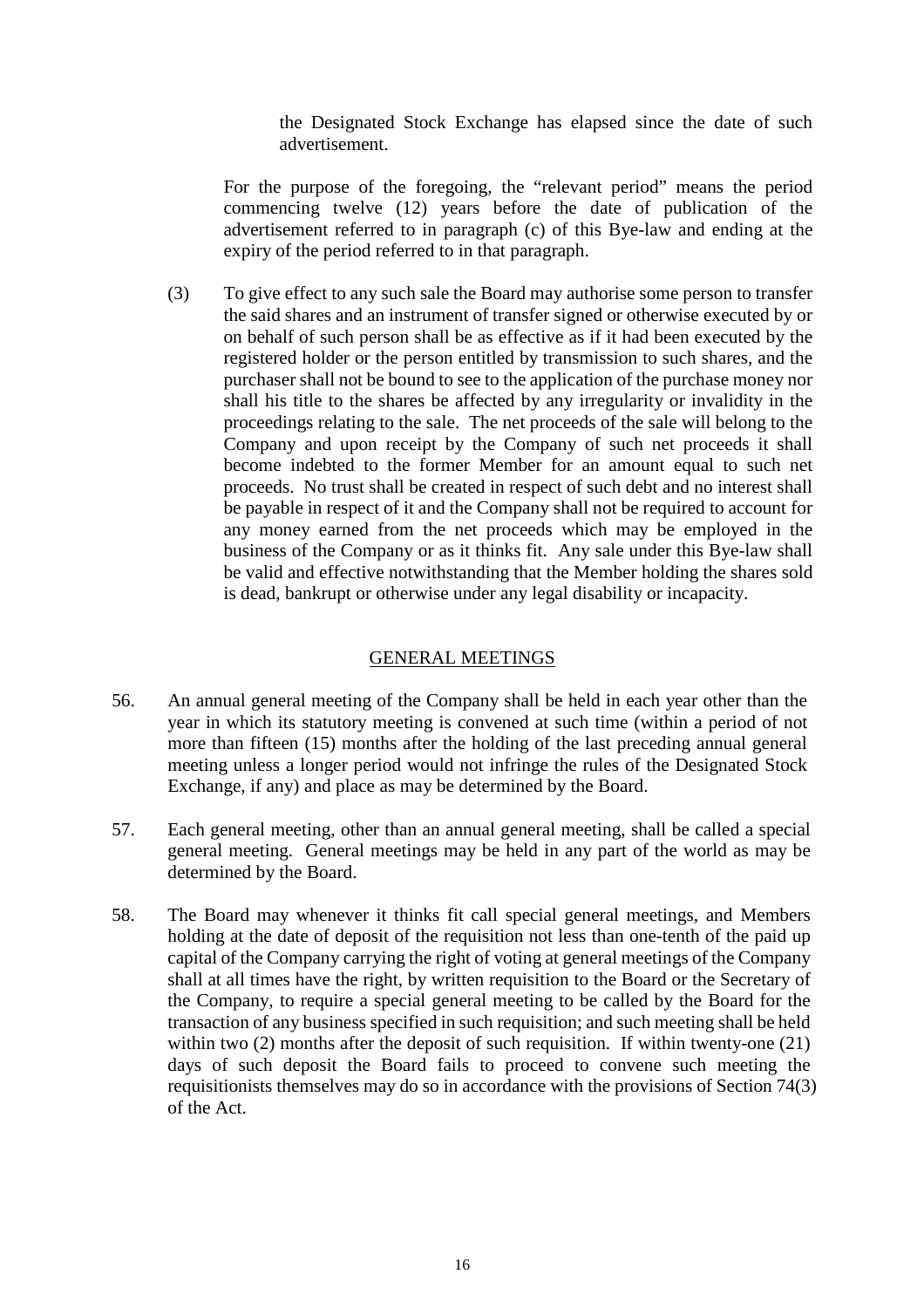#### NOTICE OF GENERAL MEETINGS

- 59. (1) An annual general meeting shall be called by Notice of not less than twenty-one (21) clear days and not less than twenty (20) clear business days. All other general meetings (including a special general meeting) must be called by Notice of not less than fourteen (14) clear days and not less than ten (10) clear business days but if permitted by the rules of the Designated Stock Exchange, a general meeting may be called by shorter notice if it is so agreed:
	- (a) in the case of a meeting called as an annual general meeting, by all the Members entitled to attend and vote thereat: and
	- (b) in the case of any other meeting, by a majority in number of the Members having the right to attend and vote at the meeting, being a majority together representing not less than ninety-five per cent. (95%) of the total voting rights at the meeting of all the Members.
	- (2) The Notice shall specify the time and place of the meeting and particulars of resolutions to be considered at the meeting and, in case of special business, the general nature of the business. The Notice convening an annual general meeting shall specify the meeting as such. Notice of every general meeting shall be given to all Members other than to such Members as, under the provisions of these Bye-laws or the terms of issue of the shares they hold, are not entitled to receive such notices from the Company, to all persons entitled to a share in consequence of the death or bankruptcy or winding-up of a Member and to each of the Directors and the Auditors.
- 60. The accidental omission to give Notice of a meeting or (in cases where instruments of proxy are sent out with the Notice) to send such instrument of proxy to, or the non-receipt of such Notice or such instrument of proxy by, any person entitled to receive such Notice shall not invalidate any resolution passed or the proceedings at that meeting.

#### PROCEEDINGS AT GENERAL MEETINGS

- 61. (1) All business shall be deemed special that is transacted at a special general meeting, and also all business that is transacted at an annual general meeting, with the exception of sanctioning dividends, the reading, considering and adopting of the accounts and balance sheet and the reports of the Directors and Auditors and other documents required to be annexed to the balance sheet, the election of Directors and appointment of Auditors and other officers in the place of those retiring, the fixing of the remuneration of the Auditors, and the voting of remuneration or extra remuneration to the Directors.
	- (2) No business other than the appointment of a chairman of a meeting shall be transacted at any general meeting unless a quorum is present at the commencement of the business. Two (2) Members entitled to vote and present in person or (in the case of a Member being a corporation) by its duly authorised representative or by proxy shall form a quorum for all purposes.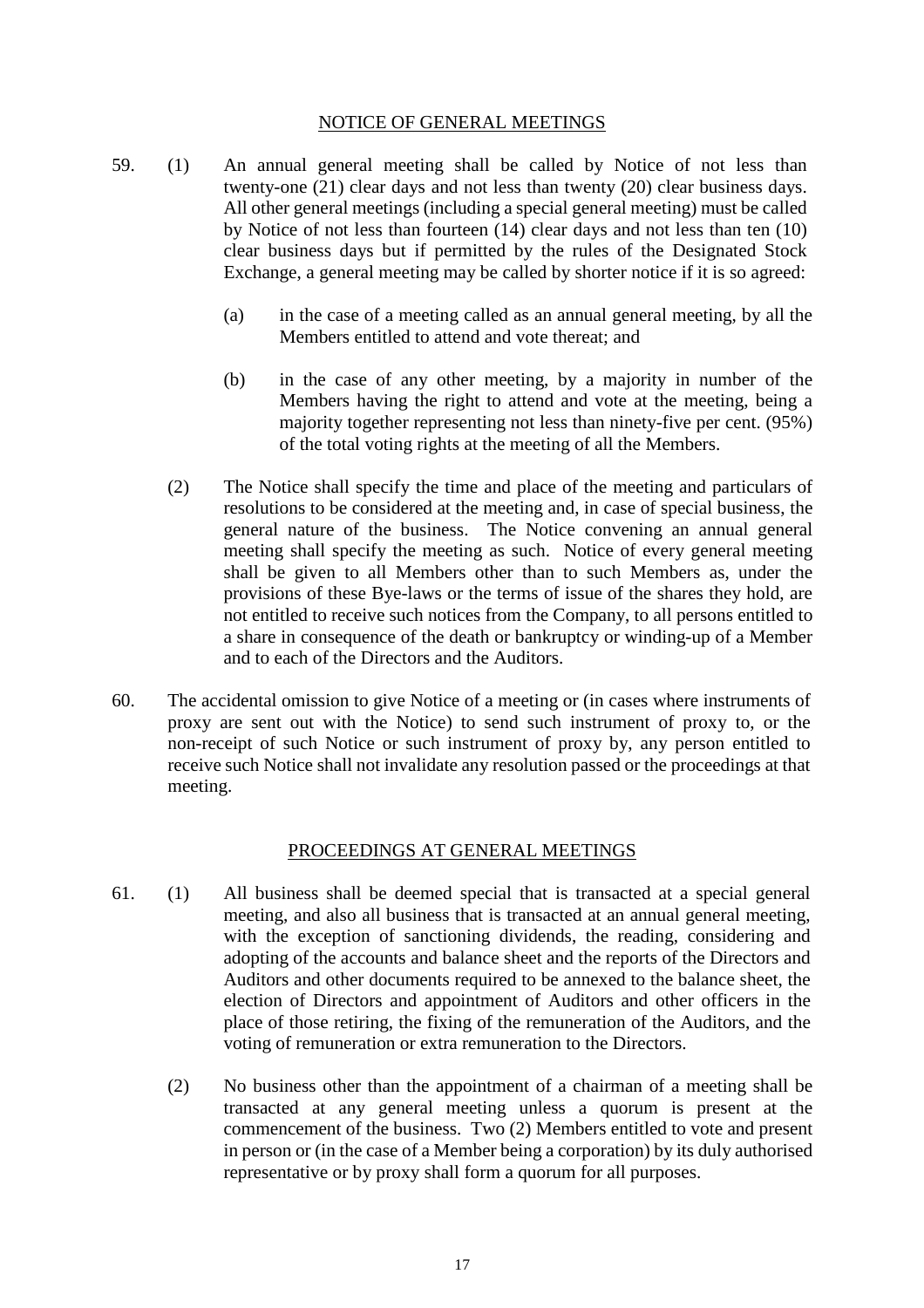- 62. If within thirty (30) minutes (or such longer time not exceeding one hour as the chairman of the meeting may determine to wait) after the time appointed for the meeting a quorum is not present, the meeting, if convened on the requisition of Members, shall be dissolved. In any other case it shall stand adjourned to the same day in the next week at the same time and place or to such time and place as the Board may determine. If at such adjourned meeting a quorum is not present within half an hour from the time appointed for holding the meeting, the meeting shall be dissolved.
- 63. The chairman of the Company or if there is more than one chairman, any one of them as may be agreed amongst themselves or failing such agreement any one of them elected by all the Directors present shall preside as chairman at a general meeting. If at any meeting no chairman is present within fifteen (15) minutes after the time appointed for holding the meeting, or is willing to act as chairman, the deputy chairman of the Company or if there is more than one deputy chairman, any one of them as may be agreed amongst themselves or failing such agreement, any one of them elected by all the Directors present shall preside as chairman. If no chairman or deputy chairman is present or is willing to act as chairman of the meeting, the Directors present shall choose one of their number to act, or if one Director only is present he shall preside as chairman if willing to act. If no Director is present, or if each of the Directors present declines to take the chair, or if the chairman chosen shall retire from the chair, the Members present in person or (in the case of a Member being a corporation) by its duly authorised representative or by proxy and entitled to vote shall elect one of their number to be chairman of the meeting.
- 64. The chairman may, with the consent of any meeting at which a quorum is present (and shall if so directed by the meeting), adjourn the meeting from time to time and from place to place as the meeting shall determine, but no business shall be transacted at any adjourned meeting other than the business which might lawfully have been transacted at the meeting had the adjournment not taken place. When a meeting is adjourned for fourteen (14) days or more, at least seven (7) clear days' Notice of the adjourned meeting shall be given specifying the time and place of the adjourned meeting but it shall not be necessary to specify in such notice the nature of the business to be transacted at the adjourned meeting and the general nature of the business to be transacted. Save as aforesaid, it shall be unnecessary to give notice of an adjournment.
- 65. If an amendment is proposed to any resolution under consideration but is in good faith ruled out of order by the chairman of the meeting, the proceedings on the substantive resolution shall not be invalidated by any error in such ruling. In the case of a resolution duly proposed as a special resolution, no amendment thereto (other than a mere clerical amendment to correct a patent error) may in any event be considered or voted upon.

### VOTING

66. (1) Subject to any special rights or restrictions as to voting for the time being attached to any shares by or in accordance with these Bye-laws, at any general meeting on a poll every Member present in person or by proxy or, in the case of a Member being a corporation, by its duly authorised representative shall have one vote for every fully paid share of which he is the holder but so that no amount paid up or credited as paid up on a share in advance of calls or instalments is treated for the foregoing purposes as paid up on the share. A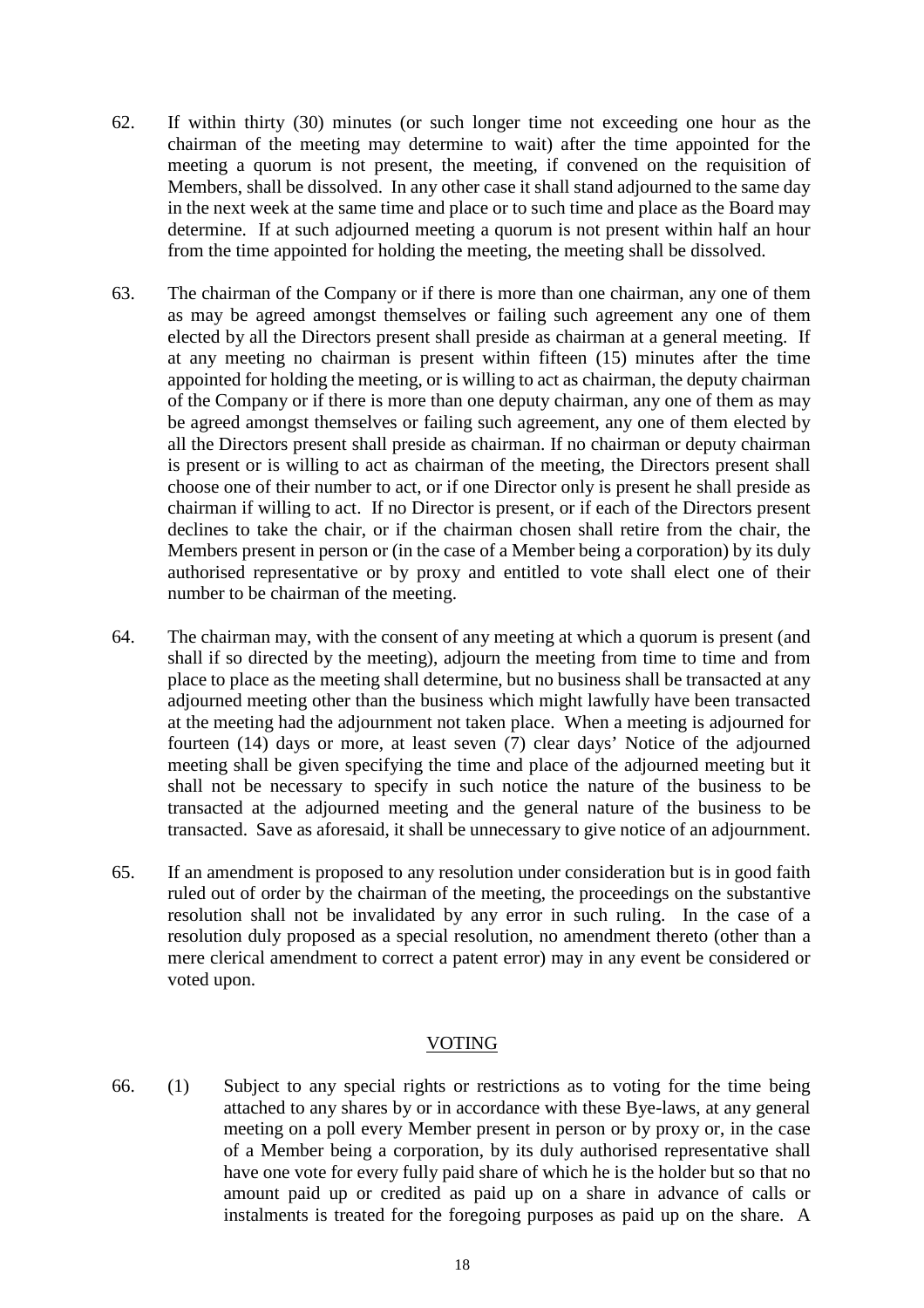resolution put to the vote of a meeting shall be decided by way of a poll save that the chairman of the meeting may in good faith, allow a resolution which relates purely to a procedural or administrative matter to be voted on by a show of hands in which case every Member present in person (or being a corporation, is present by a duly authorized representative), or by proxy(ies) shall have one vote provided that where more than one proxy is appointed by a Member which is a clearing house (or its nominee(s)), each such proxy shall have one vote on a show of hands. For purposes of this Bye-law, procedural and administrative matters are those that (i) are not on the agenda of the general meeting or in any supplementary circular that may be issued by the Company to its Members; and (ii) relate to the chairman's duties to maintain the orderly conduct of the meeting and/or allow the business of the meeting to be properly and effectively dealt with, whilst allowing all Members a reasonable opportunity to express their views.

- (2) Where a show of hands is allowed, before or on the declaration of the result of the show of hands, a poll may be demanded:
	- (a) by at least three (3) Members present in person or in the case of a Member being a corporation by its duly authorised representative or by proxy for the time being entitled to vote at the meeting; or
	- (b) by a Member or Members present in person or in the case of a Member being a corporation by its duly authorised representative or by proxy and representing not less than one-tenth of the total voting rights of all Members having the right to vote at the meeting; or
	- (c) by a Member or Members present in person or in the case of a Member being a corporation by its duly authorised representative or by proxy and holding shares in the Company conferring a right to vote at the meeting being shares on which an aggregate sum has been paid up equal to not less than one-tenth of the total sum paid up on all shares conferring that right.

A demand by a person as proxy for a Member or in the case of a Member being a corporation by its duly authorised representative shall be deemed to be the same as a demand by the Member.

- 67. Where a resolution is voted on by a show of hands, a declaration by the chairman that a resolution has been carried, or carried unanimously, or by a particular majority, or not carried by a particular majority, or lost, and an entry to that effect made in the minute book of the Company, shall be conclusive evidence of the facts without proof of the number or proportion of the votes recorded for or against the resolution. The result of the poll shall be deemed to be the resolution of the meeting. The Company shall only be required to disclose the voting figures on a poll if such disclosure is required by the rules of the Designated Stock Exchange.
- 68. On a poll votes may be given either personally or by proxy.
- 69. A person entitled to more than one vote on a poll need not use all his votes or cast all the votes he uses in the same way.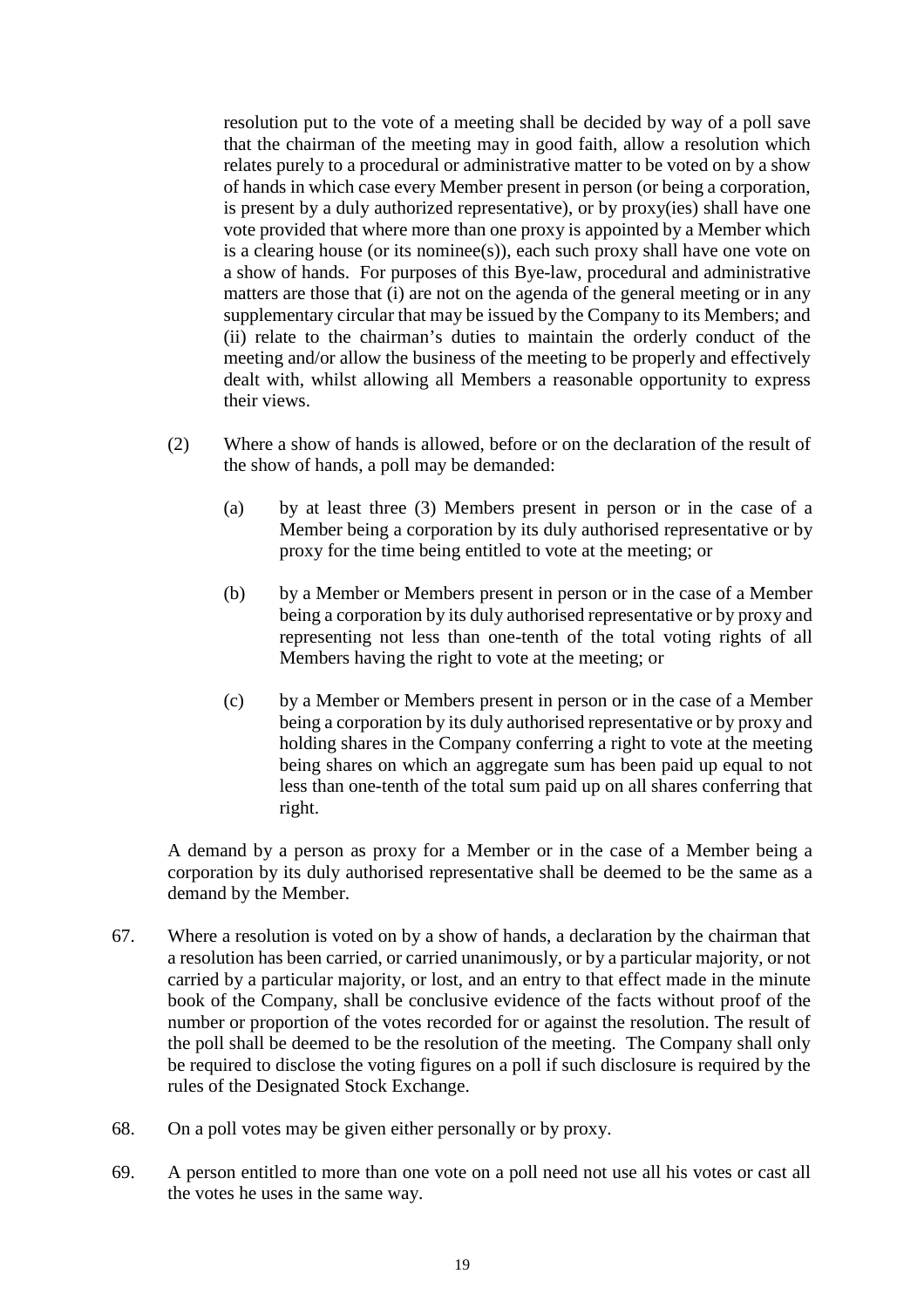- 70. All questions submitted to a meeting shall be decided by a simple majority of votes expect where a greater majority is required by these Bye-laws or by the Act. In the case of an equality of votes, the chairman of such meeting shall be entitled to a second or casting vote in addition to any other vote he may have.
- 71. Where there are joint holders of any share any one of such joint holder may vote, either in person or by proxy, in respect of such share as if he were solely entitled thereto, but if more than one of such joint holders be present at any meeting the vote of the senior who tenders a vote, whether in person or by proxy, shall be accepted to the exclusion of the votes of the other joint holders, and for this purpose seniority shall be determined by the order in which the names stand in the Register in respect of the joint holding. Several executors or administrators of a deceased Member in whose name any share stands shall for the purposes of this Bye-law be deemed joint holders thereof.
- 72. (1) A Member who is a patient for any purpose relating to mental health or in respect of whom an order has been made by any court having jurisdiction for the protection or management of the affairs of persons incapable of managing their own affairs may vote, by his receiver, committee, curator bonis or other person in the nature of a receiver, committee or curator bonis appointed by such court, and such receiver, committee, curator bonis or other person may vote by proxy, and may otherwise act and be treated as if he were the registered holder of such shares for the purposes of general meetings, provided that such evidence as the Board may require of the authority of the person claiming to vote shall have been deposited at the Office, head office or Registration Office, as appropriate, not less than forty-eight (48) hours before the time appointed for holding the meeting, or adjourned meeting, as the case may be.
	- (2) Any person entitled under Bye-law 53 to be registered as the holder of any shares may vote at any general meeting in respect thereof in the same manner as if he were the registered holder of such shares, provided that forty-eight (48) hours at least before the time of the holding of the meeting or adjourned meeting, as the case may be, at which he proposes to vote, he shall satisfy the Board of his entitlement to such shares, or the Board shall have previously admitted his right to vote at such meeting in respect thereof.
- 73. (1) No Member shall, unless the Board otherwise determines, be entitled to attend and vote and to be reckoned in a quorum at any general meeting unless he is duly registered and all calls or other sums presently payable by him in respect of shares in the Company have been paid.
	- (2) Where the Company has knowledge that any Member is, under the rules of the Designated Stock Exchange, required to abstain from voting on any particular resolution of the Company or restricted to voting only for or only against any particular resolution of the Company, any votes cast by or on behalf of such Member in contravention of such requirement or restriction shall not be counted.
- 74. If:
	- (a) any objection shall be raised to the qualification of any voter; or
	- (b) any votes have been counted which ought not to have been counted or which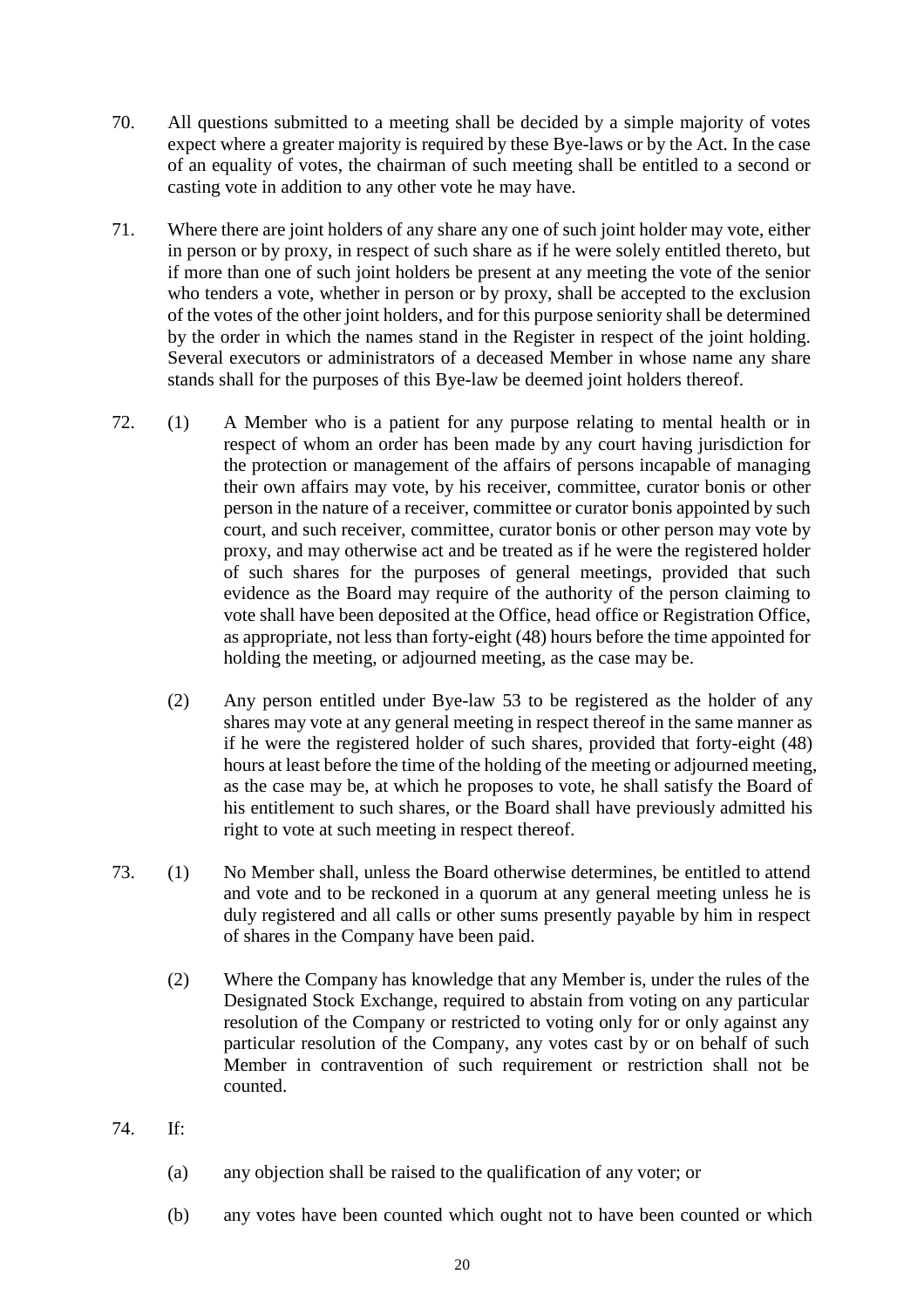might have been rejected; or

(c) any votes are not counted which ought to have been counted;

the objection or error shall not vitiate the decision of the meeting or adjourned meeting on any resolution unless the same is raised or pointed out at the meeting or, as the case may be, the adjourned meeting at which the vote objected to is given or tendered or at which the error occurs. Any objection or error shall be referred to the chairman of the meeting and shall only vitiate the decision of the meeting on any resolution if the chairman decides that the same may have affected the decision of the meeting. The decision of the chairman on such matters shall be final and conclusive.

#### PROXIES

- 75. Any Member entitled to attend and vote at a meeting of the Company shall be entitled to appoint another person as his proxy to attend and vote instead of him. A Member who is the holder of two or more shares may appoint more than one proxy to represent him and vote on his behalf at a general meeting of the Company or at a class meeting. A proxy need not be a Member. In addition, a proxy or proxies representing either a Member who is an individual or a Member which is a corporation shall be entitled to exercise the same powers on behalf of the Member which he or they represent as such Member could exercise.
- 76. The instrument appointing a proxy shall be in writing under the hand of the appointor or of his attorney duly authorised in writing or, if the appointor is a corporation, either under its seal or under the hand of an officer, attorney or other person authorised to sign the same. In the case of an instrument of proxy purporting to be signed on behalf of a corporation by an officer thereof it shall be assumed, unless the contrary appears, that such officer was duly authorised to sign such instrument of proxy on behalf of the corporation without further evidence of the fact.
- 77. The instrument appointing a proxy and (if required by the Board) the power of attorney or other authority (if any) under which it is signed, or a certified copy of such power or authority, shall be delivered to such place or one of such places (if any) as may be specified for that purpose in or by way of note to or in any document accompanying the notice convening the meeting (or, if no place is so specified at the Registration Office or the Office, as may be appropriate) not less than forty-eight (48) hours before the time appointed for holding the meeting or adjourned meeting at which the person named in the instrument proposes to vote. No instrument appointing a proxy shall be valid after the expiration of twelve (12) months from the date named in it as the date of its execution, except at an adjourned meeting in cases where the meeting was originally held within twelve (12) months from such date. Delivery of an instrument appointing a proxy shall not preclude a Member from attending and voting in person at the meeting convened and in such event, the instrument appointing a proxy shall be deemed to be revoked.
- 78. Instruments of proxy shall be in any common form or in such other form as the Board may approve (provided that this shall not preclude the use of the two-way form) and the Board may, if it thinks fit, send out with the notice of any meeting forms of instrument of proxy for use at the meeting. The instrument of proxy shall be deemed to confer authority to vote on any amendment of a resolution put to the meeting for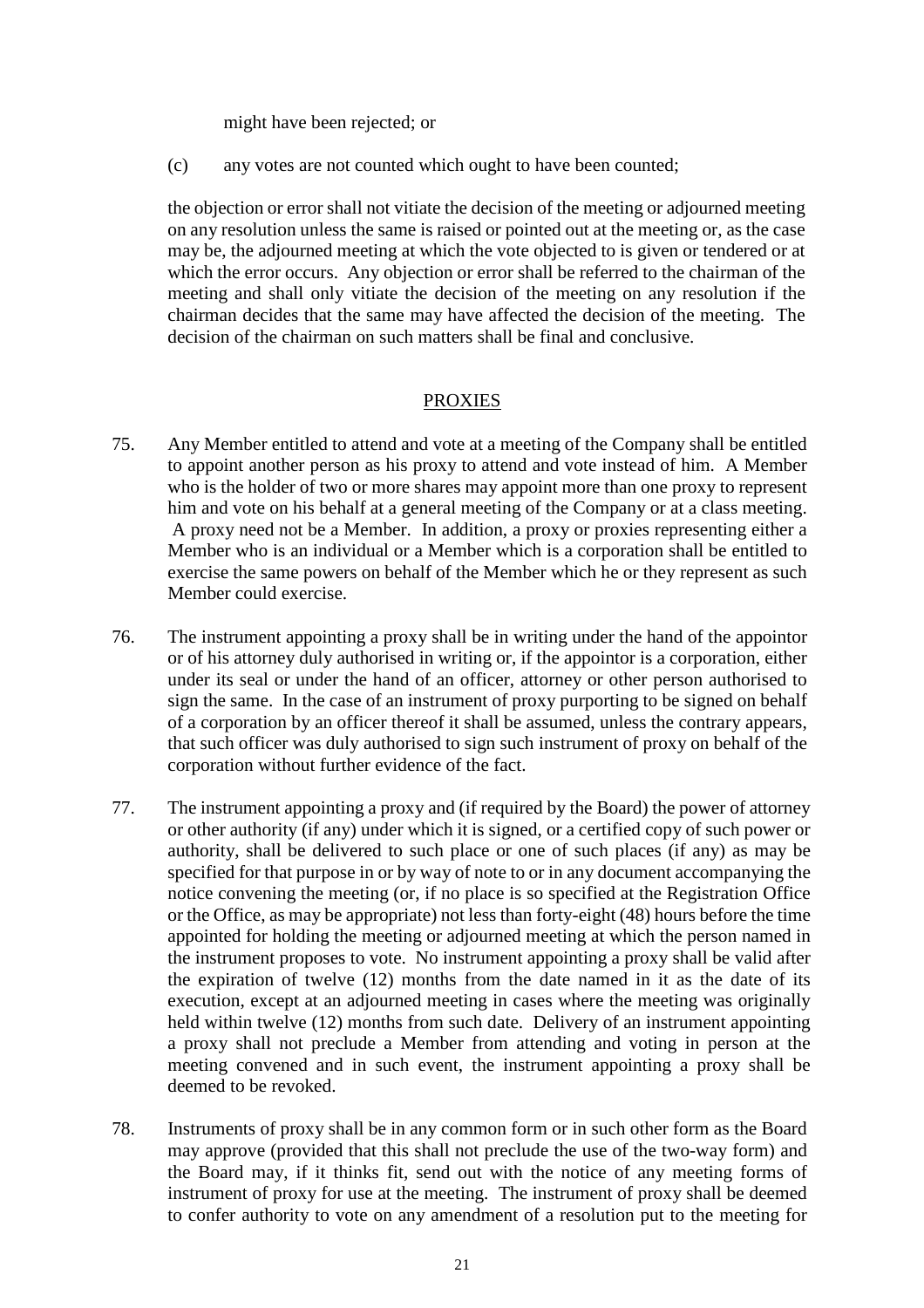which it is given as the proxy thinks fit. The instrument of proxy shall, unless the contrary is stated therein, be valid as well for any adjournment of the meeting as for the meeting to which it relates.

- 79. A vote given in accordance with the terms of an instrument of proxy shall be valid notwithstanding the previous death or insanity of the principal, or revocation of the instrument of proxy or of the authority under which it was executed, provided that no intimation in writing of such death, insanity or revocation shall have been received by the Company at the Office or the Registration Office (or such other place as may be specified for the delivery of instruments of proxy in the notice convening the meeting or other document sent therewith) two (2) hours at least before the commencement of the meeting or adjourned meeting, at which the instrument of proxy is used.
- 80. Anything which under these Bye-laws a Member may do by proxy he may likewise do by his duly appointed attorney and the provisions of these Bye-laws relating to proxies and instruments appointing proxies shall apply mutatis mutandis in relation to any such attorney and the instrument under which such attorney is appointed.

### CORPORATIONS ACTING BY REPRESENTATIVES

- 81. (1) Any corporation which is a Member may by resolution of its directors or other governing body authorise such person as it thinks fit to act as its representative at any meeting of the Company or at any meeting of any class of Members. The person so authorised shall be entitled to exercise the same powers on behalf of such corporation as the corporation could exercise if it were an individual Member and such corporation shall for the purposes of these Bye-laws be deemed to be present in person at any such meeting if a person so authorised is present thereat.
	- (2) Where a Member is a clearing house (or its nominee(s) and, in each case, being a corporation), it may authorise such persons as it thinks fit to act as its representatives at any meeting of the Company or at any meeting of any class of Members provided that the authorisation shall specify the number and class of shares in respect of which each such representative is so authorised. Each person so authorised under the provisions of this Bye-law shall be deemed to have been duly authorised without further evidence of the facts and be entitled to exercise the same rights and powers on behalf of the clearing house (or its nominee(s)) as if such person was the registered holder of the shares of the Company held by the clearing house (or its nominee(s)) in respect of the number and class of shares specified in the relevant authorisation including, where a show of hands is allowed, the right to vote individually on a show of hands.
	- (3) Any reference in these Bye-laws to a duly authorised representative of a Member being a corporation shall mean a representative authorised under the provisions of this Bye-law.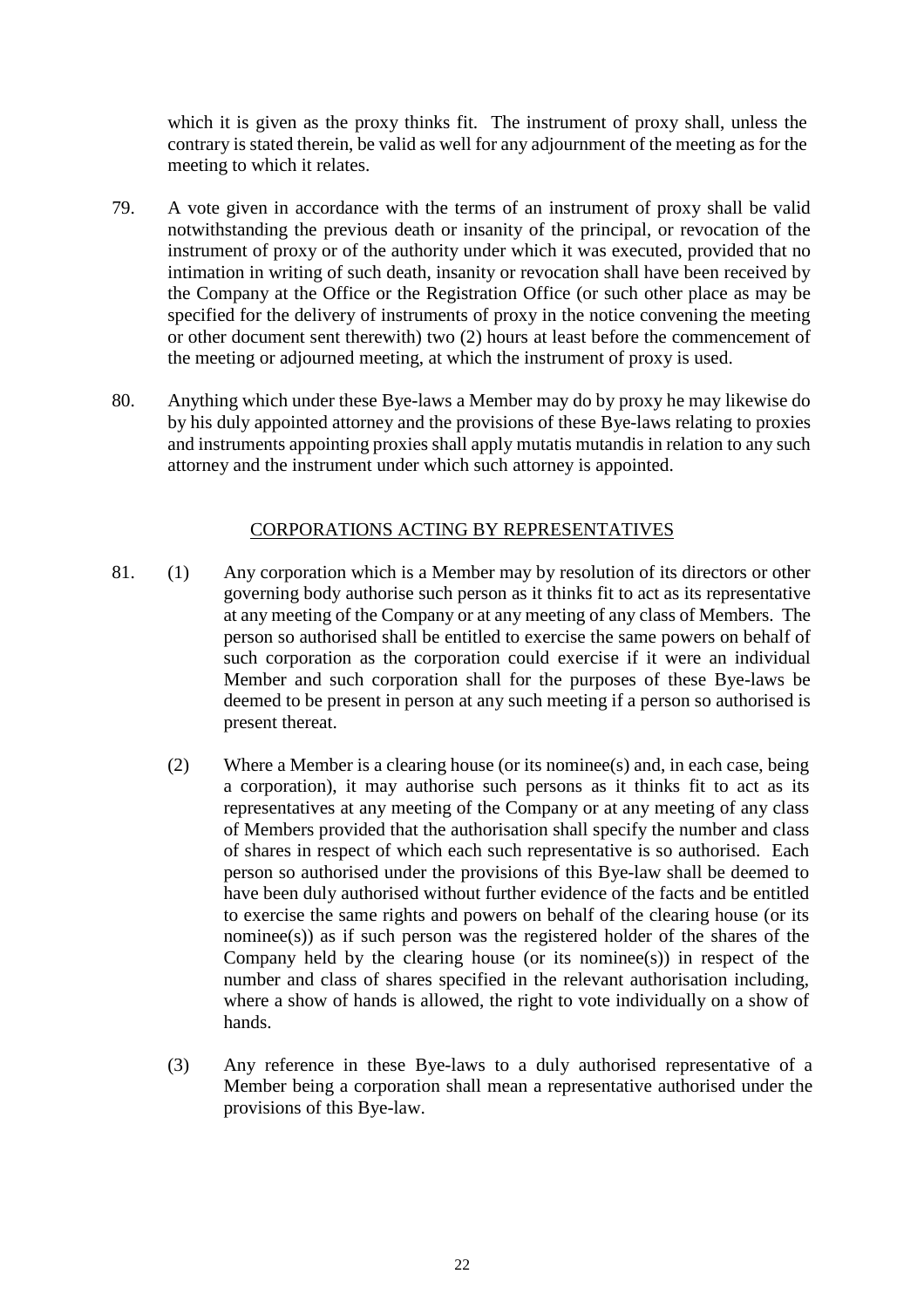#### WRITTEN RESOLUTIONS OF MEMBERS

- 82. (1) Subject to the Act, a resolution in writing signed (in such manner as to indicate, expressly or impliedly, unconditional approval) by or on behalf of all persons for the time being entitled to receive notice of and to attend and vote at general meetings of the Company shall, for the purposes of these Bye-laws, be treated as a resolution duly passed at a general meeting of the Company and, where relevant, as a special resolution so passed. Any such resolution shall be deemed to have been passed at a meeting held on the date on which it was signed by the last Member to sign, and where the resolution states a date as being the date of his signature thereof by any Member the statement shall be prima facie evidence that it was signed by him on that date. Such a resolution may consist of several documents in the like form, each signed by one or more relevant Members.
	- (2) Notwithstanding any provisions contained in these Bye-laws, a resolution in writing shall not be passed for the purpose of removing a Director before the expiration of his term of office under Bye-law 83(4) or for the purposes set out in Bye-law 152(3) relating to the removal and appointment of the Auditor.

#### BOARD OF DIRECTORS

- 83. (1) Unless otherwise determined by the Company in general meeting, the number of Directors shall not be less than two (2). There shall be no maximum number of Directors unless otherwise determined from time to time by the Members in general meeting. The Directors shall be elected or appointed in the first place at the statutory meeting of Members and thereafter at the annual general meeting in accordance with Bye-law 84 or at any special general meeting called for such purpose and who shall hold office for such term as the Members may determine or, in the absence of such determination, in accordance with Bye-law 84 or until their successors are elected or appointed or their office is otherwise vacated. Any general meeting may authorise the Board to fill any vacancy in their number left unfilled at a general meeting.
	- (2) The Directors shall have the power from time to time and at any time to appoint any person as a Director either to fill a casual vacancy on the Board or, subject to authorisation by the Members in general meeting, as an addition to the existing Board but so that the number of Directors so appointed shall not exceed any maximum number determined from time to time by the Members in general meeting. Any Director appointed by the Board to fill a casual vacancy shall hold office until the first general meeting of Members after his appointment and be subject to re-election at such meeting and any Director appointed by the Board as an addition to the existing Board shall hold office only until the next following annual general meeting of the Company and shall then be eligible for re-election.
	- (3) Neither a Director nor an alternate Director shall be required to hold any shares of the Company by way of qualification and a Director or alternate Director (as the case may be) who is not a Member shall be entitled to receive notice of and to attend and speak at any general meeting of the Company and of all classes of shares of the Company.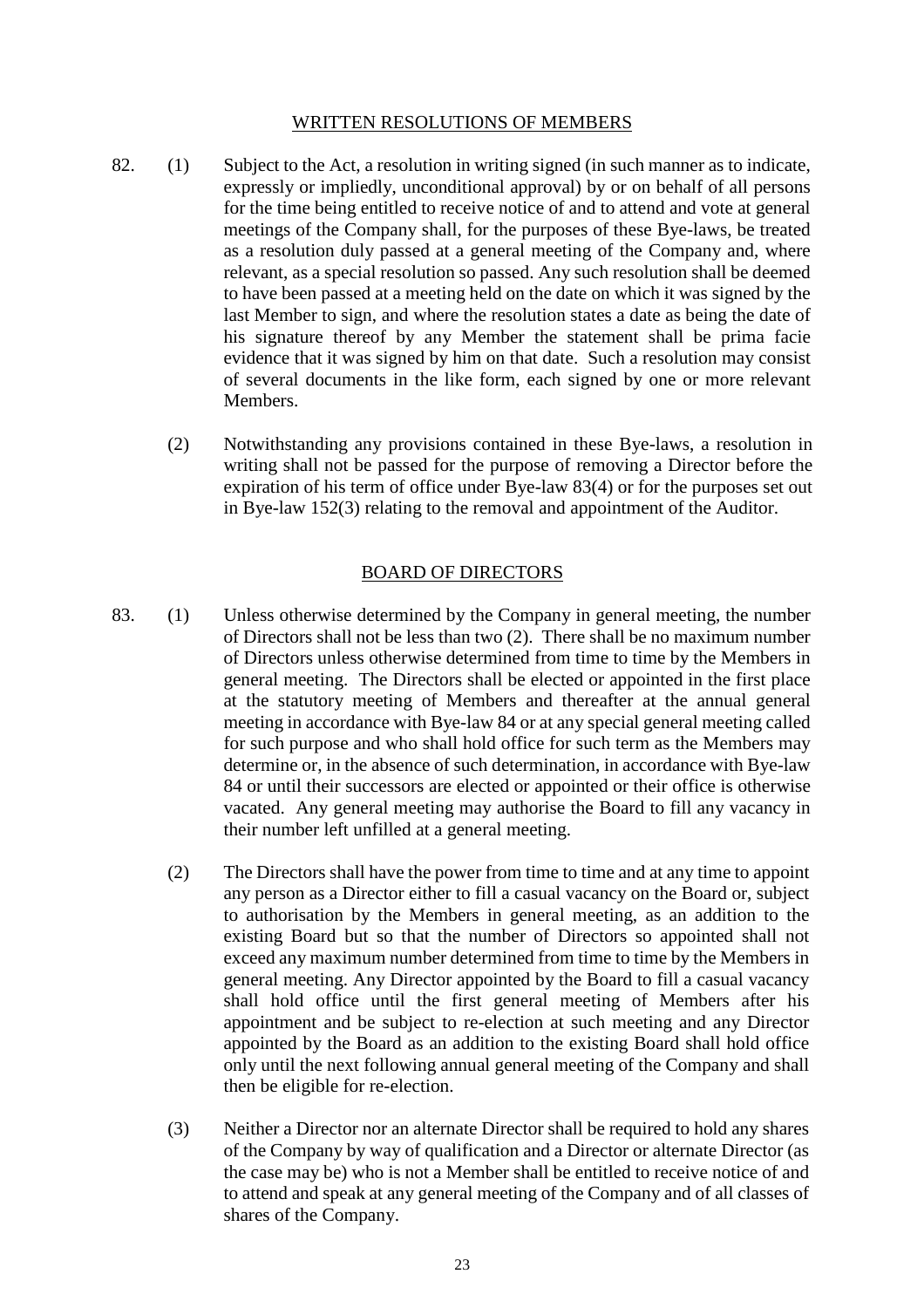- (4) The Members may, at any general meeting convened and held in accordance with these Bye-laws, by ordinary resolution remove a Director at any time before the expiration of his period of office notwithstanding anything to the contrary in these Bye-laws or in any agreement between the Company and such Director (but without prejudice to any claim for damages under any such agreement) provided that the Notice of any such meeting convened for the purpose of removing a Director shall contain a statement of the intention so to do and be served on such Director fourteen (14) days before the meeting and at such meeting such Director shall be entitled to be heard on the motion for his removal.
- (5) Notwithstanding any other provision in these Bye-laws, the Board shall have the power to remove a Director at any time before the expiration of his period of office and such power may be delegated to the Executive Committee established under Bye-law 118A.
- (6) A vacancy on the Board created by the removal of a Director under the provisions of subparagraph (4) above may be filled by the election or appointment by the Members at the meeting at which such Director is removed to hold office until the next appointment of Directors or until their successors are elected or appointed or, in the absence of such election or appointment such general meeting may authorise the Board to fill any vacancy in the number left unfilled.
- (7) The Company may from time to time in general meeting by ordinary resolution increase or reduce the number of Directors but so that the number of Directors shall never be less than two (2).

# RETIREMENT OF DIRECTORS

- 84. (1) Notwithstanding any other provisions in the Bye-laws, at each annual general meeting one third of the Directors for the time being (or, if their number is not a multiple of three (3), the number nearest to but not less than one-third) shall retire from office by rotation provided that every Director shall be subject to retirement at least once every three years.
	- (2) A retiring Director shall be eligible for re-election and shall continue to act as a Director throughout the meeting at which he retires. The Directors to retire by rotation shall include (so far as necessary to ascertain the number of directors to retire by rotation) any Director who wishes to retire and not to offer himself for re-election. Any further Directors so to retire shall be those of the other Directors subject to retirement by rotation who have been longest in office since their last re-election or appointment and so that as between persons who became or were last re-elected Directors on the same day those to retire shall (unless they otherwise agree among themselves) be determined by lot. Any Director appointed pursuant to Bye law 83(2) shall not be taken into account in determining which particular Directors or the number of Directors who are to retire by rotation.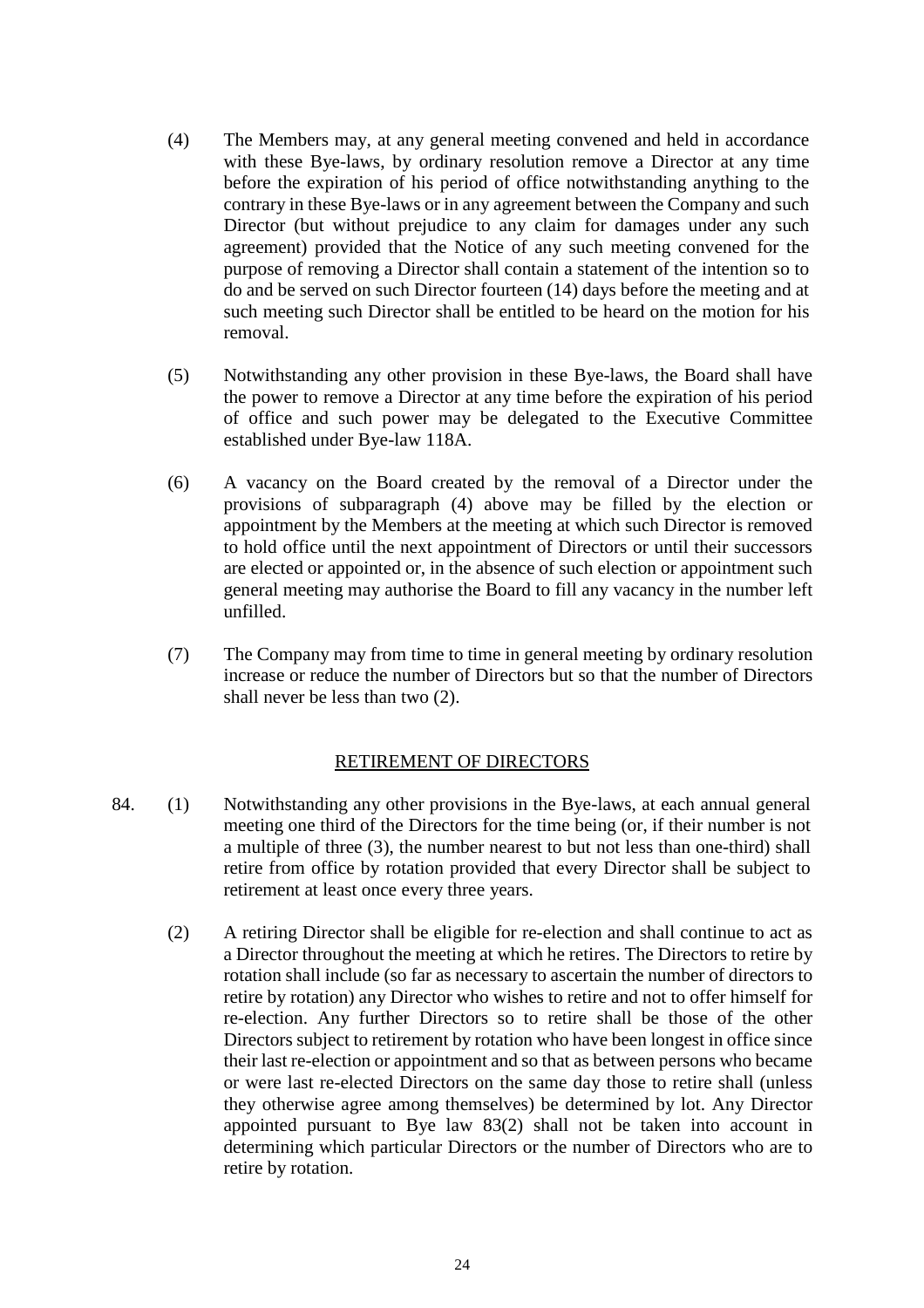85. No person other than a Director retiring at the meeting shall, unless recommended by the Directors for election, be eligible for election as a Director at any general meeting unless a Notice signed by a Member (other than the person to be proposed) duly qualified to attend and vote at the meeting for which such notice is given of his intention to propose such person for election and also a Notice signed by the person to be proposed of his willingness to be elected shall have been lodged at the head office or at the Registration Office provided that the minimum length of the period, during which such Notice(s) are given, shall be at least seven (7) days and that (if the Notices are submitted after the despatch of the notice of the general meeting appointed for such election) the period for lodgment of such Notice(s) shall commence on the day after the despatch of the notice of the general meeting appointed for such election and end no later than seven (7) days prior to the date of such general meeting.

### DISQUALIFICATION OF DIRECTORS

- 86. The office of a Director shall be vacated if the Director:
	- (1) resigns his office by notice in writing delivered to the Company at the Office or tendered at a meeting of the Board;
	- (2) becomes of unsound mind or dies;
	- (3) without special leave of absence from the Board, is absent from meetings of the Board for six consecutive months, and his alternate Director, if any, shall not during such period have attended in his stead and the Board resolves that his office be vacated; or
	- (4) becomes bankrupt or has a receiving order made against him or suspends payment or compounds with his creditors;
	- (5) is prohibited by law from being a Director; or
	- (6) ceases to be a Director by virtue of any provision of the Statutes or is removed from office pursuant to these Bye-laws.

No Director shall be required to vacate office or be ineligible for re-election or re-appointment as a Director, and no person shall be ineligible for appointment as a Director, by reason only of his having attained any particular age.

### EXECUTIVE DIRECTORS

87. The Board may from time to time appoint any one or more of its body to be a managing director, joint managing director or deputy managing director or to hold any other employment or executive office with the Company for such period (subject to their continuance as Directors) and upon such terms as the Board may determine and the Board may revoke or terminate any of such appointments. Any such revocation or termination as aforesaid shall be without prejudice to any claim for damages that such Director may have against the Company or the Company may have against such Director. A Director appointed to an office under this Bye-law shall be subject to the same provisions as to removal as the other Directors of the Company, and he shall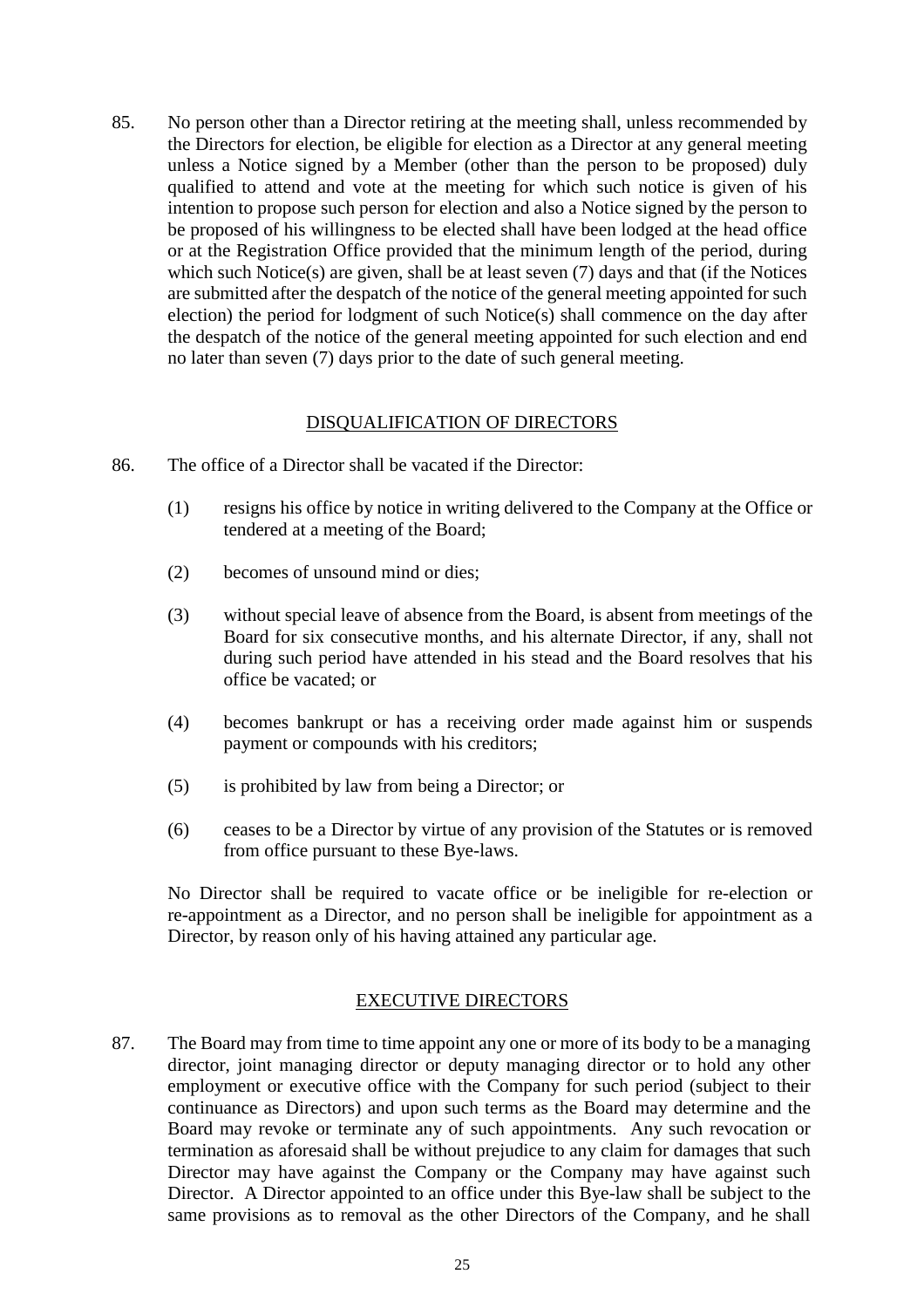(subject to the provisions of any contract between him and the Company) ipso facto and immediately cease to hold such office if he shall cease to hold the office of Director for any cause.

88. Notwithstanding Bye-laws 93, 94, 95 and 96, an executive director appointed to an office under Bye-law 87 hereof shall receive such remuneration (whether by way of salary, commission, participation in profits or otherwise or by all or any of those modes) and such other benefits (including pension and/or gratuity and/or other benefits on retirement) and allowances as the Board may from time to time determine, and either in addition to or in lieu of his remuneration as a Director.

#### ALTERNATE DIRECTORS

- 89. Any Director may at any time by Notice delivered to the Office or head office or at a meeting of the Directors appoint any person to be his alternate Director. Any person so appointed shall have all the rights and powers of the Director or Directors for whom such person is appointed in the alternative provided that such person shall not be counted more than once in determining whether or not a quorum is present. An alternate Director may be removed at any time by the person or body which appointed him and, subject thereto, the office of alternate Director shall continue until the happening of any event which, if he were a Director, would cause him to vacate such officer or if his appointer ceases for any reason to be a Director. Any appointment or removal of an alternate Director shall be effected by Notice signed by the appointor and delivered to the Office or head office or tendered at a meeting of the Board. An alternate Director may also be a Director in his own right and may act as alternate to more than one Director. An alternate Director shall, if his appointor so requests, be entitled to receive notices of meetings of the Board or of committees of the Board to the same extent as, but in lieu of, the Director appointing him and shall be entitled to such extent to attend and vote as a Director at any such meeting at which the Director appointing him is not personally present and generally at such meeting to exercise and discharge all the functions, powers and duties of his appointor as a Director and for the purposes of the proceedings at such meeting the provisions of these Bye-laws shall apply as if he were a Director save that as an alternate for more than one Director his voting rights shall be cumulative.
- 90. An alternate Director shall only be a Director for the purposes of the Act and shall only be subject to the provisions of the Act insofar as they relate to the duties and obligations of a Director when performing the functions of the Director for whom he is appointed in the alternative and shall alone be responsible to the Company for his acts and defaults and shall not be deemed to be the agent of or for the Director appointing him. An alternate Director shall be entitled to contract and be interested in and benefit from contracts or arrangements or transactions and to be repaid expenses and to be indemnified by the Company to the same extent mutatis mutandis as if he were a Director but he shall not be entitled to receive from the Company any fee in his capacity as an alternate Director except only such part, if any, of the remuneration otherwise payable to his appointor as such appointor may by Notice to the Company from time to time direct.
- 91. Every person acting as an alternate Director shall have one vote for each Director for whom he acts as alternate (in addition to his own vote if he is also a Director). If his appointor is for the time being absent from Hong Kong or otherwise not available or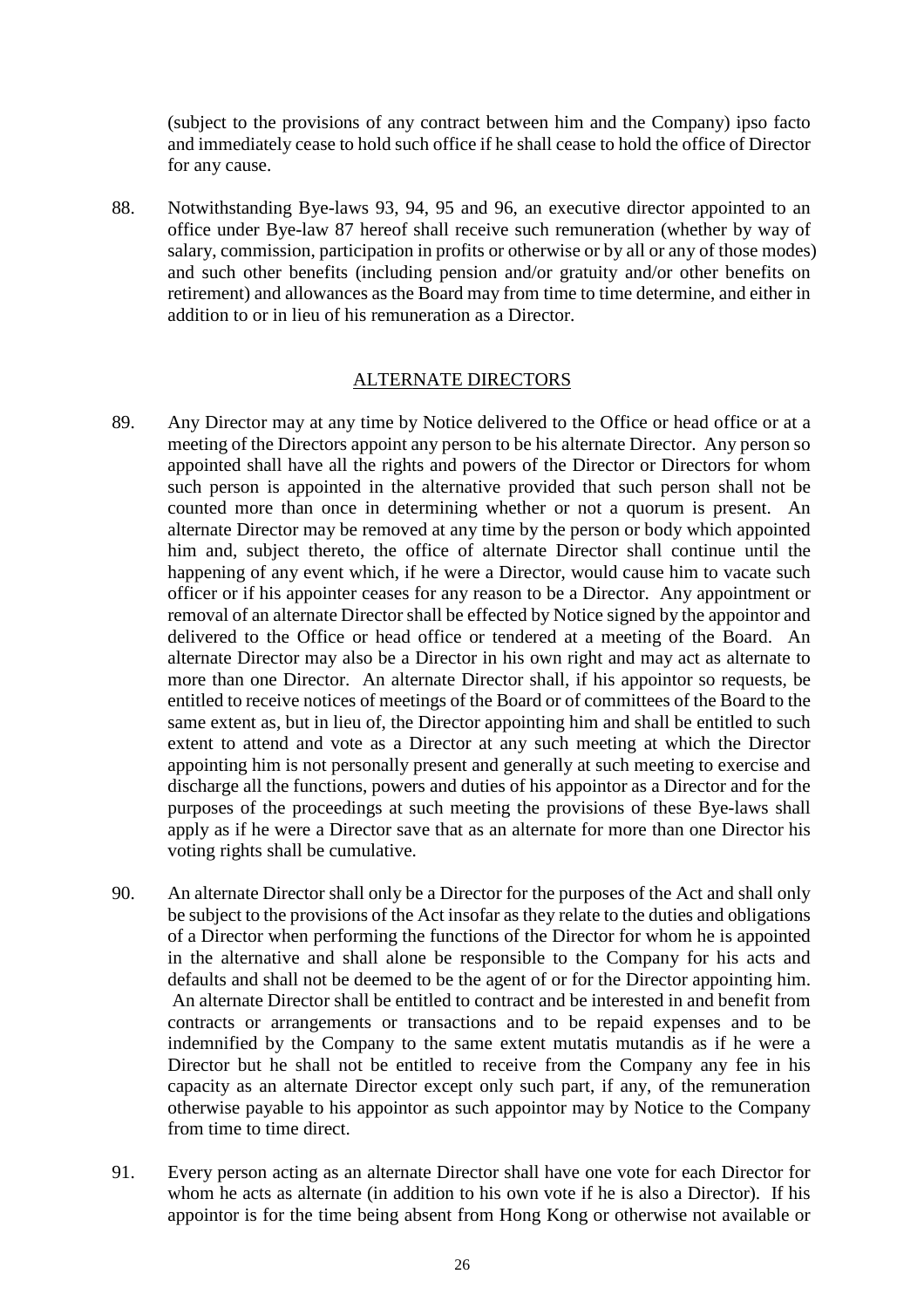unable to act, the signature of an alternate Director to any resolution in writing of the Board or a committee of the Board of which his appointor is a member shall, unless the notice of his appointment provides to the contrary, be as effective as the signature of his appointor.

92. An alternate Director shall ipso facto cease to be an alternate Director if his appointor ceases for any reason to be a Director, however, such alternate Director or any other person may be re-appointed by the Directors to serve as an alternate Director PROVIDED always that, if at any meeting any Director retires but is re-elected at the same meeting, any appointment of such alternate Director pursuant to these Bye-laws which was in force immediately before his retirement shall remain in force as though he had not retired.

### DIRECTORS' FEES AND EXPENSES

- 93. The ordinary remuneration of the Directors shall from time to time be determined by the Company in general meeting and shall (unless otherwise directed by the resolution by which it is voted) be divided amongst the Board in such proportions and in such manner as the Board may agree or, failing agreement, equally, except that any Director who shall hold office for part only of the period in respect of which such remuneration is payable shall be entitled only to rank in such division for a proportion of remuneration related to the period during which he has held office. Such remuneration shall be deemed to accrue from day to day.
- 94. Each Director shall be entitled to be repaid or prepaid all travelling, hotel and incidental expenses reasonably incurred or expected to be incurred by him in attending meetings of the Board or committees of the Board or general meetings or separate meetings of any class of shares or of debentures of the Company or otherwise in connection with the discharge of his duties as a Director.
- 95. Any Director who, by request, goes or resides abroad for any purpose of the Company or who performs services which in the opinion of the Board go beyond the ordinary duties of a Director may be paid such extra remuneration (whether by way of salary, commission, participation in profits or otherwise) as the Board may determine and such extra remuneration shall be in addition to or in substitution for any ordinary remuneration provided for by or pursuant to any other Bye-law.
- 96. The Board shall obtain the approval of the Company in general meeting before making any payment to any Director or past Director of the Company by way of compensation for loss of office, or as consideration for or in connection with his retirement from office (not being payment to which the Director is contractually entitled).

### DIRECTORS' INTERESTS

- 97. A Director may:
	- (a) hold any other office or place of profit with the Company (except that of Auditor) in conjunction with his office of Director for such period and, subject to the relevant provisions of the Act, upon such terms as the Board may determine. Any remuneration (whether by way of salary, commission,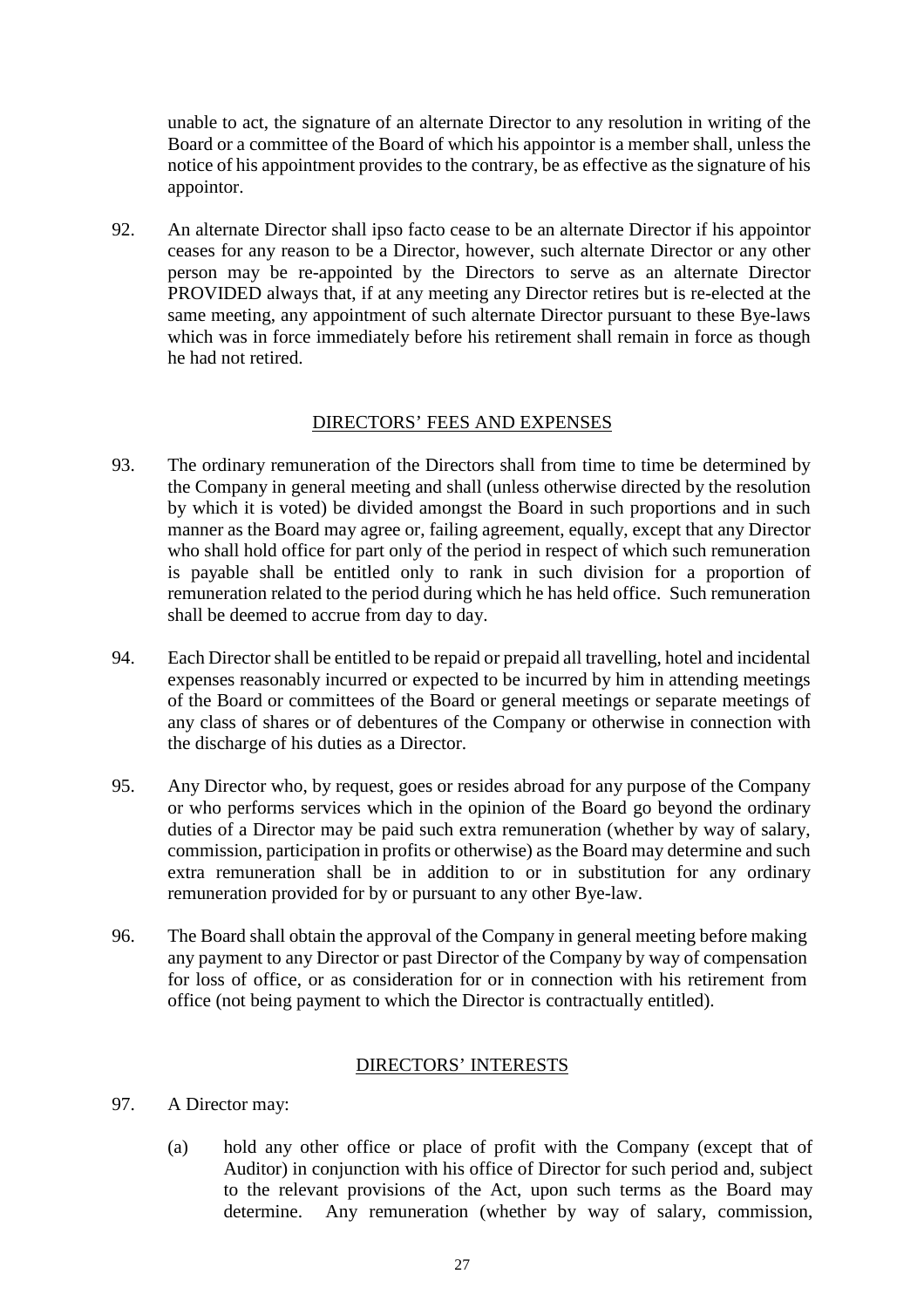participation in profits or otherwise) paid to any Director in respect of any such other office or place of profit shall be in addition to any remuneration provided for by or pursuant to any other Bye-law;

- (b) act by himself or his firm in a professional capacity for the Company (otherwise than as Auditor) and he or his firm may be remunerated for professional services as if he were not a Director;
- (c) continue to be or become a director, managing director, joint managing director, deputy managing director, executive director, manager or other officer or member of any other company promoted by the Company or in which the Company may be interested as a vendor, shareholder or otherwise and (unless otherwise agreed) no such Director shall be accountable for any remuneration, profits or other benefits received by him as a director, managing director, joint managing director, deputy managing director, executive director, manager or other officer or member of or from his interests in any such other company. Subject as otherwise provided by these Bye-laws the Directors may exercise or cause to be exercised the voting powers conferred by the shares in any other company held or owned by the Company, or exercisable by them as directors of such other company in such manner in all respects as they think fit (including the exercise thereof in favour of any resolution appointing themselves or any of them directors, managing directors, joint managing directors, deputy managing directors, executive directors, managers or other officers of such company) or voting or providing for the payment of remuneration to the director, managing director, joint managing director, deputy managing director, executive director, manager or other officers of such other company and any Director may vote in favour of the exercise of such voting rights in manner aforesaid notwithstanding that he may be, or about to be, appointed a director, managing director, joint managing director, deputy managing director, executive director, manager or other officer of such a company, and that as such he is or may become interested in the exercise of such voting rights in manner aforesaid.
- 98. Subject to the Act and to these Bye-laws, no Director or proposed or intending Director shall be disqualified by his office from contracting with the Company, either with regard to his tenure of any office or place of profit or as vendor, purchaser or in any other manner whatsoever, nor shall any such contract or any other contract or arrangement in which any Director is in any way interested be liable to be avoided, nor shall any Director so contracting or being so interested be liable to account to the Company or the Members for any remuneration, profit or other benefits realised by any such contract or arrangement by reason of such Director holding that office or of the fiduciary relationship thereby established provided that such Director shall disclose the nature of his interest in any contract or arrangement in which he is interested in accordance with Bye-law 99 herein.
- 99. A Director who to his knowledge is in any way, whether directly or indirectly, interested in a contract or arrangement or proposed contract or arrangement with the Company shall declare the nature of his interest at the meeting of the Board at which the question of entering into the contract or arrangement is first considered, if he knows his interest then exists, or in any other case at the first meeting of the Board after he knows that he is or has become so interested. For the purposes of this Bye-law, a general Notice to the Board by a Director to the effect that: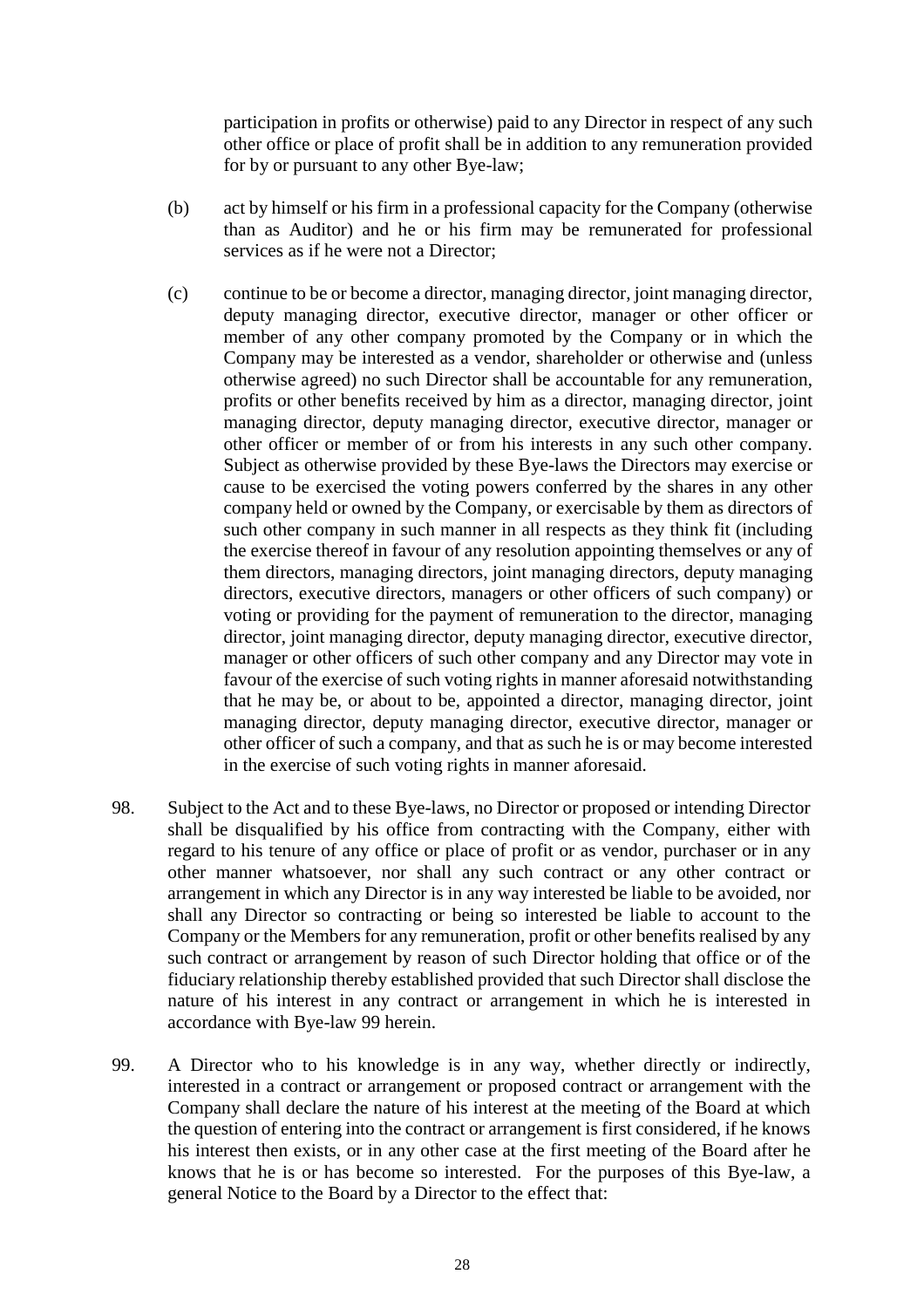- (a) he is a member or officer of a specified company or firm and is to be regarded as interested in any contract or arrangement which may after the date of the Notice be made with that company or firm; or
- (b) he is to be regarded as interested in any contract or arrangement which may after the date of the Notice be made with a specified person who is connected with him;

shall be deemed to be a sufficient declaration of interest under this Bye-law in relation to any such contract or arrangement, provided that no such Notice shall be effective unless either it is given at a meeting of the Board or the Director takes reasonable steps to secure that it is brought up and read at the next Board meeting after it is given.

- 100. (1) A Director shall not vote (nor be counted in the quorum) on any resolution of the Board approving any contract or arrangement or any other proposal in which he or any of his close associates is materially interested, but this prohibition shall not apply to any of the following matters namely:
	- (i) any contract or arrangement for the giving to such Director or his close associate(s) any security or indemnity in respect of money lent by him or any of his close associate(s) or obligations incurred or undertaken by him or any of his close associate(s) at the request of or for the benefit of the Company or any of its subsidiaries;
	- (ii) any contract or arrangement for the giving of any security or indemnity to a third party in respect of a debt or obligation of the Company or any of its subsidiaries for which the Director or his close associate(s) has himself/themselves assumed responsibility in whole or in part whether alone or jointly under a guarantee or indemnity or by the giving of security;
	- (iii) any contract or arrangement concerning an offer of shares or debentures or other securities of or by the Company or any other company which the Company may promote or be interested in for subscription or purchase, where the Director or his close associate(s) is/are or is/are to be interested as a participant in the underwriting or sub-underwriting of the offer;
	- (iv) any contract or arrangement in which the Director or his close associate(s) is/are interested in the same manner as other holders of shares or debentures or other securities of the Company by virtue only of his/their interest in shares or debentures or other securities of the Company; or
	- (v) any proposal or arrangement concerning the adoption, modification or operation of a share option scheme, a pension fund or retirement, death or disability benefits scheme or other arrangement which relates both to Directors or his close associate(s) and to employees of the Company or of any of its subsidiaries and does not provide in respect of any Director, or his close associate(s), as such any privilege or advantage not accorded generally to the class of persons to which such scheme or fund relates.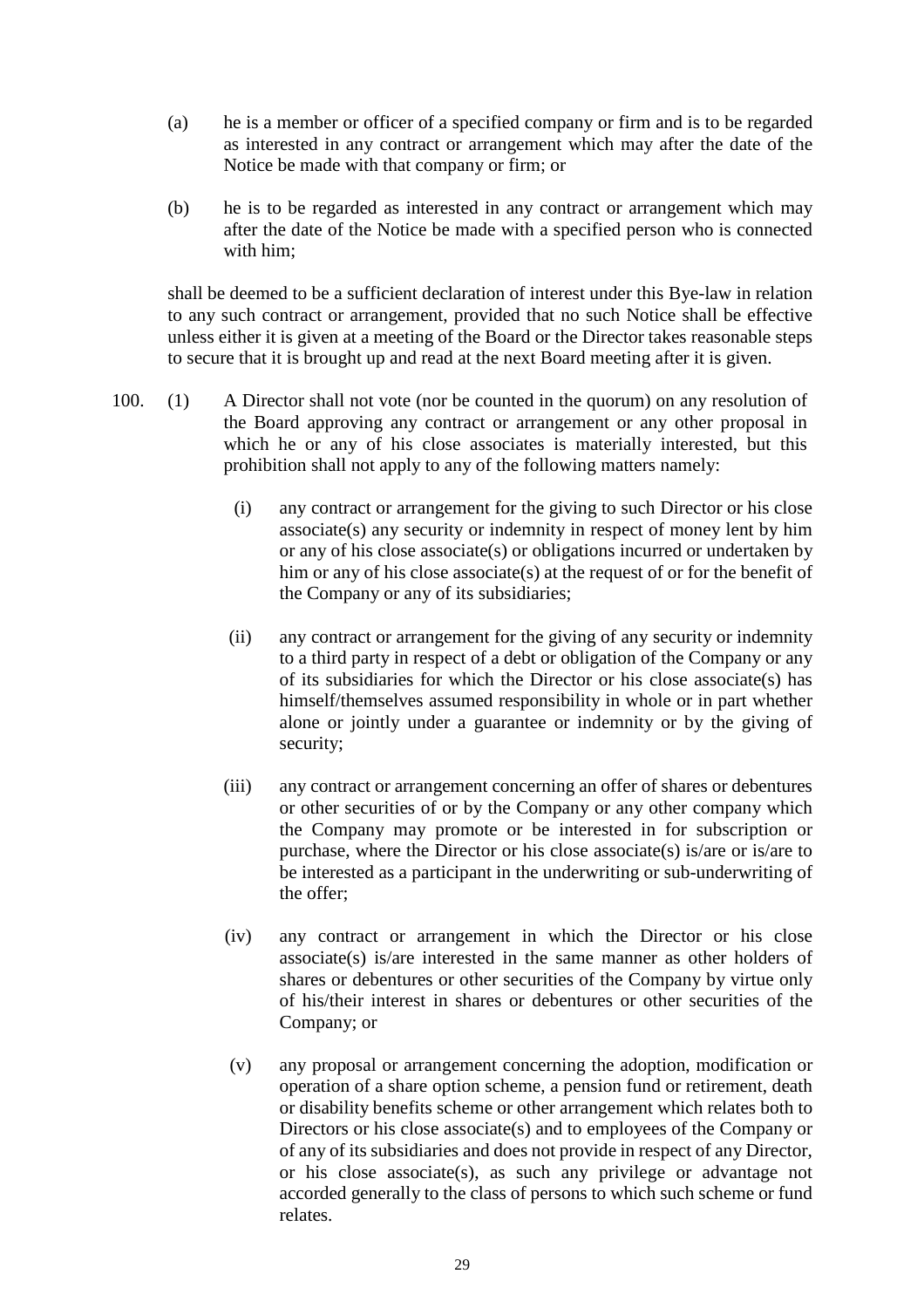(2) If any question shall arise at any meeting of the Board as to the materiality of the interest of a Director (other than the chairman of the meeting) or as to the entitlement of any Director (other than such chairman) to vote and such question is not resolved by his voluntarily agreeing to abstain from voting, such question shall be referred to the chairman of the meeting and his ruling in relation to such other Director shall be final and conclusive except in a case where the nature or extent of the interest of the Director concerned as known to such Director has not been fairly disclosed to the Board. If any question as aforesaid shall arise in respect of the chairman of the meeting such question shall be decided by a resolution of the Board (for which purpose such chairman shall not vote thereon) and such resolution shall be final and conclusive except in a case where the nature or extent of the interest of such chairman as known to such chairman has not been fairly disclosed to the Board.

#### GENERAL POWERS OF THE DIRECTORS

- 101. (1) The business of the Company shall be managed and conducted by the Board, which may pay all expenses incurred in forming and registering the Company and may exercise all powers of the Company (whether relating to the management of the business of the Company or otherwise) which are not by the Statutes or by these Bye-laws required to be exercised by the Company in general meeting, subject nevertheless to the provisions of the Statutes and of these Bye-laws and to such regulations being not inconsistent with such provisions, as may be prescribed by the Company in general meeting, but no regulations made by the Company in general meeting shall invalidate any prior act of the Board which would have been valid if such regulations had not been made. The general powers given by this Bye-law shall not be limited or restricted by any special authority or power given to the Board by any other Bye-law.
	- (2) Any person contracting or dealing with the Company in the ordinary course of business shall be entitled to rely on any written or oral contract or agreement or deed, document or instrument entered into or executed as the case may be by any two of the Directors acting jointly on behalf of the Company and the same shall be deemed to be validly entered into or executed by the Company as the case may be and shall, subject to any rule of law, be binding on the Company.
	- (3) Without prejudice to the general powers conferred by these Bye-laws it is hereby expressly declared that the Board shall have the following powers:
		- (a) to give to any person the right or option of requiring at a future date that an allotment shall be made to him of any share at par or at such premium as may be agreed;
		- (b) to give to any Directors, officers or servants of the Company an interest in any particular business or transaction or participation in the profits thereof or in the general profits of the Company either in addition to or in substitution for a salary or other remuneration; and
		- (c) to resolve that the Company be discontinued in Bermuda and continued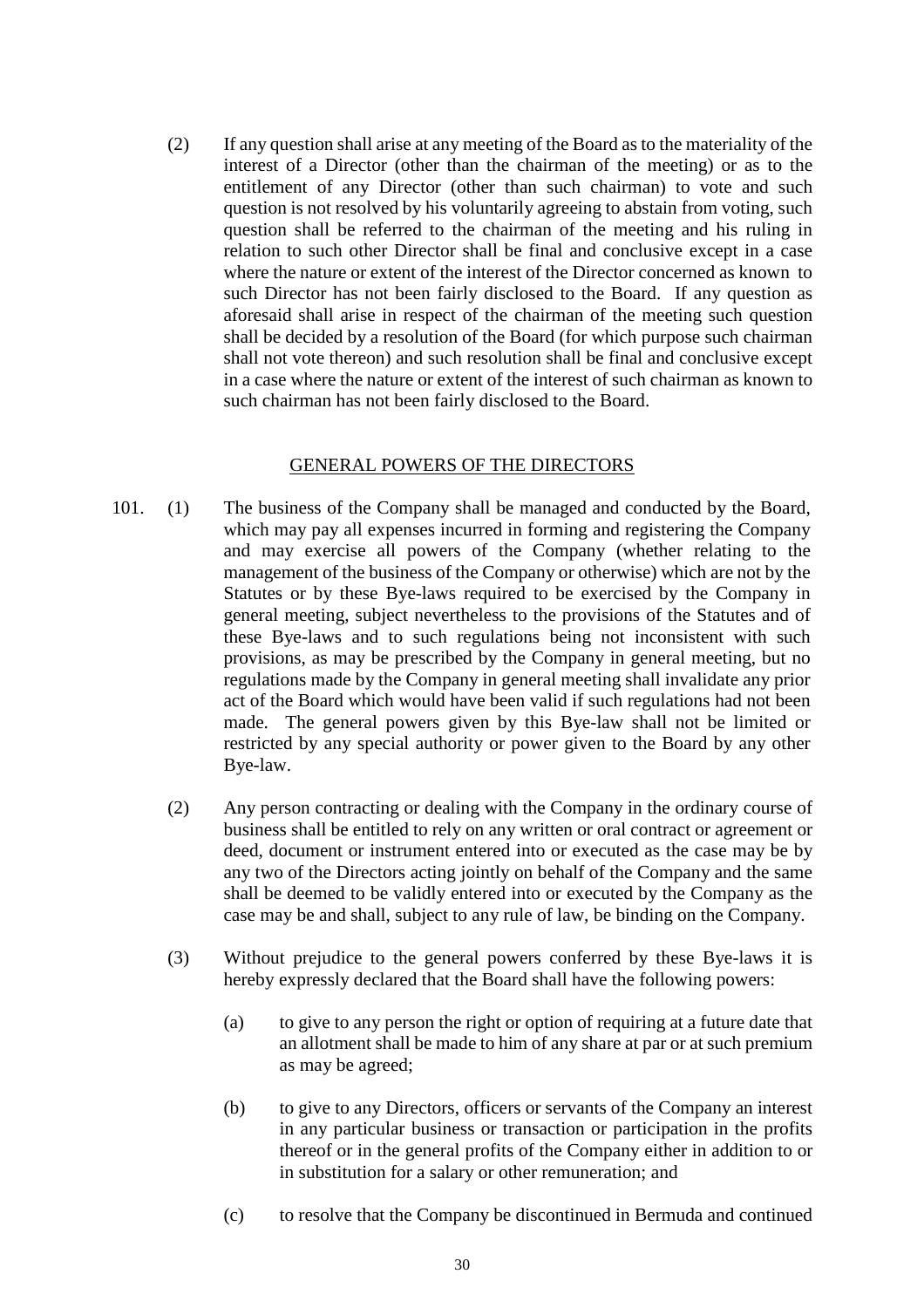in a named country or jurisdiction outside Bermuda subject to the provisions of the Act.

- 102. The Board may establish any regional or local boards or agencies for managing any of the affairs of the Company in any place, and may appoint any persons to be members of such local boards, or any managers or agents, and may fix their remuneration (either by way of salary or by commission or by conferring the right to participation in the profits of the Company or by a combination of two or more of these modes) and pay the working expenses of any staff employed by them upon the business of the Company. The Board may delegate to any regional or local board, manager or agent any of the powers, authorities and discretions vested in or exercisable by the Board (other than its powers to make calls and forfeit shares), with power to sub-delegate, and may authorise the members of any of them to fill any vacancies therein and to act notwithstanding vacancies. Any such appointment or delegation may be made upon such terms and subject to such conditions as the Board may think fit, and the Board may remove any person appointed as aforesaid, and may revoke or vary such delegation, but no person dealing in good faith and without notice of any such revocation or variation shall be affected thereby.
- 103. The Board may by power of attorney appoint under the Seal any company, firm or person or any fluctuating body of persons, whether nominated directly or indirectly by the Board, to be the attorney or attorneys of the Company for such purposes and with such powers, authorities and discretions (not exceeding those vested in or exercisable by the Board under these Bye-laws) and for such period and subject to such conditions as it may think fit, and any such power of attorney may contain such provisions for the protection and convenience of persons dealing with any such attorney as the Board may think fit, and may also authorise any such attorney to sub-delegate all or any of the powers, authorities and discretions vested in him. Such attorney or attorneys may, if so authorised under the Seal of the Company, execute any deed or instrument under their personal seal with the same effect as the affixation of the Seal.
- 104. The Board may entrust to and confer upon a managing director, joint managing director, deputy managing director, an executive director or any Director any of the powers exercisable by it upon such terms and conditions and with such restrictions as it thinks fit, and either collaterally with, or to the exclusion of, its own powers, and may from time to time revoke or vary all or any of such powers but no person dealing in good faith and without notice of such revocation or variation shall be affected thereby.
- 105. All cheques, promissory notes, drafts, bills of exchange and other instruments, whether negotiable or transferable or not, and all receipts for moneys paid to the Company shall be signed, drawn, accepted, endorsed or otherwise executed, as the case may be, in such manner as the Board shall from time to time by resolution determine. The Company's banking accounts shall be kept with such banker or bankers as the Board shall from time to time determine.
- 106. (1) The Board may establish or concur or join with other companies (being subsidiary companies of the Company or companies with which it is associated in business) in establishing and making contributions out of the Company's moneys to any schemes or funds for providing pensions, sickness or compassionate allowances, life assurance or other benefits for employees (which expression as used in this and the following paragraph shall include any Director or ex-Director who may hold or have held any executive office or any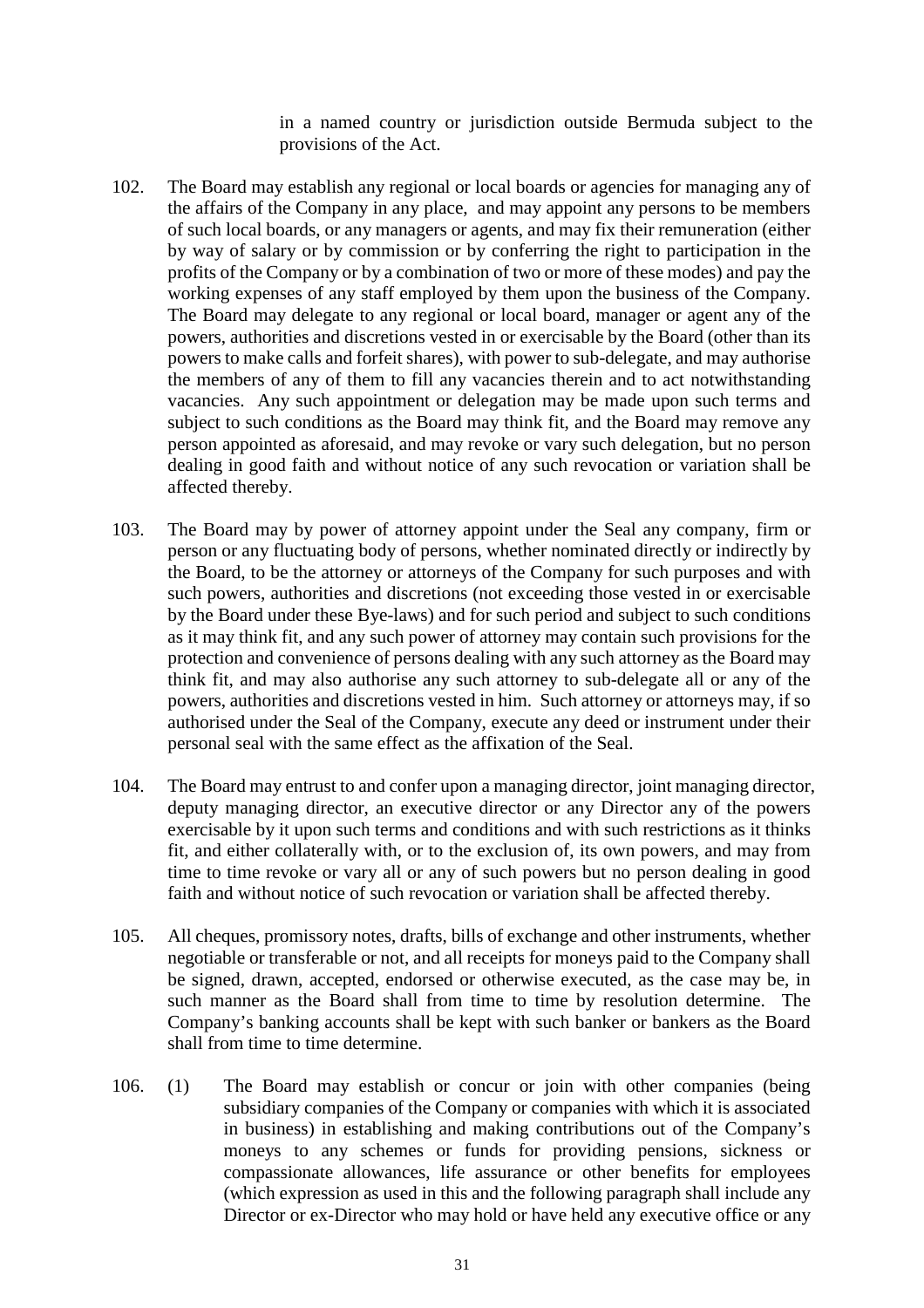office of profit under the Company or any of its subsidiary companies) and ex-employees of the Company and their dependants or any class or classes of such person.

(2) The Board may pay, enter into agreements to pay or make grants of revocable or irrevocable, and either subject or not subject to any terms or conditions, pensions or other benefits to employees and ex-employees and their dependants, or to any of such persons, including pensions or benefits additional to those, if any, to which such employees or ex-employees or their dependants are or may become entitled under any such scheme or fund as mentioned in the last preceding paragraph. Any such pension or benefit may, as the Board considers desirable, be granted to an employee either before and in anticipation of or upon or at any time after his actual retirement.

### BORROWING POWERS

- 107. The Board may exercise all the powers of the Company to raise or borrow money and to mortgage or charge all or any part of the undertaking, property and assets (present and future) and uncalled capital of the Company and, subject to the Act, to issue debentures, bonds and other securities, whether outright or as collateral security for any debt, liability or obligation of the Company or of any third party.
- 108. Debentures, bonds and other securities may be made assignable free from any equities between the Company and the person to whom the same may be issued.
- 109. Any debentures, bonds or other securities may be issued at a discount (other than shares), premium or otherwise and with any special privileges as to redemption, surrender, drawings, allotment of shares, attending and voting at general meetings of the Company, appointment of Directors and otherwise.
- 110. (1) Where any uncalled capital of the Company is charged, all persons taking any subsequent charge thereon shall take the same subject to such prior charge, and shall not be entitled, by notice to the Members or otherwise, to obtain priority over such prior charge.
	- (2) The Board shall cause a proper register to be kept, in accordance with the provisions of the Act, of all charges specifically affecting the property of the Company and of any series of debentures issued by the Company and shall duly comply with the requirements of the Act in regard to the registration of charges and debentures therein specified and otherwise.

### PROCEEDINGS OF THE DIRECTORS

- 111. The Board may meet for the despatch of business, adjourn and otherwise regulate its meetings as it considers appropriate. Questions arising at any meeting shall be determined by a majority of votes. In the case of any equality of votes the chairman of the meeting shall have an additional or casting vote.
- 112. A meeting of the Board may be convened by the Secretary on request of a Director or by any Director. The Secretary shall convene a meeting of the Board whenever he shall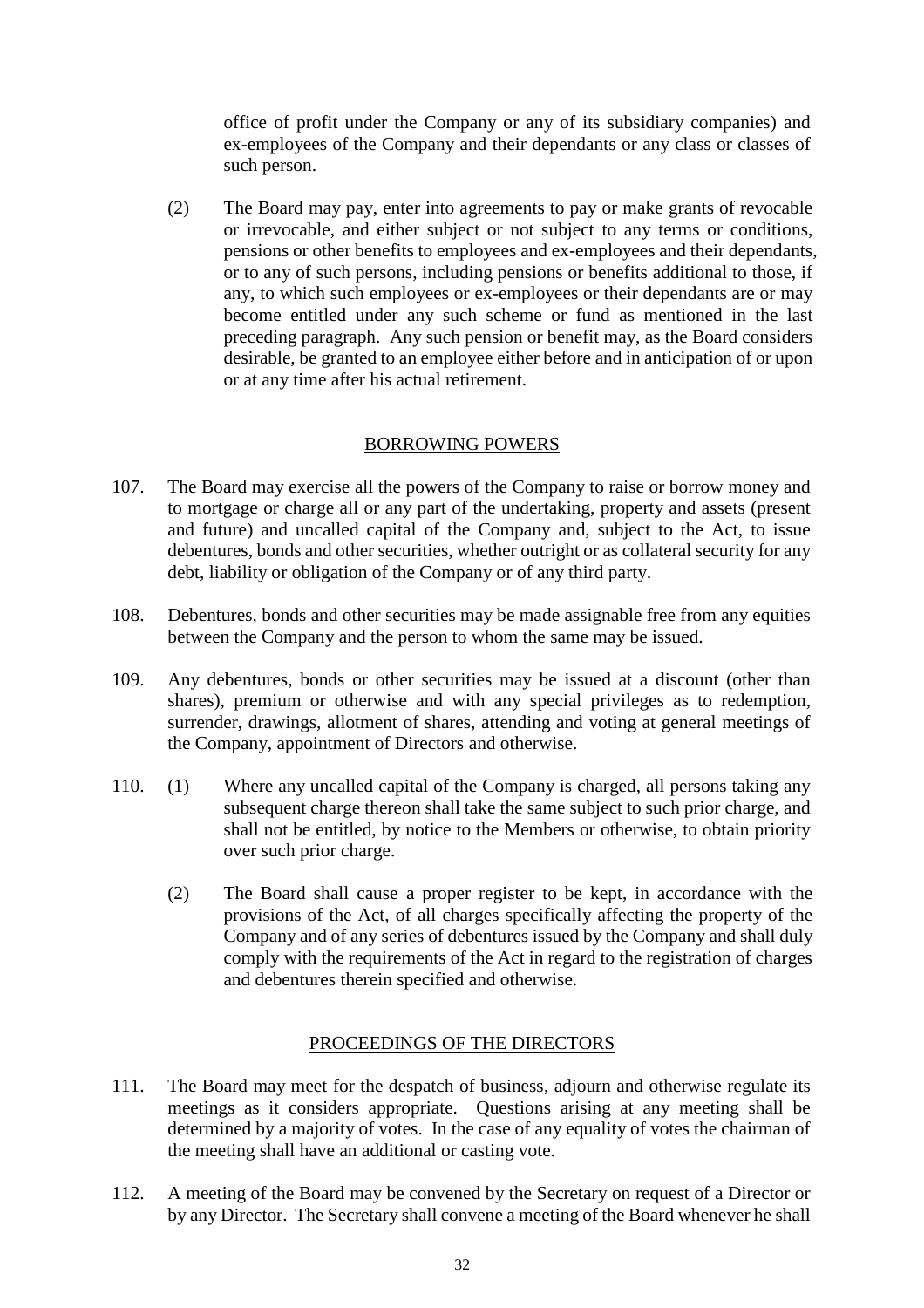be required so to do by any Director. Notice of a meeting of the Board shall be deemed to be duly given to a Director if it is given to such Director in writing or verbally (including in person or by telephone) or via electronic mail or in such other manner as the Board may from time to time determine.

- 113. (1) The quorum necessary for the transaction of the business of the Board may be fixed by the Board and, unless so fixed at any other number, shall be two (2). An alternate Director shall be counted in a quorum in the case of the absence of a Director for whom he is the alternate provided that he shall not be counted more than once for the purpose of determining whether or not a quorum is present.
	- (2) Directors may participate in any meeting of the Board by means of a conference telephone, electronic or other communications equipment through which all persons participating in the meeting can communicate with each other simultaneously and instantaneously and, for the purpose of counting a quorum, such participation shall constitute presence at a meeting as if those participating were present in person.
	- (3) Any Director who ceases to be a Director at a Board meeting may continue to be present and to act as a Director and be counted in the quorum until the termination of such Board meeting if no other Director objects and if otherwise a quorum of Directors would not be present.
- 114. The continuing Directors or a sole continuing Director may act notwithstanding any vacancy in the Board but, if and so long as the number of Directors is reduced below the minimum number fixed by or in accordance with these Bye-laws, the continuing Directors or Director, notwithstanding that the number of Directors is below the number fixed by or in accordance with these Bye-laws as the quorum or that there is only one continuing Director, may act for the purpose of filling vacancies in the Board or of summoning general meetings of the Company but not for any other purpose.
- 115. The Board may elect one or more chairman and one or more deputy chairman of its meetings and determine the period for which they are respectively to hold such office. If no chairman or deputy chairman is elected, or if at any meeting no chairman or deputy chairman is present within five (5) minutes after the time appointed for holding the same, the Directors present may choose one of their number to be chairman of the meeting.
- 116. A meeting of the Board at which a quorum is present shall be competent to exercise all the powers, authorities and discretions for the time being vested in or exercisable by the Board.
- 117. (1) The Board may delegate any of its powers, authorities and discretions to committees, consisting of such Director or Directors and other persons as it thinks fit, and they may, from time to time, revoke such delegation or revoke the appointment of and discharge any such committees either wholly or in part, and either as to persons or purposes. Any committee so formed shall, in the exercise of the powers, authorities and discretions so delegated, conform to any regulations which may be imposed on it by the Board.
	- (2) All acts done by any such committee in conformity with such regulations, and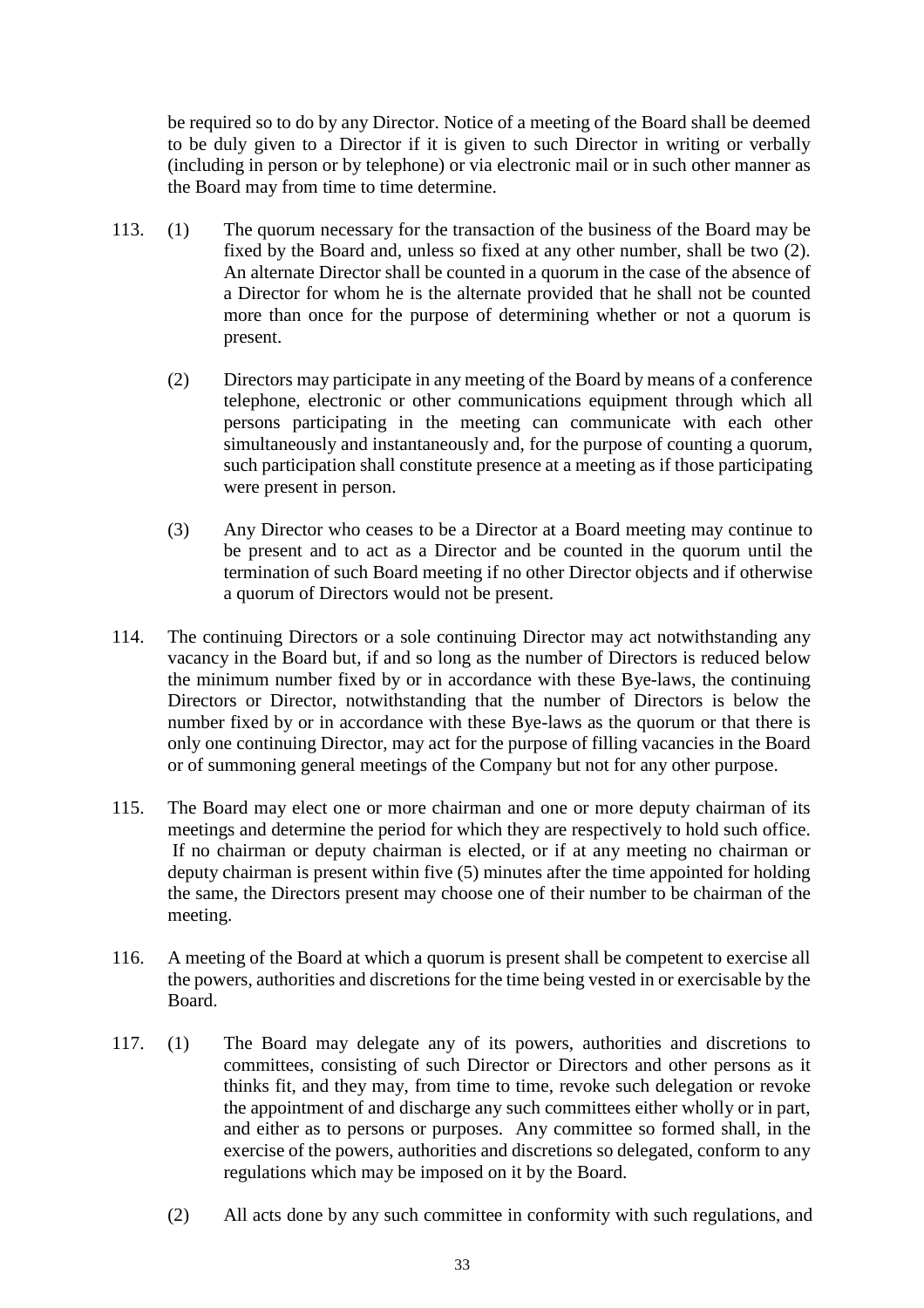in fulfilment of the purposes for which it was appointed, but not otherwise, shall have like force and effect as if done by the Board, and the Board shall have power, with the consent of the Company in general meeting, to remunerate the members of any such committee, and charge such remuneration to the current expenses of the Company.

- 118. The meetings and proceedings of any committee consisting of two or more members shall be governed by the provisions contained in these Bye-laws for regulating the meetings and proceedings of the Board so far as the same are applicable and are not superseded by any regulations imposed by the Board under the last preceding Bye-law.
- 118A. (1) Unless otherwise determined by all the Directors, the Board shall establish an executive committee (the "Executive Committee") which shall have responsibility for the management and administration of the business of the Company and any matters which are within the ordinary course of the Company's business under the control and supervision of the Board and in accordance with the provisions of these Bye-laws.
	- (2) The members of the Executive Committee shall be the Directors. No change shall be made to the composition of the Executive Committee except with the approval of all the Directors in writing. The Chairman of the Board shall be the Chairman of the Executive Committee. A list of the members of the Executive Committee from time to time appointed by the Board shall be maintained by the Secretary on behalf of the Company.
	- (3) Unless otherwise determined by all the Directors, the Company shall not carry out, conduct or engage in, or enter into any agreement in respect of, any of the activities or transactions described below, without the approval in writing of three-fourths of the members of the Executive Committee:
		- (a) (i) any incurrence of indebtedness, making of loan or advance of money to any person (other than a subsidiary of the Company) or the giving of any guarantee in respect of the indebtedness of any person (other than a subsidiary of the Company) or the entering into any contract or arrangement to effect any of the foregoing;
			- (ii) any incurrence of indebtedness, making of loan or advance of money to a subsidiary of the Company or the giving of any guarantee in respect of, in each case, the indebtedness of any subsidiary of the Company, in each case, in an amount in excess of HK\$2,000,000 or the entering into any contract or arrangement to effect any of the foregoing;
		- (b) any purchase or acquisition of any business or assets or any shares or interests in any company or carry out any transaction of an investment nature, in each case, having a value in excess of HK\$2,000,000 or the entering into any contract or arrangement to effect any of the foregoing;
		- (c) the creation or any attempt to create or having outstanding any encumbrances on or over any of the assets of the Company or the entering into any contract or arrangement to effect any of the foregoing;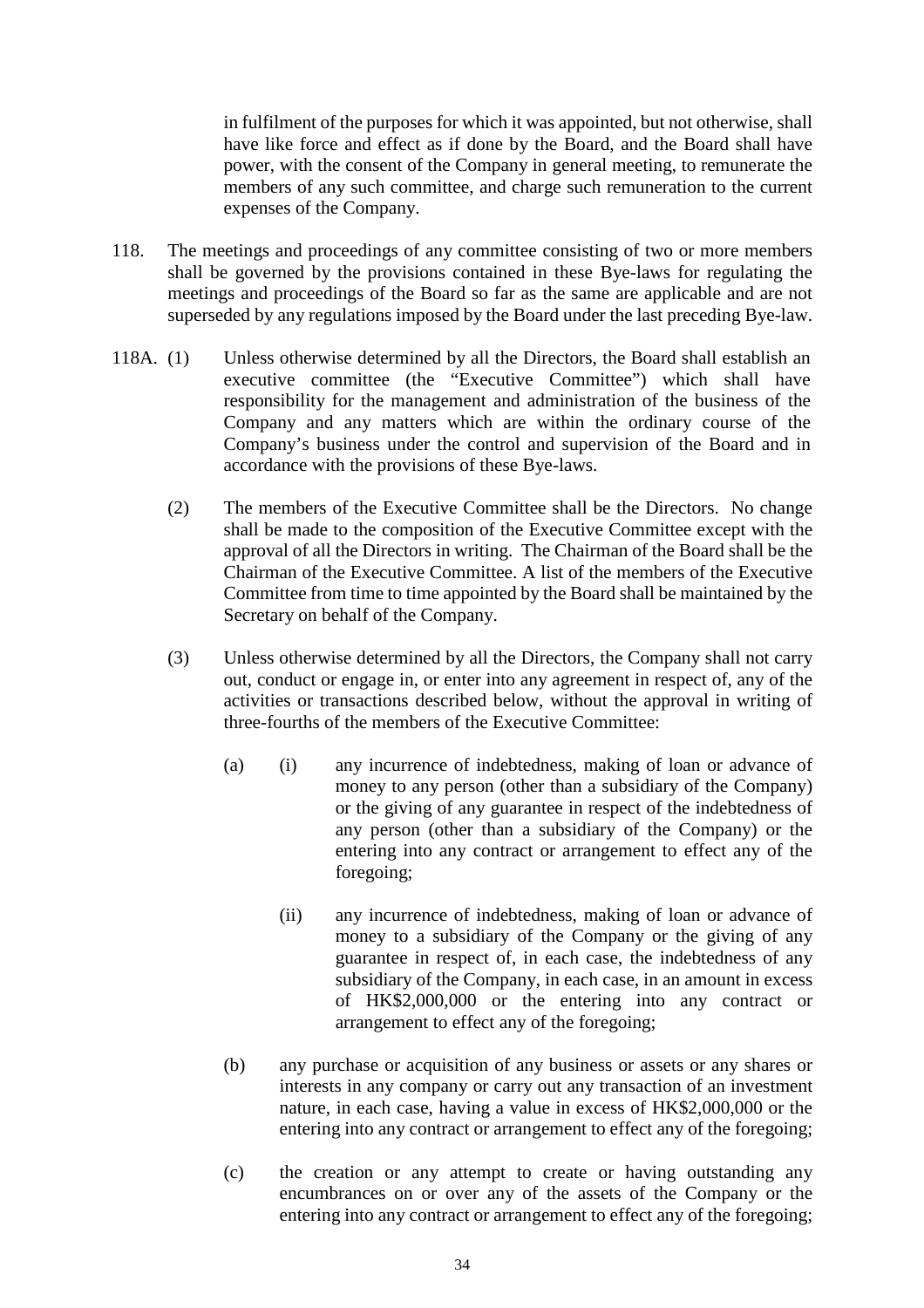- (d) (i) any disposal of any interest in any subsidiary or associated company of the Company or the entering into any contract or arrangement to effect the foregoing or entering into any onerous or material contracts of or incur any obligations of a material nature or which may result in any material change in the nature or scope or operation of the Company;
	- (ii) subject to paragraph (i) above, any disposal of any part of any of the other assets of the Company having a value in excess of HK\$2,000,000 or the entering into any contract or arrangement to effect the foregoing.
- (e) any issuance or allotment of shares and/or other securities of the Company to any person save pursuant to the exercise of the option(s) granted under the share option scheme(s) adopted by the Company or granting any new options to acquire shares of the Company save under the share option scheme(s) adopted by the Company or any purchase or redemption or reduction of or increase in the issued or paid up capital of the Company; and
- (f) the appointment or removal of any member of the senior management of the Company and/or its subsidiary.
- (4) Unless otherwise determined by all the Directors, the Executive Committee shall have the right to remove any Director of the Company with the approval in writing of three-fourths of the members of the Executive Committee.
- (5) Any Executive Committee so formed shall, in the exercise of the powers, authorities and discretions so delegated, conform to any regulations which may be imposed on it by the Board.
- (6) All acts done by the Executive Committee in conformity with such regulations, and in fulfillment of the purposes for which it was appointed, but not otherwise, shall have like force and effect as if done by the Board and the Board shall have power, with the consent of the Company in general meeting, to remunerate the members of the Executive Committee, and charge such remuneration to the current expenses of the Company.
- (7) Unless otherwise provided in this Bye-law, the meetings and proceedings of the Executive Committee shall be governed by the provisions contained in these Bye-laws for regulating the meetings and proceedings of the Directors (mutatis mutandis) so far as the same are applicable.
- 119. A resolution in writing signed by all the Directors except such as are temporarily unable to act through ill-health or disability, and all the alternate Directors, if appropriate, whose appointors are temporarily unable to act as aforesaid shall be as valid and effectual as if a resolution had been passed at a meeting of the Board duly convened and held provided that such number is sufficient to constitute a quorum and that a copy of such resolution has been given or the contents thereof communicated to all the Directors for the time being entitled to receive notices of Board meetings in the same manner as notices of meetings are required to be given by these Bye-laws and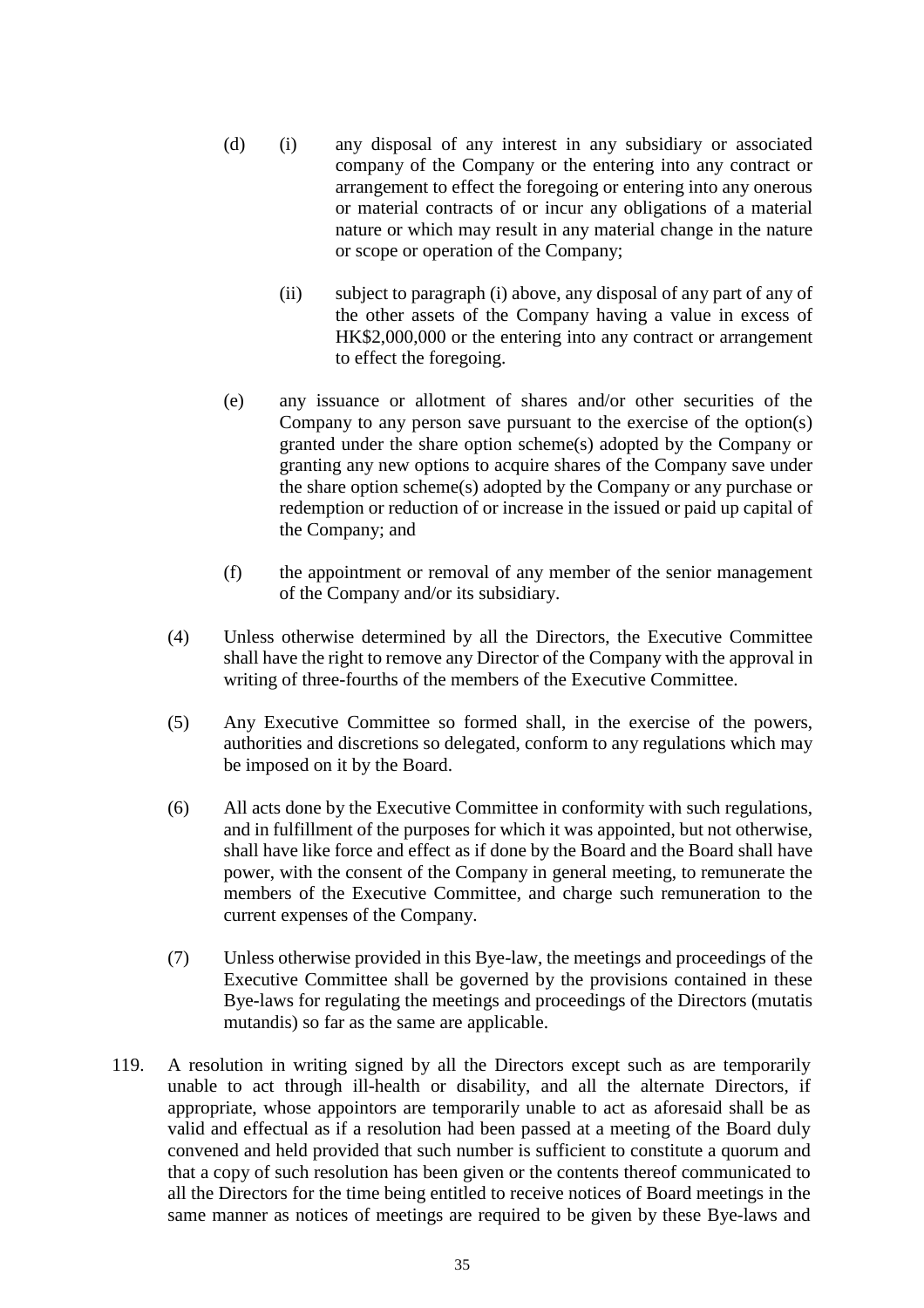further provided that no Director is aware of or has received any objection to the resolution from any Director. Such resolution may be contained in one document or in several documents in like form each signed by one or more of the Directors or alternate Directors and for this purpose a facsimile signature of a Director or an alternate Director shall be treated as valid. Notwithstanding the foregoing, a resolution in writing shall not be passed in lieu of a meeting of the Board for the purpose of considering any matter or business in which a substantial shareholder of the Company or a Director has a conflict of interest and the Board has determined that such conflict of interest to be material.

120. All acts bona fide done by the Board or by any committee or by any person acting as a Director or members of a committee, shall, notwithstanding that it is afterwards discovered that there was some defect in the appointment of any member of the Board or such committee or person acting as aforesaid or that they or any of them were disqualified or had vacated office, be as valid as if every such person had been duly appointed and was qualified and had continued to be a Director or member of such committee.

### MANAGERS

- 121. The Board may from time to time appoint a general manager, a manager or managers of the Company and may fix his or their remuneration either by way of salary or commission or by conferring the right to participation in the profits of the Company or by a combination of two or more of these modes and pay the working expenses of any of the staff of the general manager, manager or managers who may be employed by him or them upon the business of the Company.
- 122. The appointment of such general manager, manager or managers may be for such period as the Board may decide, and the Board may confer upon him or them all or any of the powers of the Board as it may think fit.
- 123. The Board may enter into such agreement or agreements with any such general manager, manager or managers upon such terms and conditions in all respects as the Board may in their absolute discretion think fit, including a power for such general manager, manager or managers to appoint an assistant manager or managers or other employees whatsoever under them for the purpose of carrying on the business of the Company.

#### **OFFICERS**

- 124. (1) The officers of the Company shall consist of the Directors and Secretary and such additional officers (who may or may not be Directors) as the Board may from time to time determine, all of whom shall be deemed to be officers for the purposes of the Act and, subject to Bye-law 128(4), these Bye-laws.
	- (2) The officers shall receive such remuneration as the Directors may from time to time determine.
	- (3) Where the Company appoints and maintains a resident representative ordinarily resident in Bermuda in accordance with the Act, the resident representative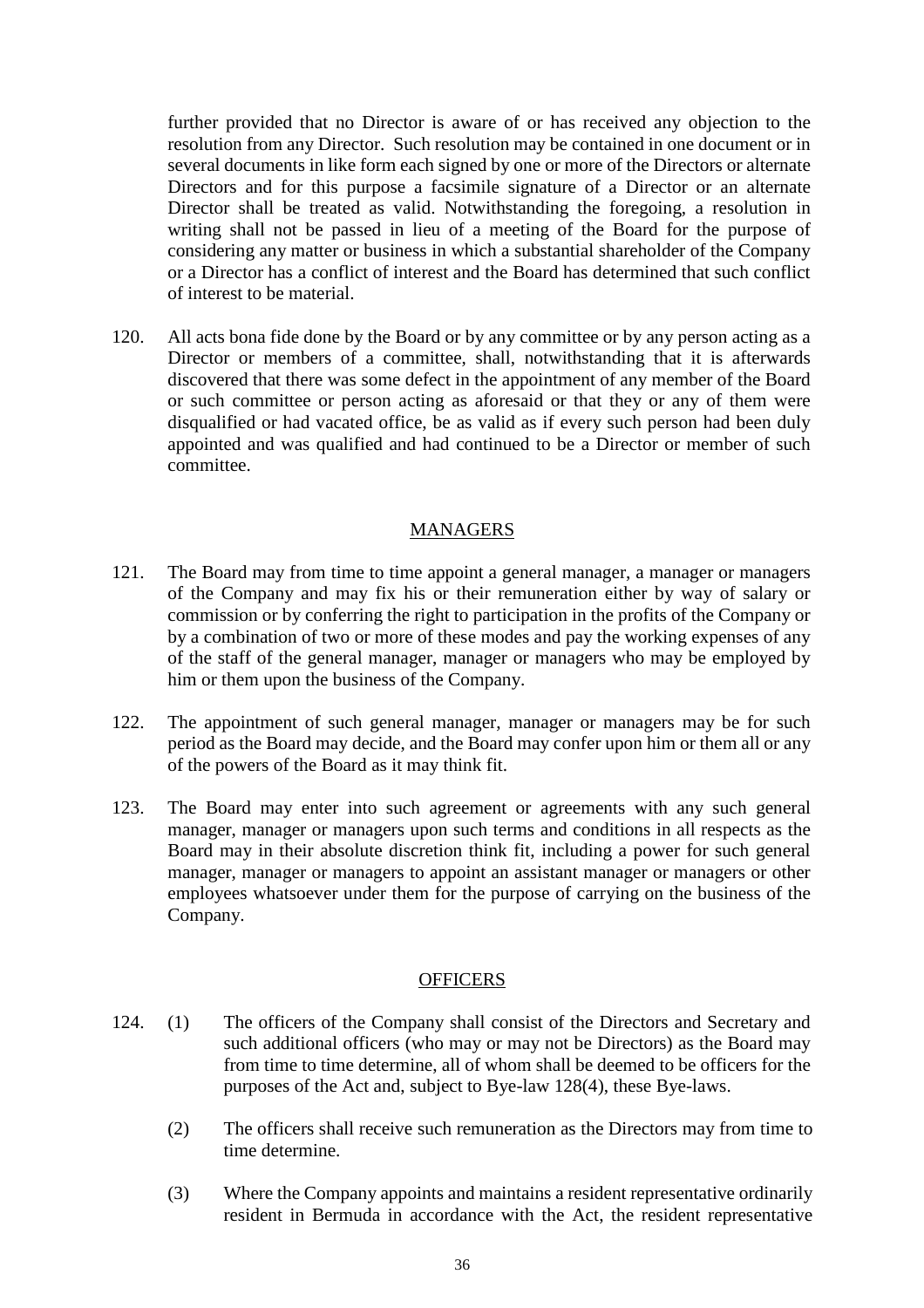shall comply with the provisions of the Act.

- (4) The Company shall provide the resident representative with such documents and information as the resident representative may require in order to be able to comply with the provisions of the Act.
- (5) The resident representative shall be entitled to have notice of, attend and be heard at all meetings of the Directors or of any committee of such Directors or general meetings of the Company.
- 125. (1) The Secretary and additional officers, if any, shall be appointed by the Board and shall hold office on such terms and for such period as the Board may determine. If thought fit, two (2) or more persons may be appointed as joint Secretaries. The Board may also appoint from time to time on such terms as it thinks fit one or more assistant or deputy Secretaries.
	- (2) The Secretary shall attend all meetings of the Members and shall keep correct minutes of such meetings and enter the same in the proper books provided for the purpose. He shall perform such other duties as are prescribed by the Act or these Bye-laws or as may be prescribed by the Board.
- 126. The officers of the Company shall have such powers and perform such duties in the management, business and affairs of the Company as may be delegated to them by the Directors from time to time.
- 127. A provision of the Act or of these Bye-laws requiring or authorising a thing to be done by or to a Director and the Secretary shall not be satisfied by its being done by or to the same person acting both as Director and as or in place of the Secretary.

# REGISTER OF DIRECTORS AND OFFICERS

- 128. (1) The Board shall cause to be kept in one or more books at the Office a Register of Directors and Officers and shall enter therein the following particulars with respect to each Director and Officer, that is to say:
	- (a) in the case of an individual, his or her present first name, surname and address; and
	- (b) in the case of a company, its name and registered office.
	- (2) The Board shall within a period of fourteen (14) days from the occurrence of:
		- (a) any change among the Directors and Officers; or
		- (b) any change in the particulars contained in the Register of Directors and Officers,

cause to be entered on the Register of Directors and Officers the particulars of such change.

(3) The Register of Directors and Officers shall be open to inspection by members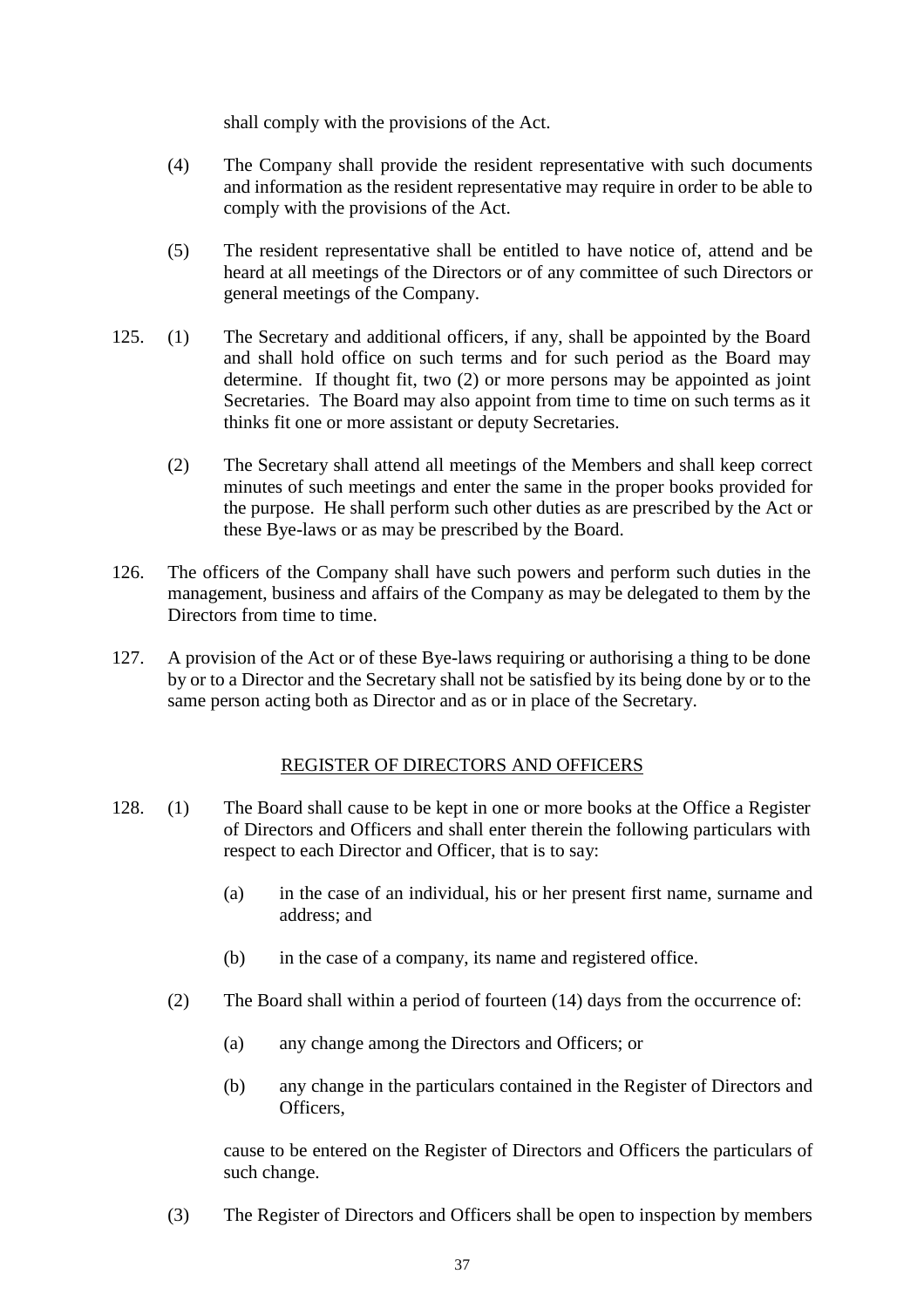of the public without charge at the Office between 10:00 a.m. and 12:00 noon during business hours.

(4) In this Bye-law "Officer" has the meaning ascribed to it in Section 92A(7) of the Act.

#### MINUTES

- 129. (1) The Board shall cause Minutes to be duly entered in books provided for the purpose:
	- (a) of all elections and appointments of officers;
	- (b) of the names of the Directors present at each meeting of the Directors and of any committee of the Directors;
	- (c) of all resolutions and proceedings of each general meeting of the Members and meetings of the Board.
	- (2) Minutes prepared in accordance with the Act and these Bye-laws shall be kept by the Secretary at the Office.

#### SEAL

- 130. (1) The Company shall have one or more Seals, as the Board may determine. For the purpose of sealing documents creating or evidencing securities issued by the Company, the Company may have a securities seal which is a facsimile of the Seal with the addition of the words "Securities Seal" on its face or in such other form as the Board may approve. The Board shall provide for the custody of each Seal and no Seal shall be used without the authority of the Board or of a committee of the Board authorised by the Board in that behalf. Subject as otherwise provided in these Bye-laws, any instrument to which a Seal is affixed shall be signed autographically by one Director and the Secretary or by two Directors or by such other person (including a Director) or persons as the Board may appoint, either generally or in any particular case, save that as regards any certificates for shares or debentures or other securities of the Company the Board may by resolution determine that such signatures or either of them shall be dispensed with or affixed by some method or system of mechanical signature. Every instrument executed in the manner provided by this Bye-law shall be deemed to be sealed and executed with the authority of the Board previously given.
	- (2) Where the Company has a Seal for use abroad, the Board may by writing under the Seal appoint any agent or committee abroad to be the duly authorised agent of the Company for the purpose of affixing and using such Seal and the Board may impose restrictions on the use thereof as may be thought fit. Wherever in these Bye-laws reference is made to the Seal, the reference shall, when and so far as may be applicable, be deemed to include any such other Seal as aforesaid.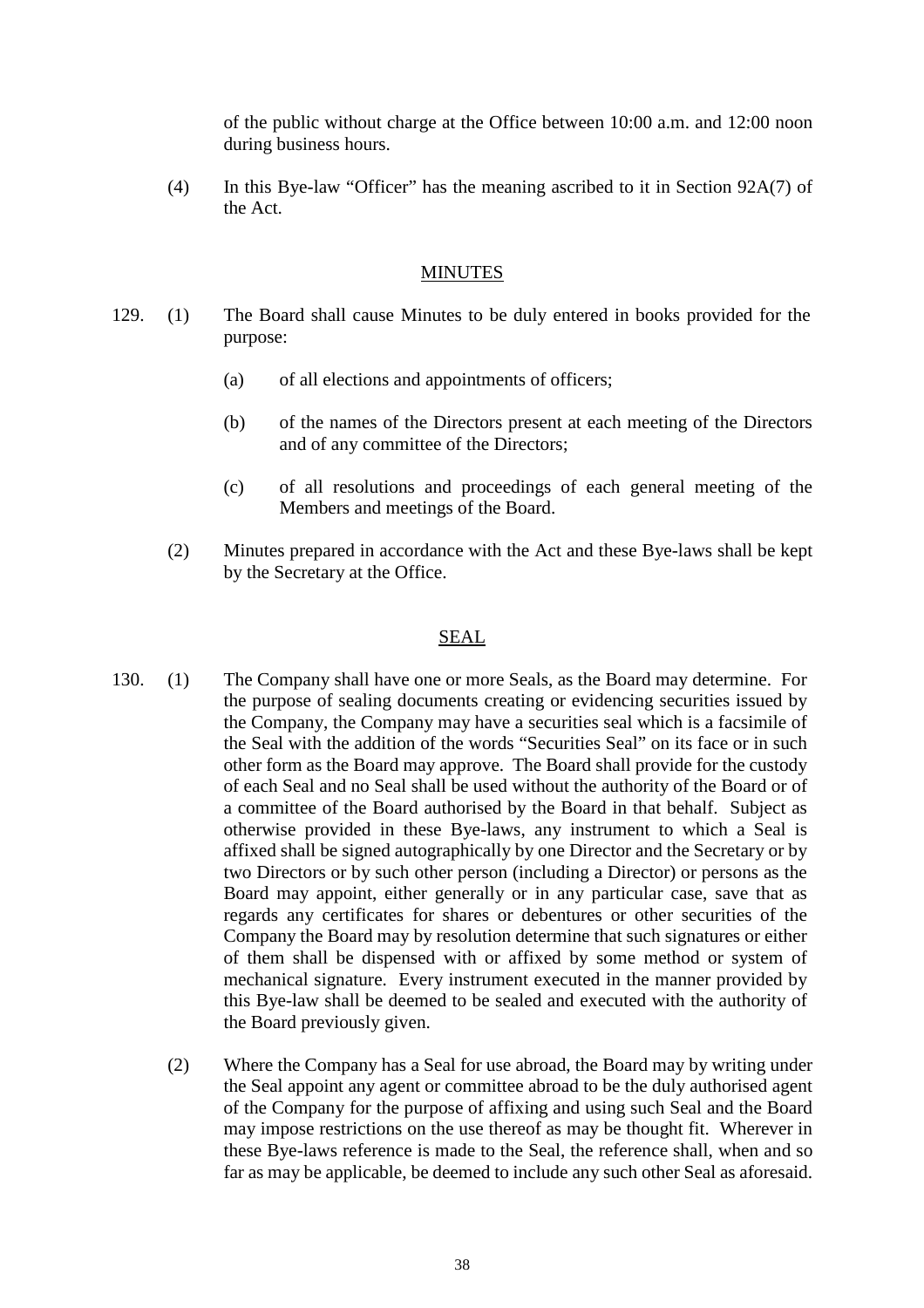#### AUTHENTICATION OF DOCUMENTS

131. Any Director or the Secretary or any person appointed by the Board for the purpose may authenticate any documents affecting the constitution of the Company and any resolution passed by the Company or the Board or any committee, and any books, records, documents and accounts relating to the business of the Company, and to certify copies thereof or extracts therefrom as true copies or extracts, and if any books, records, documents or accounts are elsewhere than at the Office or the head office the local manager or other officer of the Company having the custody thereof shall be deemed to be a person so appointed by the Board. A document purporting to be a copy of a resolution, or an extract from the minutes of a meeting, of the Company or of the Board or any committee which is so certified shall be conclusive evidence in favour of all persons dealing with the Company upon the faith thereof that such resolution has been duly passed or, as the case may be, that such minutes or extract is a true and accurate record of proceedings at a duly constituted meeting.

#### DESTRUCTION OF DOCUMENTS

- 132. (1) The Company shall be entitled to destroy the following documents at the following times:
	- (a) any share certificate which has been cancelled at any time after the expiry of one (1) year from the date of such cancellation;
	- (b) any dividend mandate or any variation or cancellation thereof or any notification of change of name or address at any time after the expiry of two (2) years from the date such mandate variation cancellation or notification was recorded by the Company;
	- (c) any instrument of transfer of shares which has been registered at any time after the expiry of seven (7) years from the date of registration;
	- (d) any allotment letters after the expiry of seven (7) years from the date of issue thereof; and
	- (e) copies of powers of attorney, grants of probate and letters of administration at any time after the expiry of seven (7) years after the account to which the relevant power of attorney, grant of probate or letters of administration related has been closed;

and it shall conclusively be presumed in favour of the Company that every entry in the Register purporting to be made on the basis of any such documents so destroyed was duly and properly made and every share certificate so destroyed was a valid certificate duly and properly cancelled and that every instrument of transfer so destroyed was a valid and effective instrument duly and properly registered and that every other document destroyed hereunder was a valid and effective document in accordance with the recorded particulars thereof in the books or records of the Company. Provided always that: (1) the foregoing provisions of this Bye-law shall apply only to the destruction of a document in good faith and without express notice to the Company that the preservation of such document was relevant to a claim; (2) nothing contained in this Bye-law shall be construed as imposing upon the Company any liability in respect of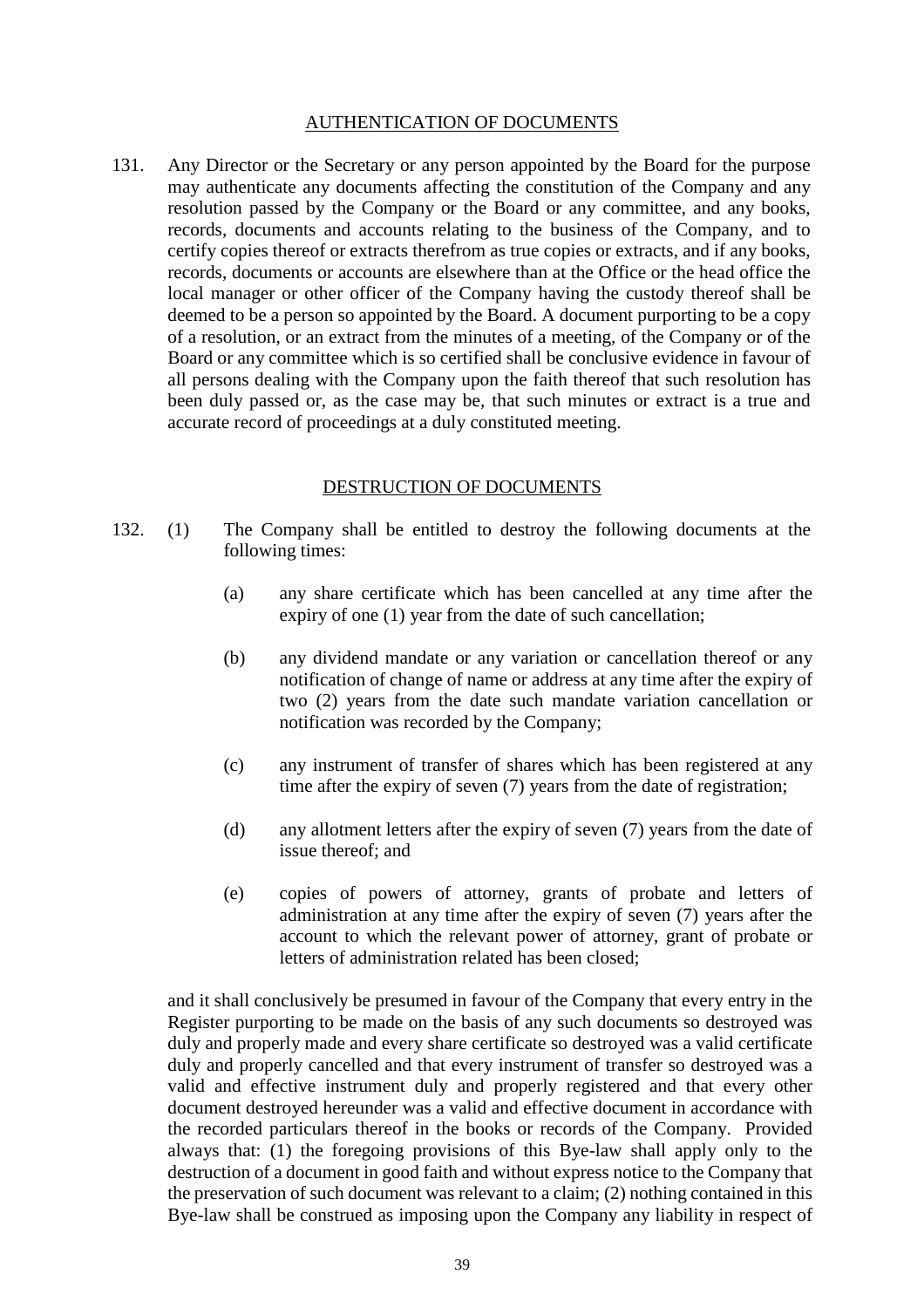the destruction of any such document earlier than as aforesaid or in any case where the conditions of proviso (1) above are not fulfilled; and (3) references in this Bye-law to the destruction of any document include references to its disposal in any manner.

(2) Notwithstanding any provision contained in these Bye-laws, the Directors may, if permitted by applicable law, authorise the destruction of documents set out in sub-paragraphs (a) to (e) of paragraph (1) of this Bye-law and any other documents in relation to share registration which have been microfilmed or electronically stored by the Company or by the share registrar on its behalf provided always that this Bye-law shall apply only to the destruction of a document in good faith and without express notice to the Company and its share registrar that the preservation of such document was relevant to a claim.

# DIVIDENDS AND OTHER PAYMENTS

- 133. Subject to the Act, the Company in general meeting may from time to time declare dividends in any currency to be paid to the Members but no dividend shall be declared in excess of the amount recommended by the Board. The Company in general meeting may also make a distribution to the Members out of any contributed surplus (as ascertained in accordance with the Act).
- 134. No dividend shall be paid or distribution made out of contributed surplus if to do so would render the Company unable to pay its liabilities as they become due or the realisable value of its assets would thereby become less than its liabilities.
- 135. Except in so far as the rights attaching to, or the terms of issue of, any share otherwise provide:
	- (a) all dividends shall be declared and paid according to the amounts paid up on the shares in respect of which the dividend is paid, but no amount paid up on a share in advance of calls shall be treated for the purposes of this Bye-law as paid up on the share; and
	- (b) all dividends shall be apportioned and paid pro rata according to the amounts paid up on the shares during any portion or portions of the period in respect of which the dividend is paid.
- 136. The Board may from time to time pay to the Members such interim dividends as appear to the Board to be justified by the profits of the Company and in particular (but without prejudice to the generality of the foregoing) if at any time the share capital of the Company is divided into different classes, the Board may pay such interim dividends in respect of those shares in the capital of the Company which confer on the holders thereof deferred or non-preferential rights as well as in respect of those shares which confer on the holders thereof preferential rights with regard to dividend and provided that the Board acts bona fide the Board shall not incur any responsibility to the holders of shares conferring any preference for any damage that they may suffer by reason of the payment of an interim dividend on any shares having deferred or non-preferential rights and may also pay any fixed dividend which is payable on any shares of the Company half-yearly or on any other dates, whenever such profits, in the opinion of the Board, justifies such payment.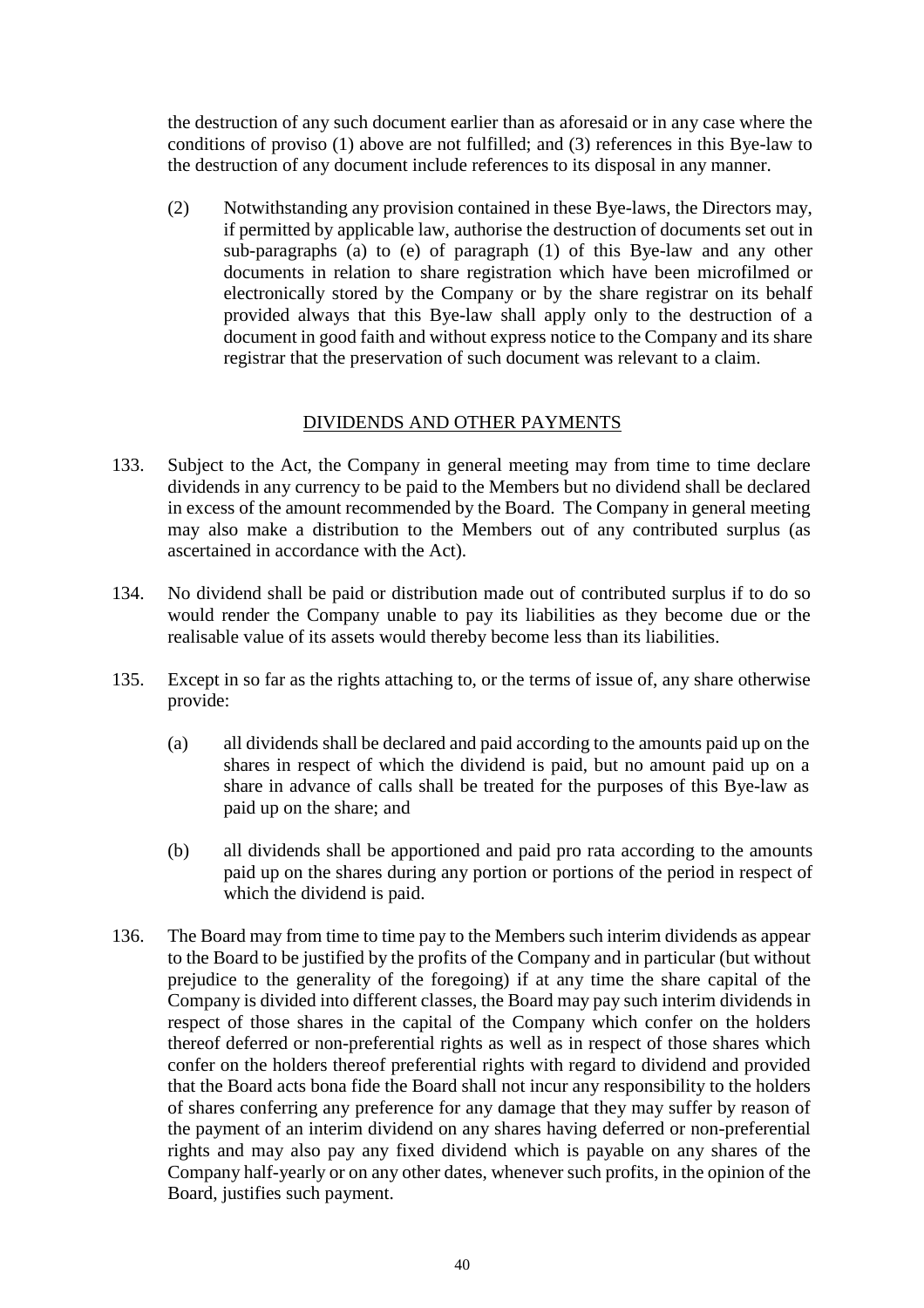- 137. The Board may deduct from any dividend or other moneys payable to a Member by the Company on or in respect of any shares all sums of money (if any) presently payable by him to the Company on account of calls or otherwise.
- 138. No dividend or other moneys payable by the Company on or in respect of any share shall bear interest against the Company.
- 139. Any dividend, interest or other sum payable in cash to the holder of shares may be paid by cheque or warrant sent through the post addressed to the holder at his registered address or, in the case of joint holders, addressed to the holder whose name stands first in the Register in respect of the shares at his address as appearing in the Register or addressed to such person and at such address as the holder or joint holders may in writing direct. Every such cheque or warrant shall, unless the holder or joint holders otherwise direct, be made payable to the order of the holder or, in the case of joint holders, to the order of the holder whose name stands first on the Register in respect of such shares, and shall be sent at his or their risk and payment of the cheque or warrant by the bank on which it is drawn shall constitute a good discharge to the Company notwithstanding that it may subsequently appear that the same has been stolen or that any endorsement thereon has been forged. Any one of two or more joint holders may give effectual receipts for any dividends or other moneys payable or property distributable in respect of the shares held by such joint holders.
- 140. All dividends or bonuses unclaimed for one (1) year after having been declared may be invested or otherwise made use of by the Board for the benefit of the Company until claimed. Any dividend or bonuses unclaimed after a period of six (6) years from the date of declaration shall be forfeited and shall revert to the Company. The payment by the Board of any unclaimed dividend or other sums payable on or in respect of a share into a separate account shall not constitute the Company a trustee in respect thereof.
- 141. Whenever the Board or the Company in general meeting has resolved that a dividend be paid or declared, the Board may further resolve that such dividend be satisfied wholly or in part by the distribution of specific assets of any kind and in particular of paid up shares, debentures or warrants to subscribe securities of the Company or any other company, or in any one or more of such ways, and where any difficulty arises in regard to the distribution the Board may settle the same as it thinks expedient, and in particular may issue certificates in respect of fractions of shares, disregard fractional entitlements or round the same up or down, and may fix the value for distribution of such specific assets, or any part thereof, and may determine that cash payments shall be made to any Members upon the footing of the value so fixed in order to adjust the rights of all parties, and may vest any such specific assets in trustees as may seem expedient to the Board and may appoint any person to sign any requisite instruments of transfer and other documents on behalf of the persons entitled to the dividend, and such appointment shall be effective and binding on the Members. The Board may resolve that no such assets shall be made available to Members with registered addresses in any particular territory or territories where, in the absence of a registration statement or other special formalities, such distribution of assets would or might, in the opinion of the Board, be unlawful or impracticable and in such event the only entitlement of the Members aforesaid shall be to receive cash payments as aforesaid. Members affected as a result of the foregoing sentence shall not be or be deemed to be a separate class of Members for any purpose whatsoever.
- 142. (1) Whenever the Board or the Company in general meeting has resolved that a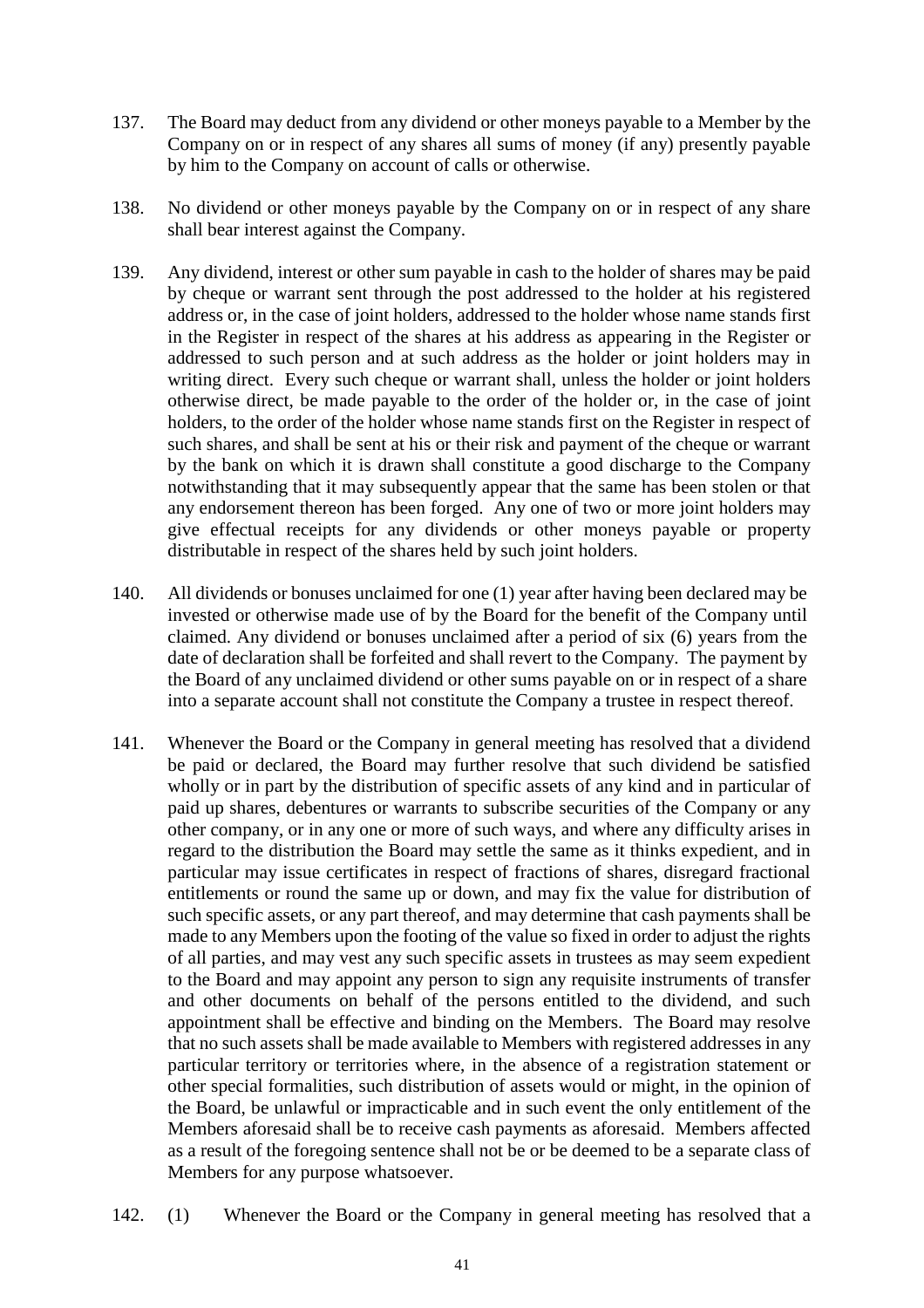dividend be paid or declared on any class of the share capital of the Company, the Board may further resolve either:

- (a) that such dividend be satisfied wholly or in part in the form of an allotment of shares credited as fully paid up, provided that the shareholders entitled thereto will be entitled to elect to receive such dividend (or part thereof if the Board so determines) in cash in lieu of such allotment. In such case, the following provisions shall apply:
	- (i) the basis of any such allotment shall be determined by the Board;
	- (ii) the Board, after determining the basis of allotment, shall give not less than two (2) weeks' Notice to the holders of the relevant shares of the right of election accorded to them and shall send with such notice forms of election and specify the procedure to be followed and the place at which and the latest date and time by which duly completed forms of election must be lodged in order to be effective;
	- (iii) the right of election may be exercised in respect of the whole or part of that portion of the dividend in respect of which the right of election has been accorded; and
	- (iv) the dividend (or that part of the dividend to be satisfied by the allotment of shares as aforesaid) shall not be payable in cash on shares in respect whereof the cash election has not been duly exercised ("the non-elected shares") and in satisfaction thereof shares of the relevant class shall be allotted credited as fully paid up to the holders of the non-elected shares on the basis of allotment determined as aforesaid and for such purpose the Board shall capitalise and apply out of any part of the undivided profits of the Company (including profits carried and standing to the credit of any reserves or other special account other than the Subscription Rights Reserve (as defined in Bye-law 146)) as the Board may determine, such sum as may be required to pay up in full the appropriate number of shares of the relevant class for allotment and distribution to and amongst the holders of the non-elected shares on such basis; or
- (b) that the shareholders entitled to such dividend shall be entitled to elect to receive an allotment of shares credited as fully paid up in lieu of the whole or such part of the dividend as the Board may think fit. In such case, the following provisions shall apply:
	- (i) the basis of any such allotment shall be determined by the Board;
	- (ii) the Board, after determining the basis of allotment, shall give not less than two (2) weeks' Notice to the holders of the relevant shares of the right of election accorded to them and shall send with such notice forms of election and specify the procedure to be followed and the place at which and the latest date and time by which duly completed forms of election must be lodged in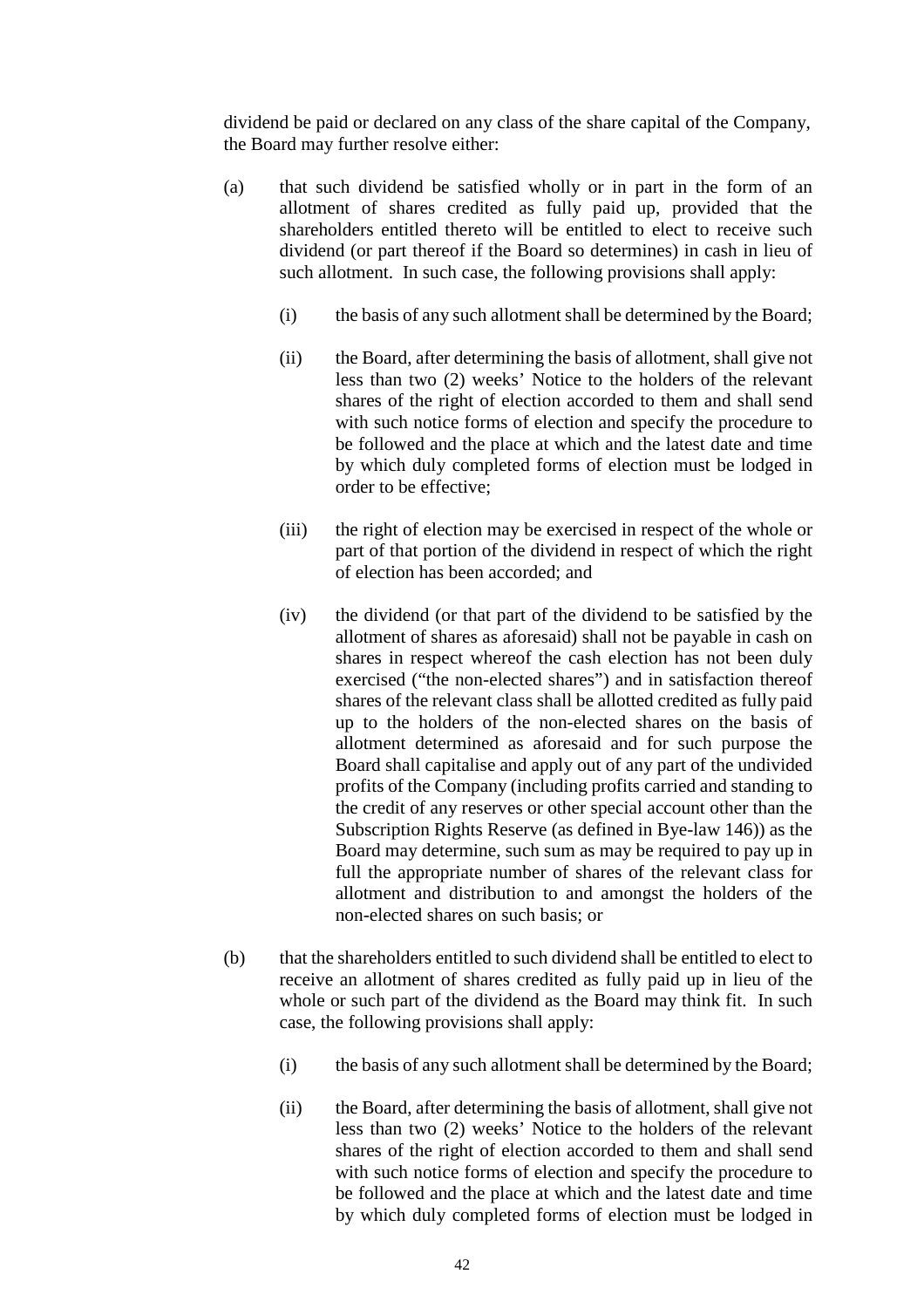order to be effective;

- (iii) the right of election may be exercised in respect of the whole or part of that portion of the dividend in respect of which the right of election has been accorded; and
- (iv) the dividend (or that part of the dividend in respect of which a right of election has been accorded) shall not be payable in cash on shares in respect whereof the share election has been duly exercised ("the elected shares") and in lieu thereof shares of the relevant class shall be allotted credited as fully paid up to the holders of the elected shares on the basis of allotment determined as aforesaid and for such purpose the Board shall capitalise and apply out of any part of the undivided profits of the Company (including profits carried and standing to the credit of any reserves or other special account other than the Subscription Rights Reserve (as defined in Bye-law 146)) as the Board may determine, such sum as may be required to pay up in full the appropriate number of shares of the relevant class for allotment and distribution to and amongst the holders of the elected shares on such basis.
- (2) (a) The shares allotted pursuant to the provisions of paragraph (1) of this Bye-law shall rank pari passu in all respects with shares of the same class (if any) then in issue save only as regards participation in the relevant dividend or in any other distributions, bonuses or rights paid, made, declared or announced prior to or contemporaneously with the payment or declaration of the relevant dividend unless, contemporaneously with the announcement by the Board of their proposal to apply the provisions of sub-paragraph (a) or (b) of paragraph (1) of this Bye-law in relation to the relevant dividend or contemporaneously with their announcement of the distribution, bonus or rights in question, the Board shall specify that the shares to be allotted pursuant to the provisions of paragraph (1) of this Bye-law shall rank for participation in such distribution, bonus or rights.
	- (b) The Board may do all acts and things considered necessary or expedient to give effect to any capitalisation pursuant to the provisions of paragraph (1) of this Bye-law, with full power to the Board to make such provisions as it thinks fit in the case of shares becoming distributable in fractions (including provisions whereby, in whole or in part, fractional entitlements are aggregated and sold and the net proceeds distributed to those entitled, or are disregarded or rounded up or down or whereby the benefit of fractional entitlements accrues to the Company rather than to the Members concerned). The Board may authorise any person to enter into on behalf of all Members interested, an agreement with the Company providing for such capitalisation and matters incidental thereto and any agreement made pursuant to such authority shall be effective and binding on all concerned.
- (3) The Company may upon the recommendation of the Board by ordinary resolution resolve in respect of any one particular dividend of the Company that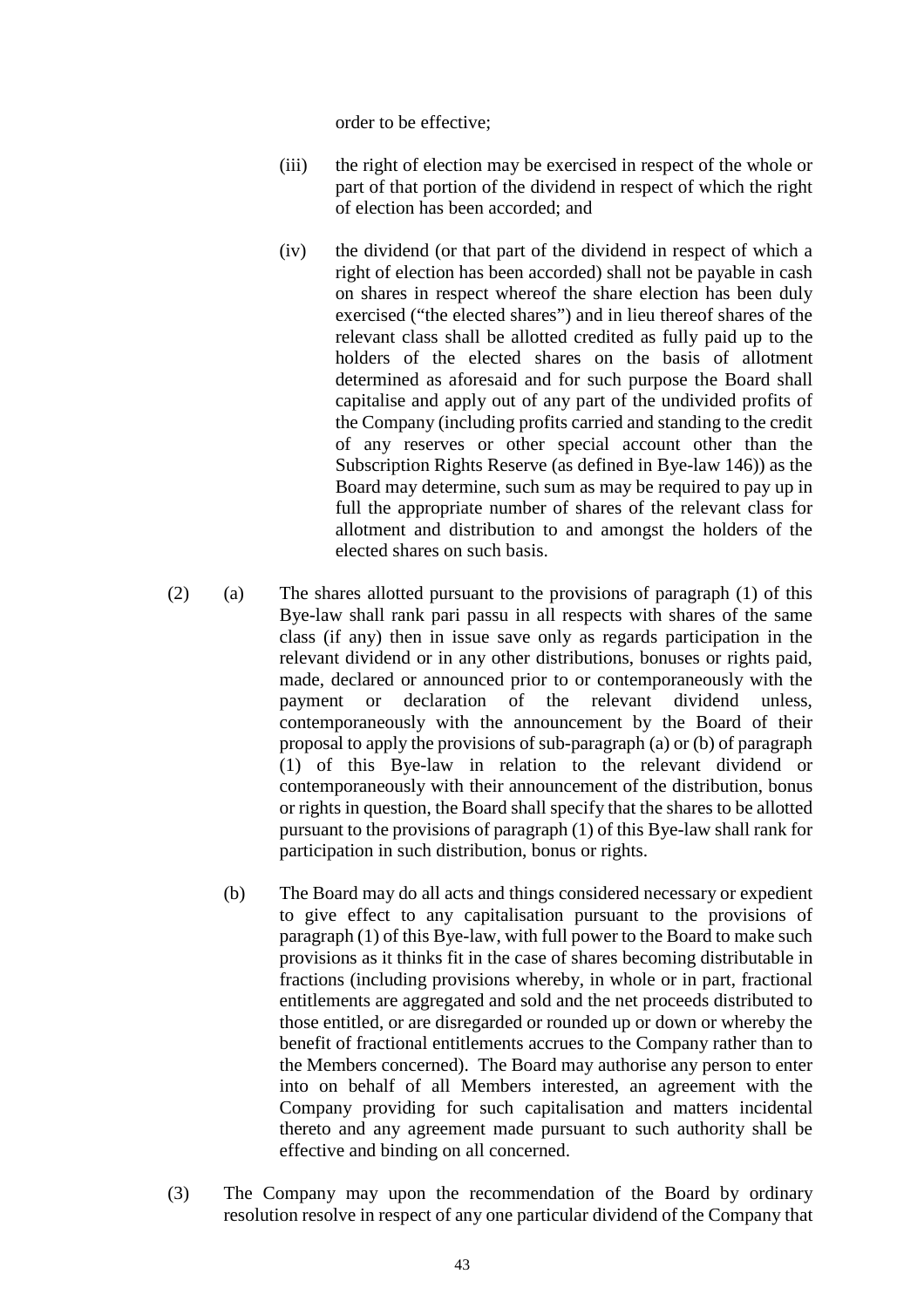notwithstanding the provisions of paragraph (1) of this Bye-law a dividend may be satisfied wholly in the form of an allotment of shares credited as fully paid up without offering any right to shareholders to elect to receive such dividend in cash in lieu of such allotment.

- (4) The Board may on any occasion determine that rights of election and the allotment of shares under paragraph (1) of this Bye-law shall not be made available or made to any shareholders with registered addresses in any territory where, in the absence of a registration statement or other special formalities, the circulation of an offer of such rights of election or the allotment of shares would or might, in the opinion of the Board, be unlawful or impracticable, and in such event the provisions aforesaid shall be read and construed subject to such determination. Members affected as a result of the foregoing sentence shall not be or be deemed to be a separate class of Members for any purpose whatsoever.
- (5) Any resolution declaring a dividend on shares of any class, whether a resolution of the Company in general meeting or a resolution of the Board, may specify that the same shall be payable or distributable to the persons registered as the holders of such shares at the close of business on a particular date, notwithstanding that it may be a date prior to that on which the resolution is passed, and thereupon the dividend shall be payable or distributable to them in accordance with their respective holdings so registered, but without prejudice to the rights inter se in respect of such dividend of transferors and transferees of any such shares. The provisions of this Bye-law shall mutatis mutandis apply to bonuses, capitalisation issues, distributions of realised capital profits or offers or grants made by the Company to the Members.

### RESERVES

143. Before recommending any dividend, the Board may set aside out of the profits of the Company such sums as it determines as reserves which shall, at the discretion of the Board, be applicable for any purpose to which the profits of the Company may be properly applied and pending such application may, also at such discretion, either be employed in the business of the Company or be invested in such investments as the Board may from time to time think fit and so that it shall not be necessary to keep any investments constituting the reserve or reserves separate or distinct from any other investments of the Company. The Board may also without placing the same to reserve carry forward any profits which it may think prudent not to distribute.

### CAPITALISATION

144. (1) The Company may, upon the recommendation of the Board, at any time and from time to time pass an ordinary resolution to the effect that it is desirable to capitalise all or any part of any amount for the time being standing to the credit of any reserve or fund (including the profit and loss account) whether or not the same is available for distribution and accordingly that such amount be set free for distribution among the Members or any class of Members who would be entitled thereto if it were distributed by way of dividend and in the same proportions, on the footing that the same is not paid in cash but is applied either in or towards paying up the amounts for the time being unpaid on any shares in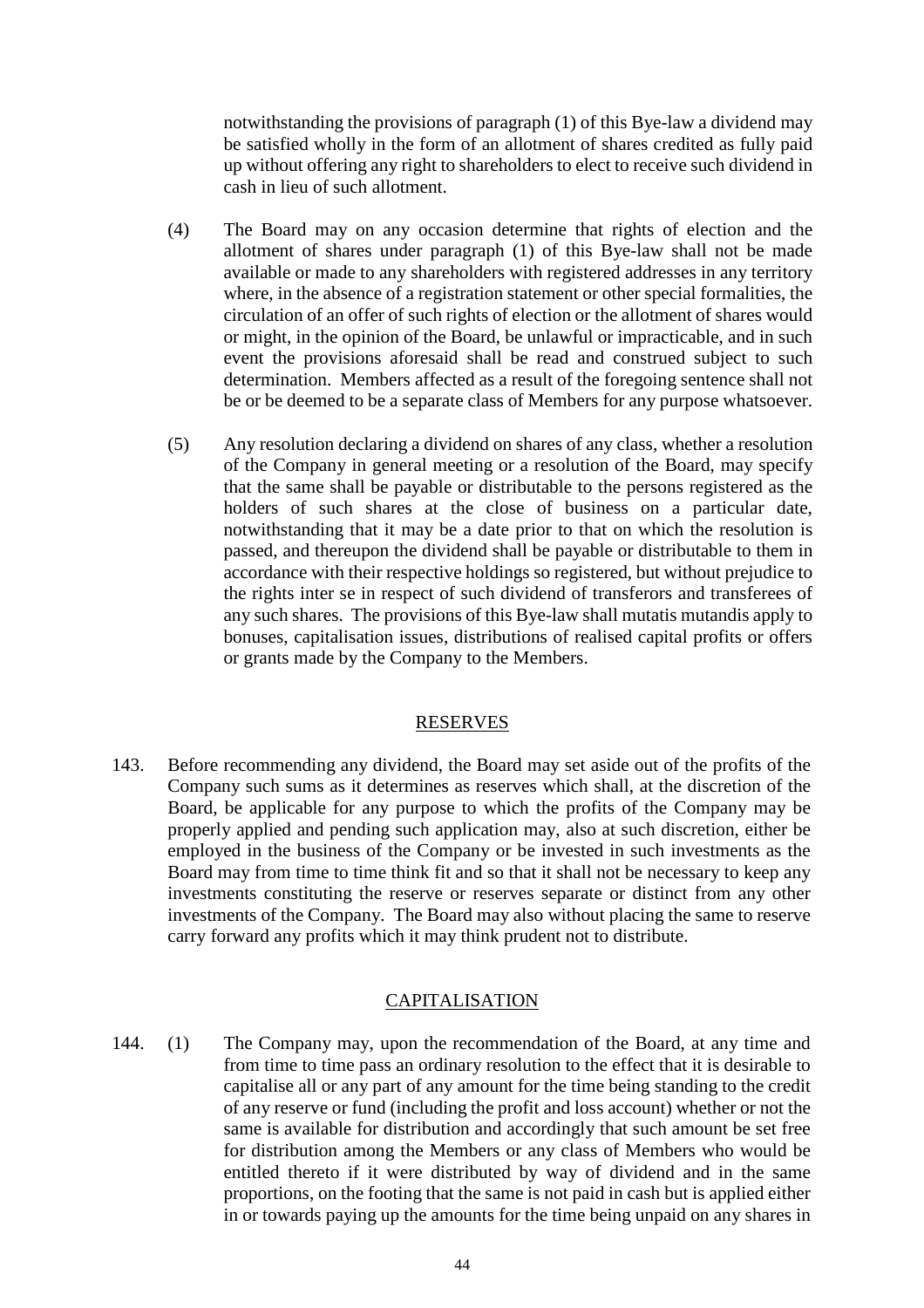the Company held by such Members respectively or in paying up in full unissued shares, debentures or other obligations of the Company, to be allotted and distributed credited as fully paid up among such Members, or partly in one way and partly in the other, and the Board shall give effect to such resolution provided that, for the purposes of this Bye-law, a share premium account and any reserve or fund representing unrealised profits, may be applied only in paying up in full unissued shares of the Company to be allotted to such Members credited as fully paid. In carrying sums to reserve and in applying the same the Board shall comply with the provisions of the Act.

- (2) Notwithstanding any provisions in these Bye-laws, the Board may resolve to capitalise all or any part of any amount for the time being standing to the credit of any reserve or fund (including the profit and loss account) whether or not the same is available for distribution by applying such sum in paying up unissued shares to be allotted to (i) employees (including directors) of the Company and/or its affiliates (meaning any individual, corporation, partnership, association, joint-stock company, trust, unincorporated association or other entity (other than the Company) that directly, or indirectly through one or more intermediaries, controls, is controlled by or is under common control with, the Company) upon exercise or vesting of any options or awards granted under any share incentive scheme or employee benefit scheme or other arrangement which relates to such persons that has been adopted or approved by the Members at a general meeting, or (ii) any trustee of any trust to whom shares are to be allotted and issued by the Company in connection with the operation of any share incentive scheme or employee benefit scheme or other arrangement which relates to such persons that has been adopted or approved by the Members at a general meeting.
- 145. The Board may settle, as it considers appropriate, any difficulty arising in regard to any distribution under the last preceding Bye-law and in particular may issue certificates in respect of fractions of shares or authorise any person to sell and transfer any fractions or may resolve that the distribution should be as nearly as may be practicable in the correct proportion but not exactly so or may ignore fractions altogether, and may determine that cash payments shall be made to any Members in order to adjust the rights of all parties, as may seem expedient to the Board. The Board may appoint any person to sign on behalf of the persons entitled to participate in the distribution any contract necessary or desirable for giving effect thereto and such appointment shall be effective and binding upon the Members.

# SUBSCRIPTION RIGHTS RESERVE

- 146. The following provisions shall have effect to the extent that they are not prohibited by and are in compliance with the Act:
	- (1) If, so long as any of the rights attached to any warrants issued by the Company to subscribe for shares of the Company shall remain exercisable, the Company does any act or engages in any transaction which, as a result of any adjustments to the subscription price in accordance with the provisions of the conditions of the warrants, would reduce the subscription price to below the nominal value of a share, then the following provisions shall apply: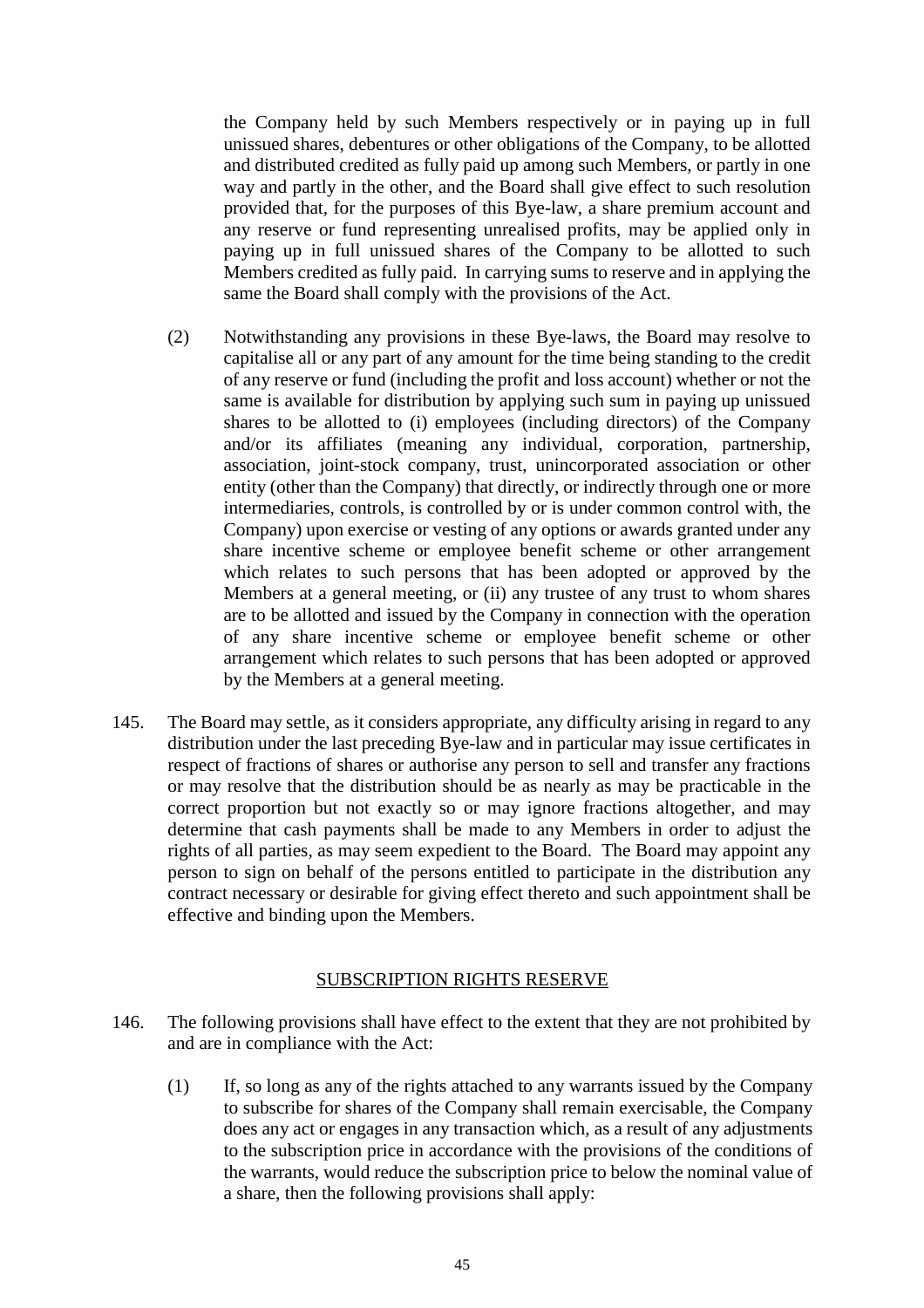- (a) as from the date of such act or transaction the Company shall establish and thereafter (subject as provided in this Bye-law) maintain in accordance with the provisions of this Bye-law a reserve (the "Subscription Rights Reserve") the amount of which shall at no time be less than the sum which for the time being would be required to be capitalised and applied in paying up in full the nominal amount of the additional shares required to be issued and allotted credited as fully paid pursuant to sub- paragraph (c) below on the exercise in full of all the subscription rights outstanding and shall apply the Subscription Rights Reserve in paying up such additional shares in full as and when the same are allotted;
- (b) the Subscription Rights Reserve shall not be used for any purpose other than that specified above unless all other reserves of the Company (other than share premium account) have been extinguished and will then only be used to make good losses of the Company if and so far as is required by law;
- (c) upon the exercise of all or any of the subscription rights represented by any warrant, the relevant subscription rights shall be exercisable in respect of a nominal amount of shares equal to the amount in cash which the holder of such warrant is required to pay on exercise of the subscription rights represented thereby (or, as the case may be the relevant portion thereof in the event of a partial exercise of the subscription rights) and, in addition, there shall be allotted in respect of such subscription rights to the exercising warrantholder, credited as fully paid, such additional nominal amount of shares as is equal to the difference between:
	- (i) the said amount in cash which the holder of such warrant is required to pay on exercise of the subscription rights represented thereby (or, as the case may be, the relevant portion thereof in the event of a partial exercise of the subscription rights); and
	- (ii) the nominal amount of shares in respect of which such subscription rights would have been exercisable having regard to the provisions of the conditions of the warrants, had it been possible for such subscription rights to represent the right to subscribe for shares at less than par;

and immediately upon such exercise so much of the sum standing to the credit of the Subscription Rights Reserve as is required to pay up in full such additional nominal amount of shares shall be capitalised and applied in paying up in full such additional nominal amount of shares which shall forthwith be allotted credited as fully paid to the exercising warrantholders; and

(d) if, upon the exercise of the subscription rights represented by any warrant, the amount standing to the credit of the Subscription Rights Reserve is not sufficient to pay up in full such additional nominal amount of shares equal to such difference as aforesaid to which the exercising warrantholder is entitled, the Board shall apply any profits or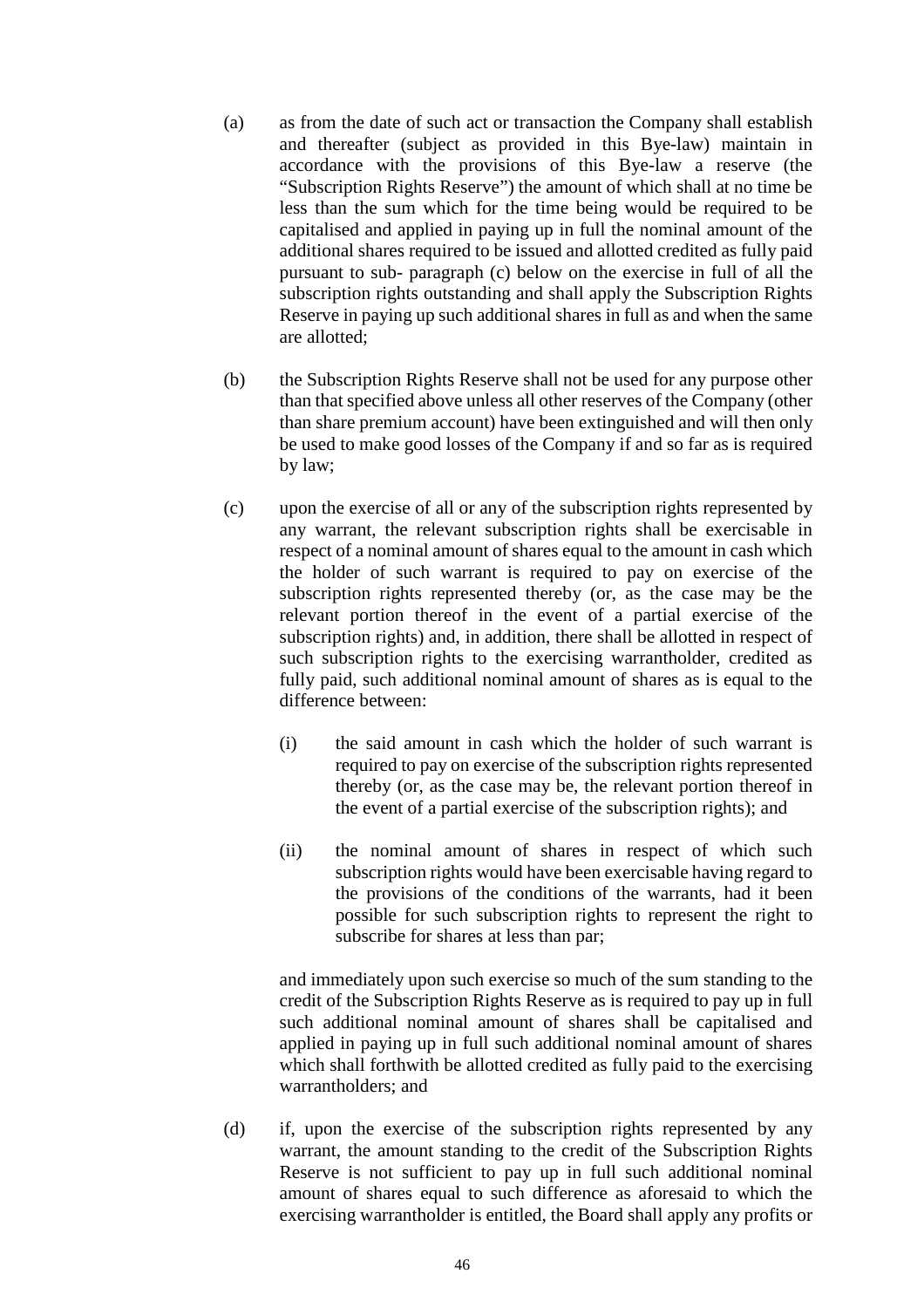reserves then or thereafter becoming available (including, to the extent permitted by law, share premium account) for such purpose until such additional nominal amount of shares is paid up and allotted as aforesaid and until then no dividend or other distribution shall be paid or made on the fully paid shares of the Company then in issue. Pending such payment and allotment, the exercising warrantholder shall be issued by the Company with a certificate evidencing his right to the allotment of such additional nominal amount of shares. The rights represented by any such certificate shall be in registered form and shall be transferable in whole or in part in units of one share in the like manner as the shares for the time being are transferable, and the Company shall make such arrangements in relation to the maintenance of a register therefor and other matters in relation thereto as the Board may think fit and adequate particulars thereof shall be made known to each relevant exercising warrantholder upon the issue of such certificate.

- (2) Shares allotted pursuant to the provisions of this Bye-law shall rank pari passu in all respects with the other shares allotted on the relevant exercise of the subscription rights represented by the warrant concerned. Notwithstanding anything contained in paragraph (1) of this Bye-law, no fraction of any share shall be allotted on exercise of the subscription rights.
- (3) The provision of this Bye-law as to the establishment and maintenance of the Subscription Rights Reserve shall not be altered or added to in any way which would vary or abrogate, or which would have the effect of varying or abrogating the provisions for the benefit of any warrantholder or class of warrantholders under this Bye-law without the sanction of a special resolution of such warrantholders or class of warrantholders.
- (4) A certificate or report by the auditors for the time being of the Company as to whether or not the Subscription Rights Reserve is required to be established and maintained and if so the amount thereof so required to be established and maintained, as to the purposes for which the Subscription Rights Reserve has been used, as to the extent to which it has been used to make good losses of the Company, as to the additional nominal amount of shares required to be allotted to exercising warrantholders credited as fully paid, and as to any other matter concerning the Subscription Rights Reserve shall (in the absence of manifest error) be conclusive and binding upon the Company and all warrantholders and shareholders.

### ACCOUNTING RECORDS

- 147. The Board shall cause true accounts to be kept of the sums of money received and expended by the Company, and the matters in respect of which such receipt and expenditure take place, and of the property, assets, credits and liabilities of the Company and of all other matters required by the Act or necessary to give a true and fair view of the Company's affairs and to explain its transactions.
- 148. The accounting records shall be kept at the Office or, subject to the Act, at such other place or places as the Board decides and shall always be open to inspection by the Directors. No Member (other than a Director) shall have any right of inspecting any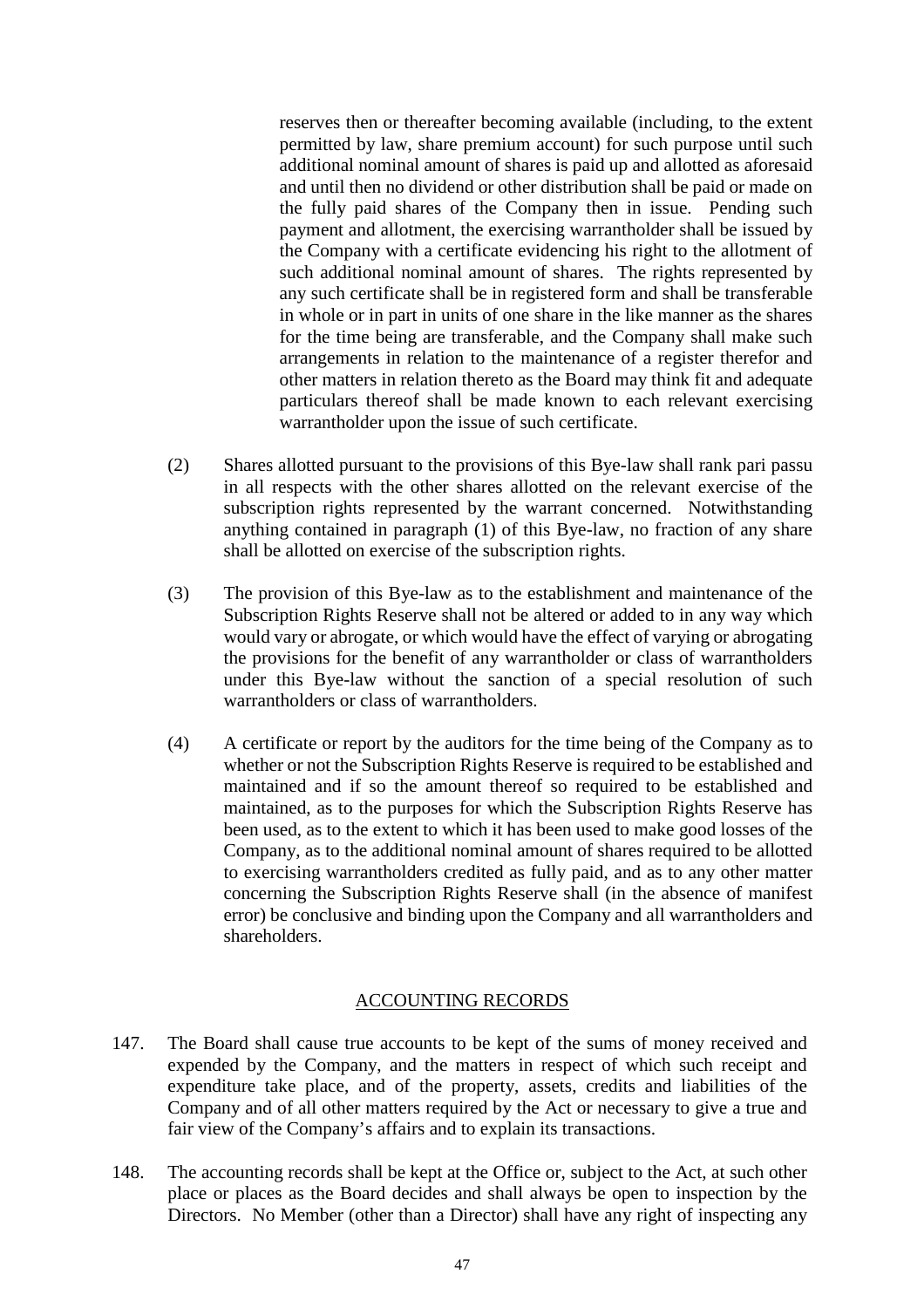accounting record or book or document of the Company except as conferred by law or authorised by the Board or the Company in general meeting.

- 149. Subject to Section 88 of the Act and Bye-law 150, a printed copy of the Directors' report, accompanied by the balance sheet and profit and loss account, including every document required by law to be annexed thereto, made up to the end of the applicable financial year and containing a summary of the assets and liabilities of the Company under convenient heads and a statement of income and expenditure, together with a copy of the Auditors' report, shall be sent to each person entitled thereto at least twenty-one (21) days before the date of the general meeting and laid before the Company in general meeting in accordance with the requirements of the Act provided that this Bye-law shall not require a copy of those documents to be sent to any person whose address the Company is not aware of or to more than one of the joint holders of any shares or debentures.
- 150. To the extent permitted by and subject to due compliance with all applicable Statutes, rules and regulations, including, without limitation, the rules of the Designated Stock Exchange, and to obtaining all necessary consents, if any, required thereunder, the requirements of Bye-law 149 shall be deemed satisfied in relation to any person by sending to the person in any manner not prohibited by the Statutes, a summary financial statement derived from the Company's annual accounts and the directors' report which shall be in the form and containing the information required by applicable laws and regulations, provided that any person who is otherwise entitled to the annual financial statements of the Company and the directors' report thereon may, if he so requires by notice in writing served on the Company, demand that the Company sends to him, in addition to a summary financial statement, a complete printed copy of the Company's annual financial statement and the directors' report thereon.
- 151. The requirement to send to a person referred to in Bye-law 149 the documents referred to in that provision or a summary financial report in accordance with Bye-law 150 shall be deemed satisfied where, in accordance with all applicable Statutes, rules and regulations, including, without limitation, the rules of the Designated Stock Exchange, the Company publishes copies of the documents referred to in Bye-law 149 and, if applicable, a summary financial report complying with Bye-law 150, on the Company's computer network or in any other permitted manner (including by sending any form of electronic communication), and that person has agreed or is deemed to have agreed to treat the publication or receipt of such documents in such manner as discharging the Company's obligation to send to him a copy of such documents.

#### AUDIT

- 152. (1) Subject to Section 88 of the Act, at the annual general meeting or at a subsequent special general meeting in each year, the Members shall appoint an auditor to audit the accounts of the Company and such auditor shall hold office until the Members appoint another auditor. Such auditor may be a Member but no Director or officer or employee of the Company shall, during his continuance in office, be eligible to act as an auditor of the Company.
	- (2) Subject to Section 89 of the Act, a person, other than an incumbent Auditor, shall not be capable of being appointed Auditor at an annual general meeting unless notice in writing of an intention to nominate that person to the office of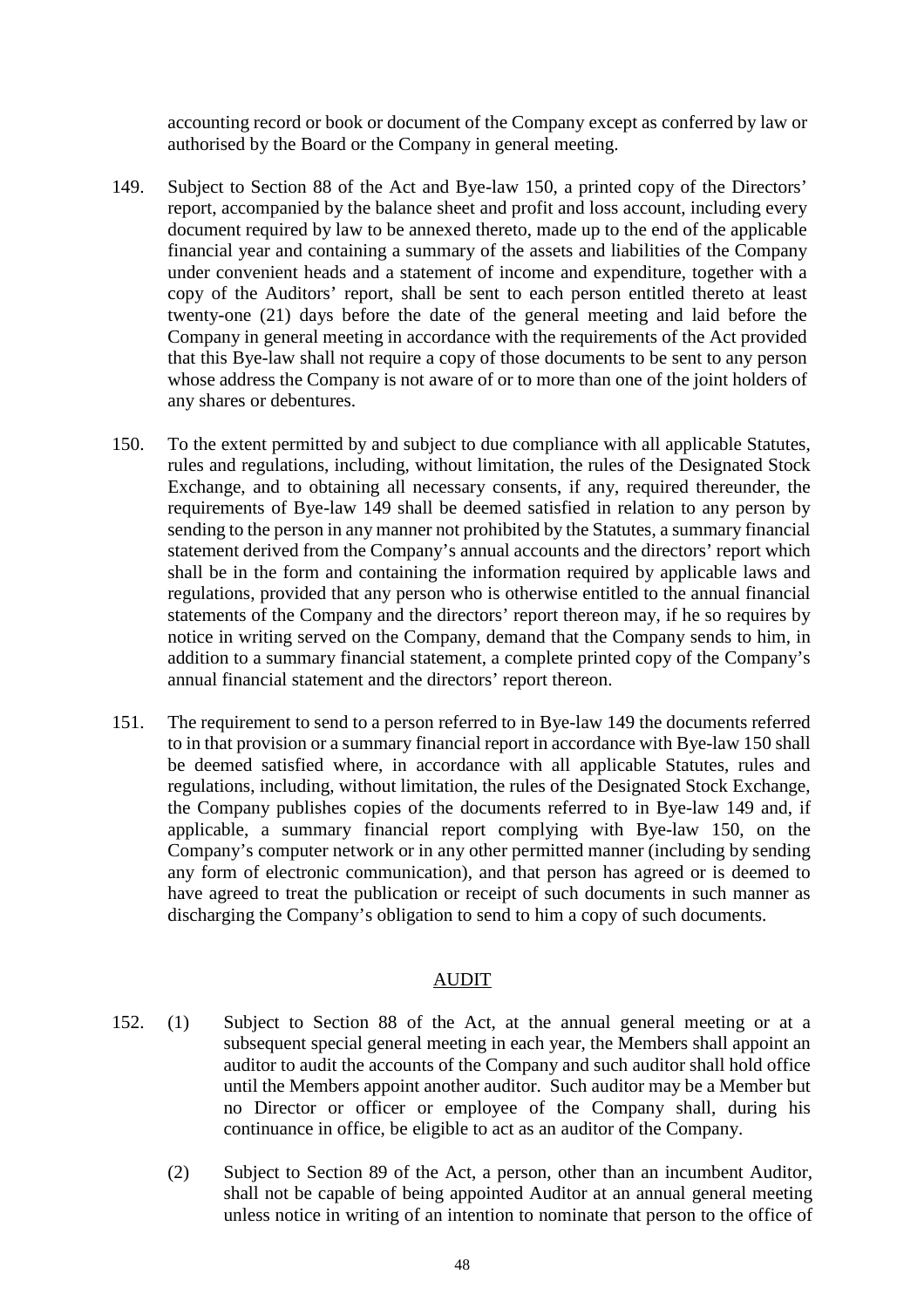Auditor has been given not less than twenty-one (21) days before the annual general meeting and furthermore, the Company shall send a copy of any such notice to the incumbent Auditor.

- (3) The Members may, at any general meeting convened and held in accordance with these Bye-laws, by special resolution remove the Auditor at any time before the expiration of his term of office and shall by ordinary resolution at that meeting appoint another Auditor in his stead for the remainder of his term.
- 153. Subject to Section 88 of the Act the accounts of the Company shall be audited at least once in every year.
- 154. The remuneration of the Auditor shall be fixed by the Company in general meeting or in such manner as the Members may determine.
- 155. If the office of auditor becomes vacant by the resignation or death of the Auditor, or by his becoming incapable of acting by reason of illness or other disability at a time when his services are required, the Directors shall fill the vacancy and fix the remuneration of the Auditor so appointed.
- 156. The Auditor shall at all reasonable times have access to all books kept by the Company and to all accounts and vouchers relating thereto; and he may call on the Directors or officers of the Company for any information in their possession relating to the books or affairs of the Company.
- 157. The statement of income and expenditure and the balance sheet provided for by these Bye-laws shall be examined by the Auditor and compared by him with the books, accounts and vouchers relating thereto; and he shall make a written report thereon stating whether such statement and balance sheet are drawn up so as to present fairly the financial position of the Company and the results of its operations for the period under review and, in case information shall have been called for from Directors or officers of the Company, whether the same has been furnished and has been satisfactory. The financial statements of the Company shall be audited by the Auditor in accordance with generally accepted auditing standards. The Auditor shall make a written report thereon in accordance with generally accepted auditing standards and the report of the Auditor shall be submitted to the Members in general meeting. The generally accepted auditing standards referred to herein may be those of a country or jurisdiction other than Bermuda. If the auditing standards of a country or jurisdiction other than Bermuda are used, the financial statements and the report of the Auditor should disclose this fact and name such country or jurisdiction.

### **NOTICES**

158. Any Notice or document (including any "corporate communication" within the meaning ascribed thereto under the rules of the Designated Stock Exchange), whether or not, to be given or issued under these Bye-laws from the Company to a Member shall be in writing or by cable, telex or facsimile transmission message or other form of electronic transmission or communication and any such Notice and document may be served or delivered by the Company on or to any Member either personally or by sending it through the post in a prepaid envelope addressed to such Member at his registered address as appearing in the Register or at any other address supplied by him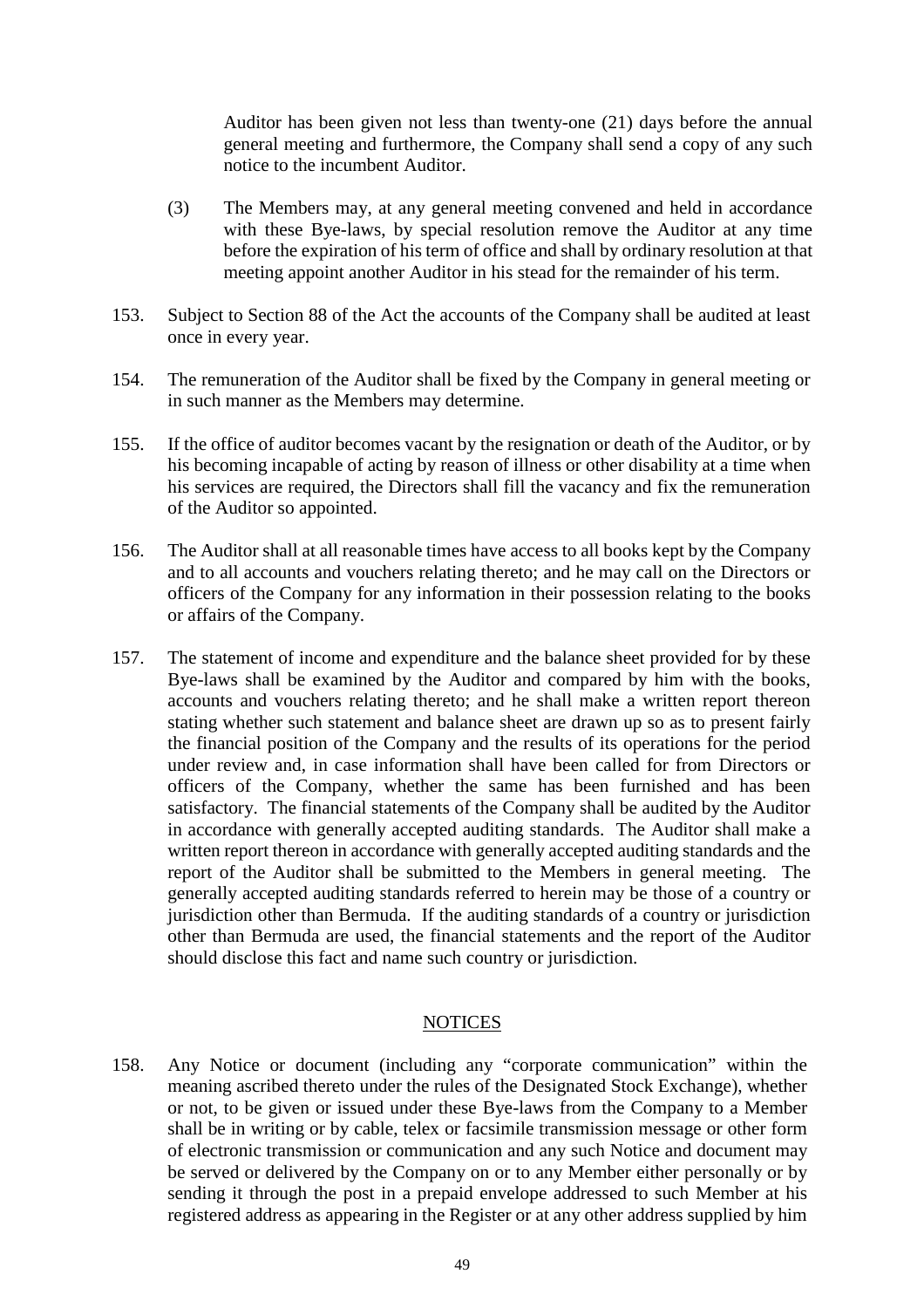to the Company for the purpose or, as the case may be, by transmitting it to any such address or transmitting it to any telex or facsimile transmission number or electronic number or address or website supplied by him to the Company for the giving of Notice to him or which the person transmitting the notice reasonably and bona fide believes at the relevant time will result in the Notice being duly received by the Member or may also be served by advertisement in appointed newspapers (as defined in the Act) or in newspapers published daily and circulating generally in the territory of and in accordance with the requirements of the Designated Stock Exchange or, to the extent permitted by the applicable laws, by placing it on the Company's website or the website of the Designated Stock Exchange, and giving to the member a notice stating that the notice or other document is available there (a "notice of availability"). The notice of availability may be given to the Member by any of the means set out above other than by posting it on a website. In the case of joint holders of a share all notices shall be given to that one of the joint holders whose name stands first in the Register and notice so given shall be deemed a sufficient service on or delivery to all the joint holders.

- 159. Any Notice or other document:
	- (a) if served or delivered by post, shall where appropriate be sent by airmail and shall be deemed to have been served or delivered on the day following that on which the envelope containing the same, properly prepaid and addressed, is put into the post; in proving such service or delivery it shall be sufficient to prove that the envelope or wrapper containing the notice or document was properly addressed and put into the post and a certificate in writing signed by the Secretary or other officer of the Company or other person appointed by the Board that the envelope or wrapper containing the Notice or other document was so addressed and put into the post shall be conclusive evidence thereof;
	- (b) if sent by electronic communication, shall be deemed to be given on the day on which it is transmitted from the server of the Company or its agent. A Notice placed on the Company's website or the website of the Designated Stock Exchange is deemed given by the Company to a Member on the day following that on which a notice of availability is deemed served on the Member;
	- (c) if served or delivered in any other manner contemplated by these Bye-laws, shall be deemed to have been served or delivered at the time of personal service or delivery or, as the case may be, at the time of the relevant despatch, transmission or publication; and in proving such service or delivery a certificate in writing signed by the Secretary or other officer of the Company or other person appointed by the Board as to the fact and time of such service, delivery, despatch, transmission or publication shall be conclusive evidence thereof; and
	- (d) may be given to a Member either in the English language or the Chinese language, subject to due compliance with all applicable Statutes, rules and regulations.
- 160. (1) Any Notice or other document delivered or sent by post to or left at the registered address of any Member in pursuance of these Bye-laws shall, notwithstanding that such Member is then dead or bankrupt or that any other event has occurred, and whether or not the Company has notice of the death or bankruptcy or other event, be deemed to have been duly served or delivered in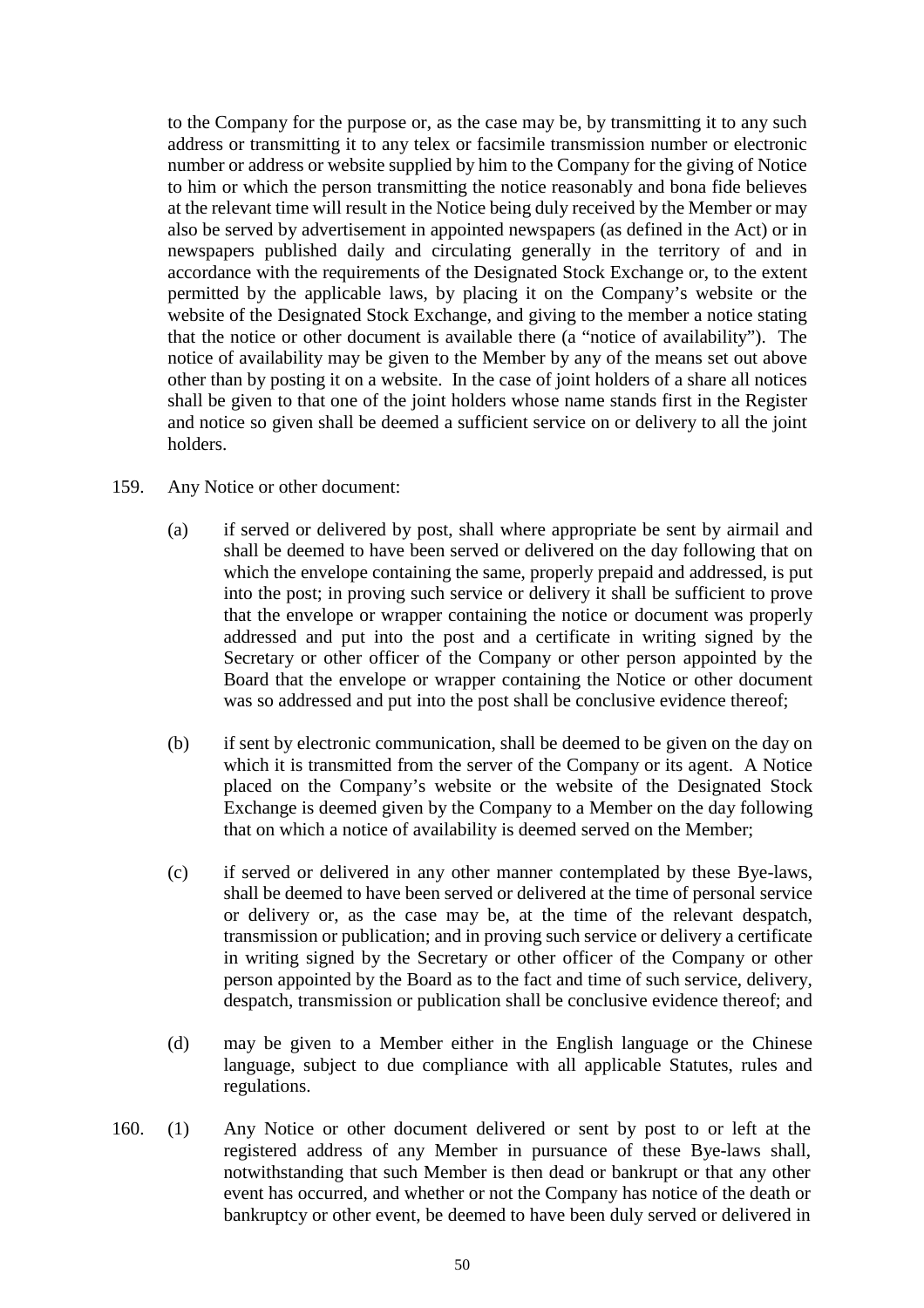respect of any share registered in the name of such Member as sole or joint holder unless his name shall, at the time of the service or delivery of the Notice or document, have been removed from the Register as the holder of the share, and such service or delivery shall for all purposes be deemed a sufficient service or delivery of such Notice or document on all persons interested (whether jointly with or as claiming through or under him) in the share.

- (2) A Notice may be given by the Company to the person entitled to a share in consequence of the death, mental disorder or bankruptcy of a Member by sending it through the post in a prepaid letter, envelope or wrapper addressed to him by name, or by the title of representative of the deceased, or trustee of the bankrupt, or by any like description, at the address, if any, supplied for the purpose by the person claiming to be so entitled, or (until such an address has been so supplied) by giving the Notice in any manner in which the same might have been given if the death, mental disorder or bankruptcy had not occurred.
- (3) Any person who by operation of law, transfer or other means whatsoever shall become entitled to any share shall be bound by every Notice in respect of such share which prior to his name and address being entered on the Register shall have been duly given to the person from whom he derives his title to such share.

#### SIGNATURES

161. For the purposes of these Bye-laws, a facsimile or electronic transmission message purporting to come from a holder of shares or, as the case may be, a Director or alternate Director, or, in the case of a corporation which is a holder of shares from a director or the secretary thereof or a duly appointed attorney or duly authorised representative thereof for it and on its behalf, shall in the absence of express evidence to the contrary available to the person relying thereon at the relevant time be deemed to be a document or instrument in writing signed by such holder or Director or alternate Director in the terms in which it is received.

### WINDING UP

- 162. (1) The Board shall have power in the name and on behalf of the Company to present a petition to the court for the Company to be wound up.
	- (2) A resolution that the Company be wound up by the court or be wound up voluntarily shall be a special resolution.
- 163. If the Company shall be wound up (whether the liquidation is voluntary or by the court) the liquidator may, with the authority of a special resolution and any other sanction required by the Act, divide among the Members in specie or kind the whole or any part of the assets of the Company and whether or not the assets shall consist of properties of one kind or shall consist of properties to be divided as aforesaid of different kinds, and may for such purpose set such value as he deems fair upon any one or more class or classes of property and may determine how such division shall be carried out as between the Members or different classes of Members. The liquidator may, with the like authority, vest any part of the assets in trustees upon such trusts for the benefit of the Members as the liquidator with the like authority shall think fit, and the liquidation